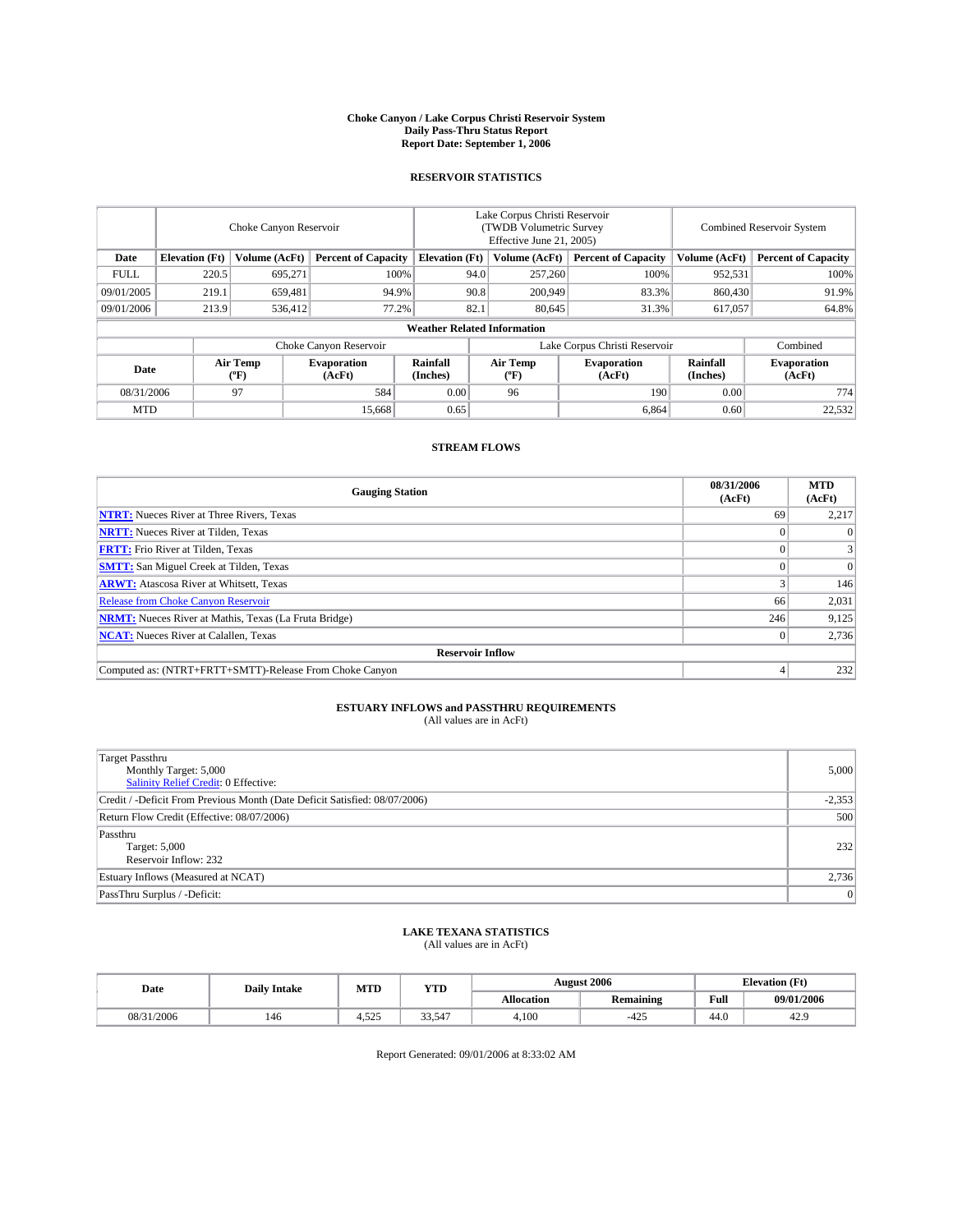#### **Choke Canyon / Lake Corpus Christi Reservoir System Daily Pass-Thru Status Report Report Date: September 2, 2006**

### **RESERVOIR STATISTICS**

|             | Choke Canyon Reservoir |                  |                              |                                    | Lake Corpus Christi Reservoir<br>(TWDB Volumetric Survey<br>Effective June 21, 2005) |                  |                               | <b>Combined Reservoir System</b> |                              |  |
|-------------|------------------------|------------------|------------------------------|------------------------------------|--------------------------------------------------------------------------------------|------------------|-------------------------------|----------------------------------|------------------------------|--|
| Date        | <b>Elevation</b> (Ft)  | Volume (AcFt)    | <b>Percent of Capacity</b>   | <b>Elevation</b> (Ft)              |                                                                                      | Volume (AcFt)    | <b>Percent of Capacity</b>    | Volume (AcFt)                    | <b>Percent of Capacity</b>   |  |
| <b>FULL</b> | 220.5                  | 695.271          | 100%                         |                                    | 94.0                                                                                 | 257,260          | 100%                          | 952,531                          | 100%                         |  |
| 09/02/2005  | 219.1                  | 658,981          | 94.8%                        |                                    | 90.8                                                                                 | 200,608          | 83.2%                         | 859,589                          | 91.8%                        |  |
| 09/02/2006  | 213.9                  | 536,189          | 77.1%                        |                                    | 82.1                                                                                 | 80,036           | 31.1%                         | 616,225                          | 64.7%                        |  |
|             |                        |                  |                              | <b>Weather Related Information</b> |                                                                                      |                  |                               |                                  |                              |  |
|             |                        |                  | Choke Canyon Reservoir       |                                    |                                                                                      |                  | Lake Corpus Christi Reservoir |                                  | Combined                     |  |
| Date        |                        | Air Temp<br>(°F) | <b>Evaporation</b><br>(AcFt) | Rainfall<br>(Inches)               |                                                                                      | Air Temp<br>("F) | <b>Evaporation</b><br>(AcFt)  | Rainfall<br>(Inches)             | <b>Evaporation</b><br>(AcFt) |  |
| 09/01/2006  |                        | 100              | 519                          | 0.00                               |                                                                                      | 100              | 206                           | 0.00                             | 725                          |  |
| <b>MTD</b>  |                        |                  | 519                          | 0.00                               |                                                                                      |                  | 206                           | 0.00                             | 725                          |  |

## **STREAM FLOWS**

| <b>Gauging Station</b>                                       | 09/01/2006<br>(AcFt)    | <b>MTD</b><br>(AcFt) |
|--------------------------------------------------------------|-------------------------|----------------------|
| <b>NTRT:</b> Nueces River at Three Rivers, Texas             | 62                      | 62                   |
| <b>NRTT:</b> Nueces River at Tilden, Texas                   |                         |                      |
| <b>FRTT:</b> Frio River at Tilden, Texas                     |                         | $\Omega$             |
| <b>SMTT:</b> San Miguel Creek at Tilden, Texas               |                         | $\Omega$             |
| <b>ARWT:</b> Atascosa River at Whitsett, Texas               | $\overline{\mathbf{3}}$ | 3                    |
| <b>Release from Choke Canyon Reservoir</b>                   | 66                      | 66                   |
| <b>NRMT:</b> Nueces River at Mathis, Texas (La Fruta Bridge) | 244                     | 244                  |
| <b>NCAT:</b> Nueces River at Calallen, Texas                 | $\Omega$                | $\Omega$             |
| <b>Reservoir Inflow</b>                                      |                         |                      |
| Computed as: NRTT+FRTT+SMTT+ARWT                             | 3                       | 3                    |

# **ESTUARY INFLOWS and PASSTHRU REQUIREMENTS**<br>(All values are in AcFt)

| <b>Target Passthru</b><br>Monthly Target: 11,500<br>Salinity Relief Credit: 0 Effective: | 11,500         |
|------------------------------------------------------------------------------------------|----------------|
| Credit / -Deficit From Previous Month (Date Deficit Satisfied: )                         | 151            |
| Return Flow Credit (Effective: 09/01/2006)                                               | 500            |
| Passthru<br>Target: 11,500<br>Reservoir Inflow: 3                                        | 3 <sup>1</sup> |
| Estuary Inflows (Measured at NCAT)                                                       | 0              |
| PassThru Surplus / -Deficit:                                                             | 0              |

# **LAKE TEXANA STATISTICS** (All values are in AcFt)

| Date       | <b>Daily Intake</b> | MTD | <b>YTD</b>       |            | September 2006   | <b>Elevation (Ft)</b>                   |                  |
|------------|---------------------|-----|------------------|------------|------------------|-----------------------------------------|------------------|
|            |                     |     |                  | Allocation | <b>Remaining</b> | Full<br>the contract of the contract of | 09/02/2006       |
| 09/01/2006 | 146                 | 146 | $\sim$<br>33.693 | 4.100      | 3.954            | 44.0                                    | $\gamma$<br>42.5 |

Report Generated: 09/02/2006 at 8:08:50 AM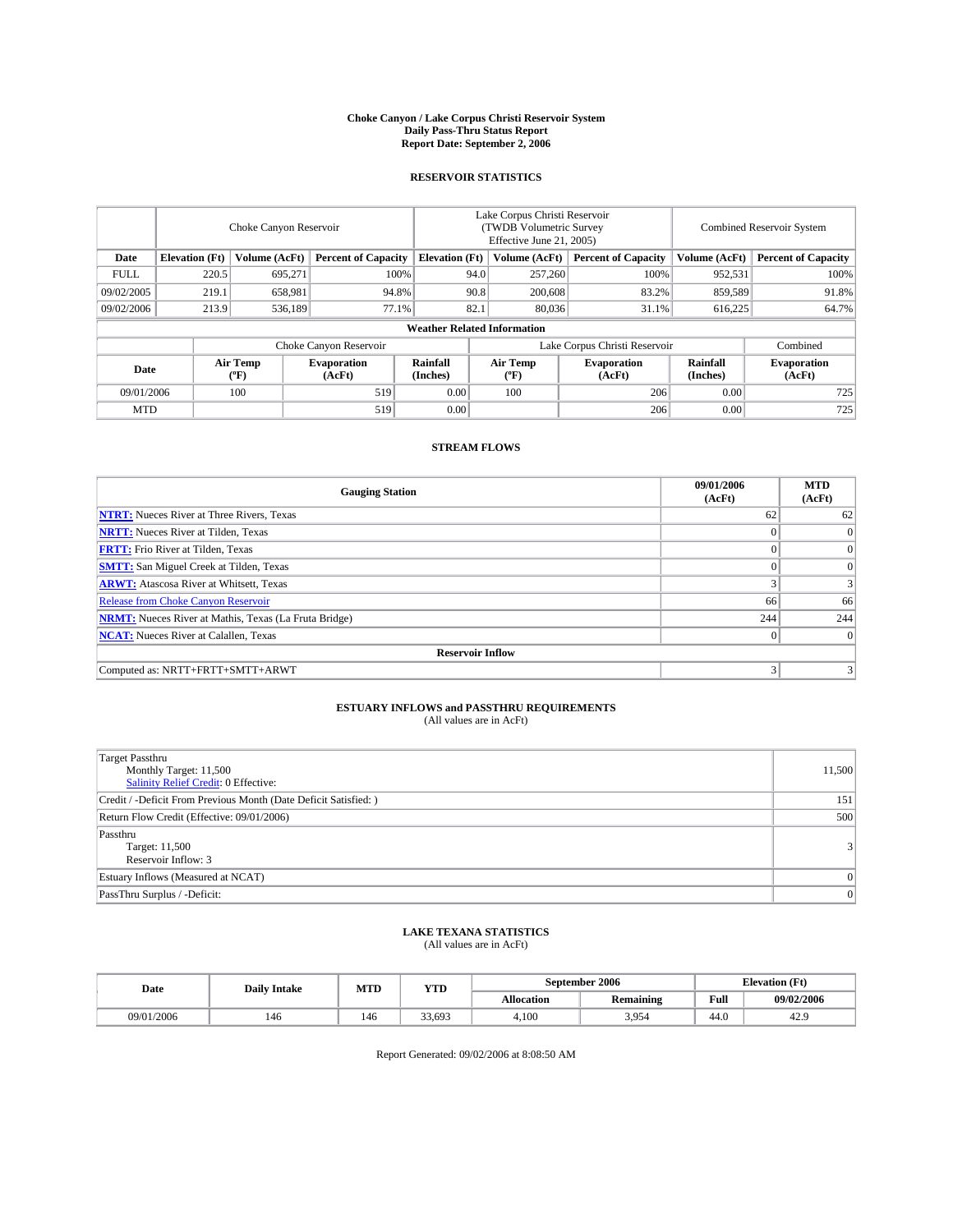#### **Choke Canyon / Lake Corpus Christi Reservoir System Daily Pass-Thru Status Report Report Date: September 3, 2006**

### **RESERVOIR STATISTICS**

|             | Choke Canyon Reservoir |                  |                              |                                    | Lake Corpus Christi Reservoir<br>(TWDB Volumetric Survey<br>Effective June 21, 2005) |                  |                               |                      | Combined Reservoir System    |  |  |
|-------------|------------------------|------------------|------------------------------|------------------------------------|--------------------------------------------------------------------------------------|------------------|-------------------------------|----------------------|------------------------------|--|--|
| Date        | <b>Elevation</b> (Ft)  | Volume (AcFt)    | <b>Percent of Capacity</b>   | <b>Elevation</b> (Ft)              |                                                                                      | Volume (AcFt)    | <b>Percent of Capacity</b>    | Volume (AcFt)        | <b>Percent of Capacity</b>   |  |  |
| <b>FULL</b> | 220.5                  | 695.271          | 100%                         |                                    | 94.0                                                                                 | 257,260          | 100%                          | 952,531              | 100%                         |  |  |
| 09/03/2005  | 219.1                  | 658,480          | 94.7%                        |                                    | 90.8                                                                                 | 200,608          | 83.2%                         | 859,088              | 91.7%                        |  |  |
| 09/03/2006  | 213.9                  | 535,744          | 77.1%                        |                                    | 82.0                                                                                 | 79,834           | 31.0%                         | 615,578              | 64.6%                        |  |  |
|             |                        |                  |                              | <b>Weather Related Information</b> |                                                                                      |                  |                               |                      |                              |  |  |
|             |                        |                  | Choke Canyon Reservoir       |                                    |                                                                                      |                  | Lake Corpus Christi Reservoir |                      | Combined                     |  |  |
| Date        |                        | Air Temp<br>(°F) | <b>Evaporation</b><br>(AcFt) | Rainfall<br>(Inches)               |                                                                                      | Air Temp<br>("F) | <b>Evaporation</b><br>(AcFt)  | Rainfall<br>(Inches) | <b>Evaporation</b><br>(AcFt) |  |  |
| 09/02/2006  |                        | 97               | 428                          | 0.00                               |                                                                                      | 95               | 188                           | 0.00                 | 616                          |  |  |
| <b>MTD</b>  |                        |                  | 947                          | 0.00                               |                                                                                      |                  | 394                           | 0.00                 | 1,341                        |  |  |

## **STREAM FLOWS**

| <b>Gauging Station</b>                                       | 09/02/2006<br>(AcFt) | <b>MTD</b><br>(AcFt) |
|--------------------------------------------------------------|----------------------|----------------------|
| <b>NTRT:</b> Nueces River at Three Rivers, Texas             | 64                   | 125                  |
| <b>NRTT:</b> Nueces River at Tilden, Texas                   | $\theta$             | $\Omega$             |
| <b>FRTT:</b> Frio River at Tilden, Texas                     |                      |                      |
| <b>SMTT:</b> San Miguel Creek at Tilden, Texas               | $\Omega$             | $\overline{0}$       |
| <b>ARWT:</b> Atascosa River at Whitsett, Texas               | 3                    | 6                    |
| <b>Release from Choke Canyon Reservoir</b>                   | 66                   | 131                  |
| <b>NRMT:</b> Nueces River at Mathis, Texas (La Fruta Bridge) | 246                  | 490                  |
| <b>NCAT:</b> Nueces River at Calallen, Texas                 |                      |                      |
| <b>Reservoir Inflow</b>                                      |                      |                      |
| Computed as: NRTT+FRTT+SMTT+ARWT                             | 3                    | 6                    |

# **ESTUARY INFLOWS and PASSTHRU REQUIREMENTS**<br>(All values are in AcFt)

| <b>Target Passthru</b><br>Monthly Target: 11,500<br>Salinity Relief Credit: 0 Effective: | 11,500         |
|------------------------------------------------------------------------------------------|----------------|
| Credit / -Deficit From Previous Month (Date Deficit Satisfied: )                         | 151            |
| Return Flow Credit (Effective: 09/01/2006)                                               | 500            |
| Passthru<br>Target: 11,500<br>Reservoir Inflow: 6                                        | 6              |
| Estuary Inflows (Measured at NCAT)                                                       |                |
| PassThru Surplus / -Deficit:                                                             | $\overline{0}$ |

# **LAKE TEXANA STATISTICS** (All values are in AcFt)

| Date       | <b>Daily Intake</b> | MTD | <b>YTD</b> |            | September 2006   | <b>Elevation (Ft)</b>                   |                  |
|------------|---------------------|-----|------------|------------|------------------|-----------------------------------------|------------------|
|            |                     |     |            | Allocation | <b>Remaining</b> | Full<br>the contract of the contract of | 09/03/2006       |
| 09/02/2006 | 146                 | 292 | 33.839     | 4.100      | 3.808            | 44.0                                    | $\gamma$<br>42.5 |

Report Generated: 09/03/2006 at 8:17:06 AM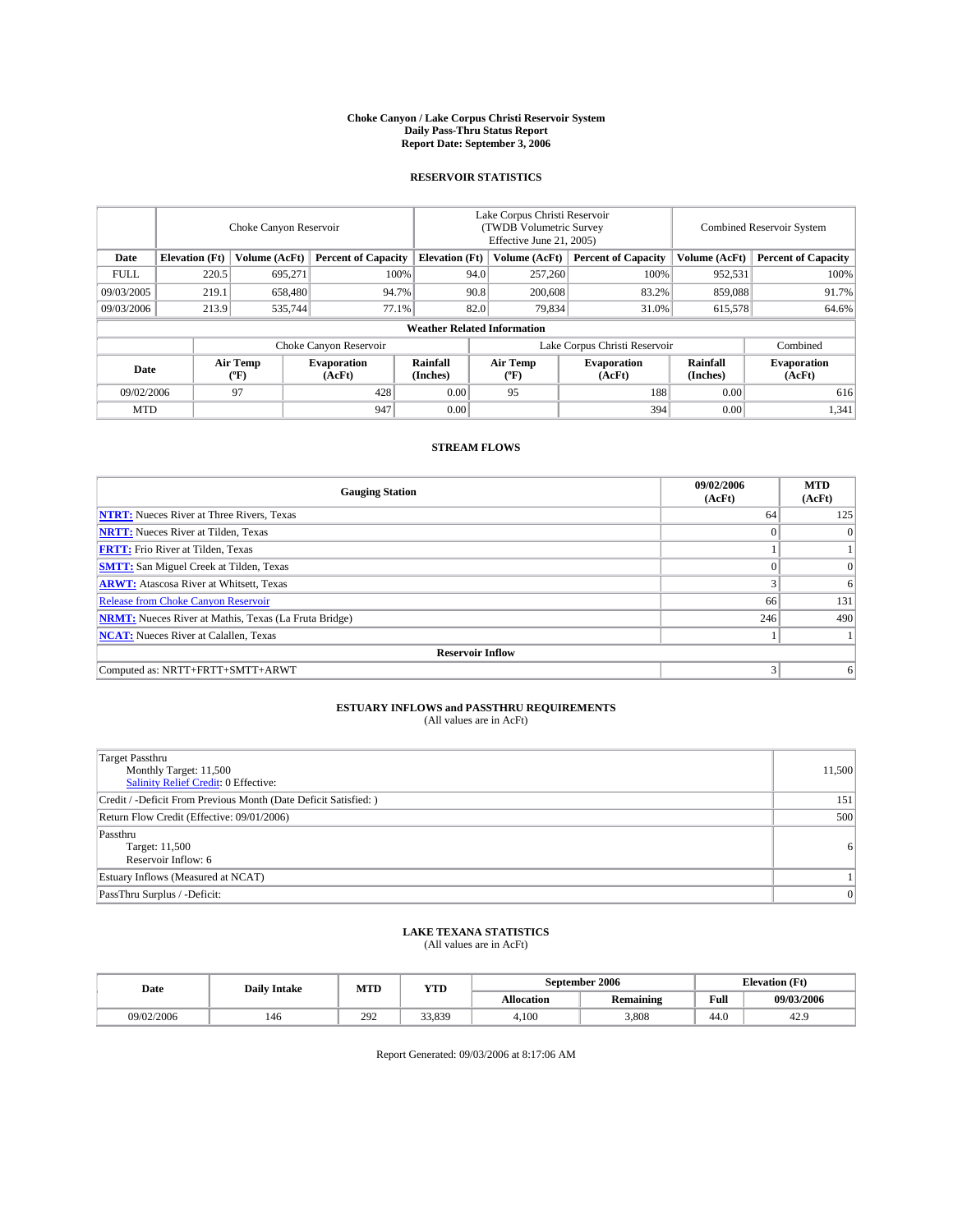#### **Choke Canyon / Lake Corpus Christi Reservoir System Daily Pass-Thru Status Report Report Date: September 4, 2006**

### **RESERVOIR STATISTICS**

|                                                                              | Choke Canyon Reservoir |                       |                              |                                    | Lake Corpus Christi Reservoir<br>(TWDB Volumetric Survey<br>Effective June 21, 2005) |                  |                               |                      | Combined Reservoir System    |  |  |
|------------------------------------------------------------------------------|------------------------|-----------------------|------------------------------|------------------------------------|--------------------------------------------------------------------------------------|------------------|-------------------------------|----------------------|------------------------------|--|--|
| Date<br><b>Elevation</b> (Ft)<br>Volume (AcFt)<br><b>Percent of Capacity</b> |                        | <b>Elevation</b> (Ft) |                              | Volume (AcFt)                      | <b>Percent of Capacity</b>                                                           | Volume (AcFt)    | <b>Percent of Capacity</b>    |                      |                              |  |  |
| <b>FULL</b>                                                                  | 220.5                  | 695.271               | 100%                         |                                    | 94.0                                                                                 | 257,260          | 100%                          | 952,531              | 100%                         |  |  |
| 09/04/2005                                                                   | 219.1                  | 658,981               | 94.8%                        |                                    | 90.8                                                                                 | 200,097          | 82.9%                         | 859,078              | 91.7%                        |  |  |
| 09/04/2006                                                                   | 213.9                  | 534,853               | 76.9%                        |                                    | 82.0                                                                                 | 79,531           | 30.9%                         | 614,384              | 64.5%                        |  |  |
|                                                                              |                        |                       |                              | <b>Weather Related Information</b> |                                                                                      |                  |                               |                      |                              |  |  |
|                                                                              |                        |                       | Choke Canyon Reservoir       |                                    |                                                                                      |                  | Lake Corpus Christi Reservoir |                      | Combined                     |  |  |
| Date                                                                         |                        | Air Temp<br>(°F)      | <b>Evaporation</b><br>(AcFt) | Rainfall<br>(Inches)               |                                                                                      | Air Temp<br>("F) | <b>Evaporation</b><br>(AcFt)  | Rainfall<br>(Inches) | <b>Evaporation</b><br>(AcFt) |  |  |
| 09/03/2006                                                                   |                        | 94                    | 350                          | 0.00                               |                                                                                      | 94               | 158                           | 0.09                 | 508                          |  |  |
| <b>MTD</b>                                                                   |                        |                       | 1,297                        | 0.00                               |                                                                                      |                  | 552                           | 0.09                 | 1,849                        |  |  |

## **STREAM FLOWS**

| <b>Gauging Station</b>                                       | 09/03/2006<br>(AcFt) | <b>MTD</b><br>(AcFt) |
|--------------------------------------------------------------|----------------------|----------------------|
| <b>NTRT:</b> Nueces River at Three Rivers, Texas             | 66                   | 191                  |
| <b>NRTT:</b> Nueces River at Tilden, Texas                   |                      |                      |
| <b>FRTT:</b> Frio River at Tilden, Texas                     |                      |                      |
| <b>SMTT:</b> San Miguel Creek at Tilden, Texas               |                      | $\theta$             |
| <b>ARWT:</b> Atascosa River at Whitsett, Texas               |                      | 8                    |
| <b>Release from Choke Canyon Reservoir</b>                   | 66                   | 197                  |
| <b>NRMT:</b> Nueces River at Mathis, Texas (La Fruta Bridge) | 246                  | 736                  |
| <b>NCAT:</b> Nueces River at Calallen, Texas                 |                      | 6                    |
| <b>Reservoir Inflow</b>                                      |                      |                      |
| Computed as: (NTRT+FRTT+SMTT)-Release From Choke Canyon      | $\Omega$             |                      |

# **ESTUARY INFLOWS and PASSTHRU REQUIREMENTS**<br>(All values are in AcFt)

| <b>Target Passthru</b><br>Monthly Target: 11,500<br>Salinity Relief Credit: 0 Effective: | 11,500         |
|------------------------------------------------------------------------------------------|----------------|
| Credit / -Deficit From Previous Month (Date Deficit Satisfied: )                         | 151            |
| Return Flow Credit (Effective: 09/01/2006)                                               | 500            |
| Passthru<br>Target: 11,500<br>Reservoir Inflow: 7                                        | 7 <sup>1</sup> |
| Estuary Inflows (Measured at NCAT)                                                       | 6              |
| PassThru Surplus / -Deficit:                                                             | $\overline{0}$ |

# **LAKE TEXANA STATISTICS** (All values are in AcFt)

|  | Date       | <b>Daily Intake</b> | MTT<br>IVI I L | YTD    |                   | September 2006   |      | <b>Elevation (Ft)</b> |
|--|------------|---------------------|----------------|--------|-------------------|------------------|------|-----------------------|
|  |            |                     |                |        | <b>Allocation</b> | <b>Remaining</b> | Full | 09/04/2006            |
|  | 09/03/2006 | 140                 | $\sim$<br>45.  | 33.984 | 4.100             | 3.663            | 44.0 | 42.5                  |

Report Generated: 09/04/2006 at 8:09:57 AM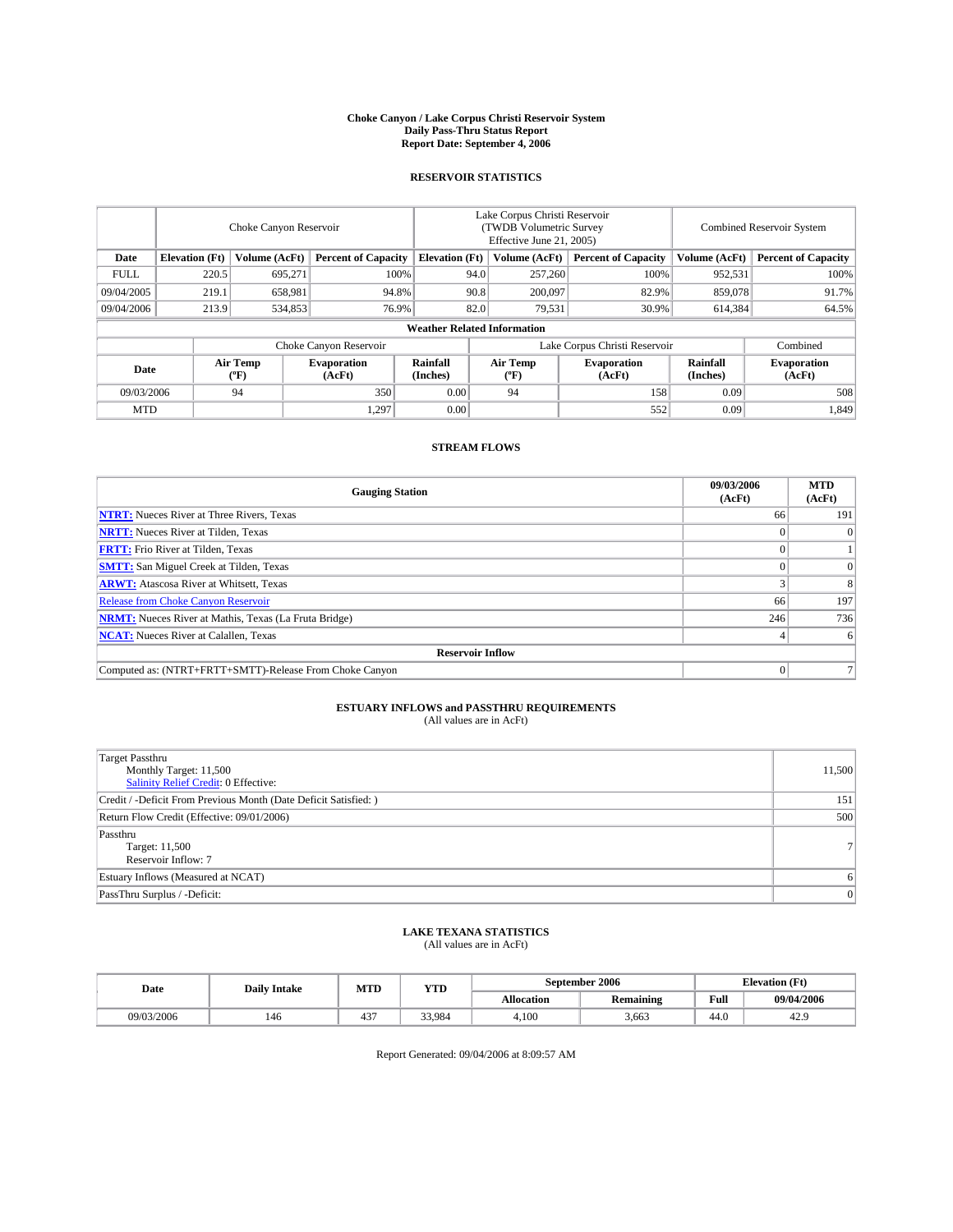#### **Choke Canyon / Lake Corpus Christi Reservoir System Daily Pass-Thru Status Report Report Date: September 5, 2006**

### **RESERVOIR STATISTICS**

|             | Choke Canyon Reservoir             |                                             |                              |                       | Lake Corpus Christi Reservoir<br>(TWDB Volumetric Survey<br>Effective June 21, 2005) |                  |                               |                      | <b>Combined Reservoir System</b> |  |  |  |
|-------------|------------------------------------|---------------------------------------------|------------------------------|-----------------------|--------------------------------------------------------------------------------------|------------------|-------------------------------|----------------------|----------------------------------|--|--|--|
| Date        | <b>Elevation</b> (Ft)              | Volume (AcFt)<br><b>Percent of Capacity</b> |                              | <b>Elevation</b> (Ft) |                                                                                      | Volume (AcFt)    | <b>Percent of Capacity</b>    | Volume (AcFt)        | <b>Percent of Capacity</b>       |  |  |  |
| <b>FULL</b> | 220.5                              | 695.271                                     |                              | 100%                  | 94.0                                                                                 | 257,260          | 100%                          | 952,531              | 100%                             |  |  |  |
| 09/05/2005  | 219.1                              | 658,230                                     |                              | 94.7%                 | 90.7                                                                                 | 199.757          | 82.8%                         | 857,987              | 91.6%                            |  |  |  |
| 09/05/2006  | 213.9                              | 534,631                                     |                              | 76.9%                 | 82.0                                                                                 | 79.029           | 30.7%                         | 613,660              | 64.4%                            |  |  |  |
|             | <b>Weather Related Information</b> |                                             |                              |                       |                                                                                      |                  |                               |                      |                                  |  |  |  |
|             |                                    |                                             | Choke Canyon Reservoir       |                       |                                                                                      |                  | Lake Corpus Christi Reservoir |                      | Combined                         |  |  |  |
| Date        |                                    | Air Temp<br>(°F)                            | <b>Evaporation</b><br>(AcFt) | Rainfall<br>(Inches)  |                                                                                      | Air Temp<br>("F) | <b>Evaporation</b><br>(AcFt)  | Rainfall<br>(Inches) | <b>Evaporation</b><br>(AcFt)     |  |  |  |
| 09/04/2006  |                                    | 94                                          | 453                          | 0.00                  |                                                                                      | 93               | 146                           | 0.00                 | 599                              |  |  |  |
| <b>MTD</b>  |                                    |                                             | 1,750                        | 0.00                  |                                                                                      |                  | 698                           | 0.09                 | 2,448                            |  |  |  |

## **STREAM FLOWS**

| <b>Gauging Station</b>                                       | 09/04/2006<br>(AcFt) | <b>MTD</b><br>(AcFt) |
|--------------------------------------------------------------|----------------------|----------------------|
| <b>NTRT:</b> Nueces River at Three Rivers, Texas             | 66                   | 256                  |
| <b>NRTT:</b> Nueces River at Tilden, Texas                   |                      |                      |
| <b>FRTT:</b> Frio River at Tilden, Texas                     |                      |                      |
| <b>SMTT:</b> San Miguel Creek at Tilden, Texas               |                      | $\Omega$             |
| <b>ARWT:</b> Atascosa River at Whitsett, Texas               |                      | 11                   |
| <b>Release from Choke Canyon Reservoir</b>                   | 66                   | 262                  |
| <b>NRMT:</b> Nueces River at Mathis, Texas (La Fruta Bridge) | 256                  | 993                  |
| <b>NCAT:</b> Nueces River at Calallen, Texas                 |                      | 6                    |
| <b>Reservoir Inflow</b>                                      |                      |                      |
| Computed as: (NTRT+FRTT+SMTT)-Release From Choke Canyon      |                      |                      |

# **ESTUARY INFLOWS and PASSTHRU REQUIREMENTS**<br>(All values are in AcFt)

| <b>Target Passthru</b><br>Monthly Target: 11,500<br>Salinity Relief Credit: 0 Effective: | 11,500 |
|------------------------------------------------------------------------------------------|--------|
| Credit / -Deficit From Previous Month (Date Deficit Satisfied: )                         | 151    |
| Return Flow Credit (Effective: 09/01/2006)                                               | 500    |
| Passthru<br>Target: 11,500<br>Reservoir Inflow: 7                                        | 71     |
| Estuary Inflows (Measured at NCAT)                                                       | 6      |
| PassThru Surplus / -Deficit:                                                             | 0      |

#### **LAKE TEXANA STATISTICS** (All values are in AcFt)

|  | Date       | <b>Daily Intake</b> | MTT<br>IVI I L | <b>YTD</b> | September 2006    |                         |      | <b>Elevation (Ft)</b> |
|--|------------|---------------------|----------------|------------|-------------------|-------------------------|------|-----------------------|
|  |            |                     |                |            | <b>Allocation</b> | <b>Remaining</b>        | Full | 09/05/2006            |
|  | 09/04/2006 | 140                 | 583            | 34.130     | 4.100             | $-1$<br>- - - - - - - - | 44.0 | 42.5                  |

Report Generated: 09/05/2006 at 8:42:59 AM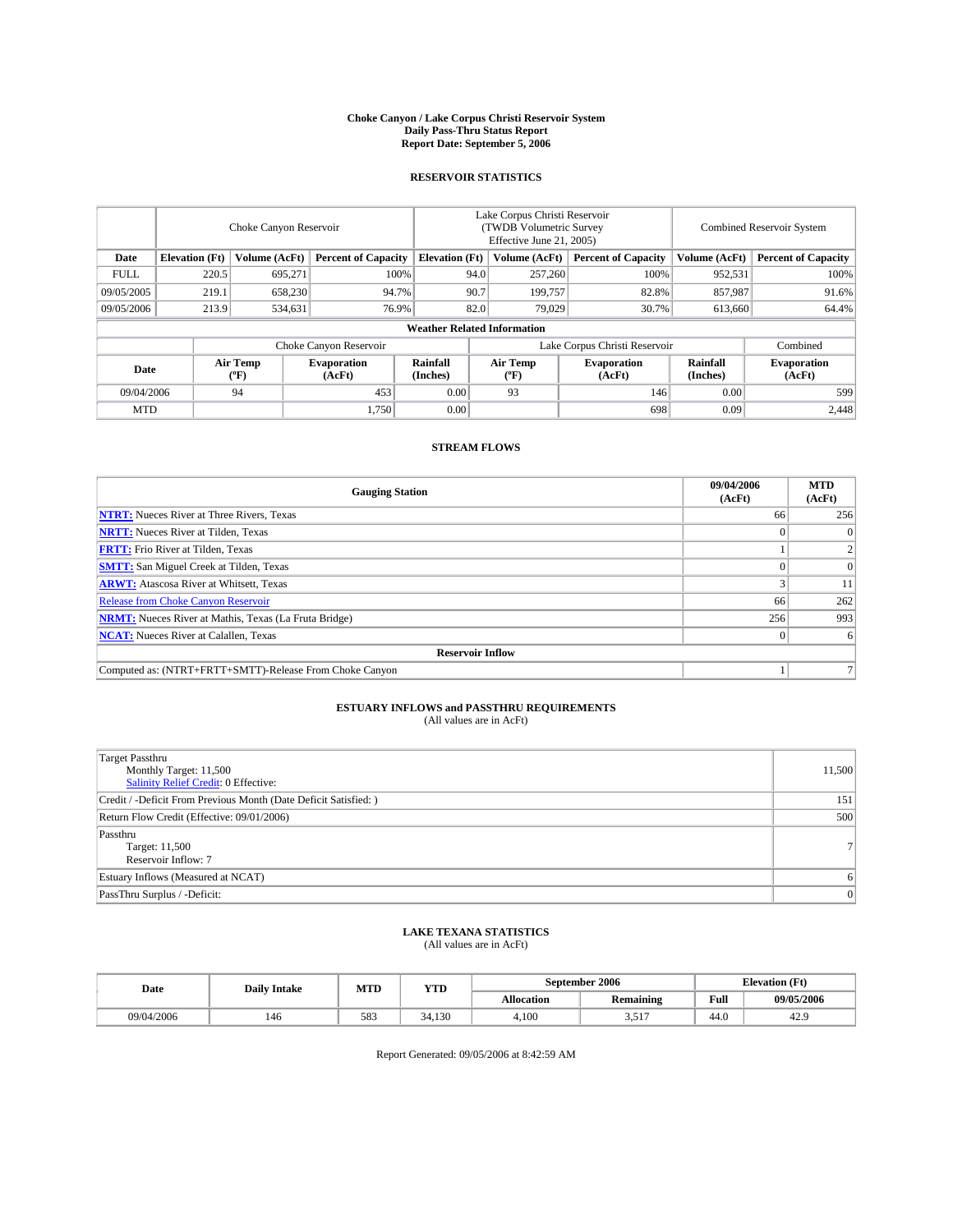#### **Choke Canyon / Lake Corpus Christi Reservoir System Daily Pass-Thru Status Report Report Date: September 6, 2006**

### **RESERVOIR STATISTICS**

|             | Choke Canyon Reservoir                                               |                  |                              |                                    | Lake Corpus Christi Reservoir<br>(TWDB Volumetric Survey<br>Effective June 21, 2005) |                              |                               |                            | Combined Reservoir System    |  |  |
|-------------|----------------------------------------------------------------------|------------------|------------------------------|------------------------------------|--------------------------------------------------------------------------------------|------------------------------|-------------------------------|----------------------------|------------------------------|--|--|
| Date        | <b>Elevation</b> (Ft)<br>Volume (AcFt)<br><b>Percent of Capacity</b> |                  | <b>Elevation</b> (Ft)        |                                    | Volume (AcFt)                                                                        | <b>Percent of Capacity</b>   | Volume (AcFt)                 | <b>Percent of Capacity</b> |                              |  |  |
| <b>FULL</b> | 220.5                                                                | 695,271          |                              | 100%                               | 94.0                                                                                 | 257,260                      | 100%                          | 952,531                    | 100%                         |  |  |
| 09/06/2005  | 219.0                                                                | 657,479          |                              | 94.6%                              | 90.7                                                                                 | 199,416                      | 82.7%                         | 856,895                    | 91.5%                        |  |  |
| 09/06/2006  | 213.8                                                                | 76.7%<br>533,517 |                              |                                    | 81.9                                                                                 | 78,229                       | 30.4%                         | 611,746                    | 64.2%                        |  |  |
|             |                                                                      |                  |                              | <b>Weather Related Information</b> |                                                                                      |                              |                               |                            |                              |  |  |
|             |                                                                      |                  | Choke Canyon Reservoir       |                                    |                                                                                      |                              | Lake Corpus Christi Reservoir |                            | Combined                     |  |  |
| Date        |                                                                      | Air Temp<br>(°F) | <b>Evaporation</b><br>(AcFt) | Rainfall<br>(Inches)               |                                                                                      | Air Temp<br>$(^{o}\text{F})$ | <b>Evaporation</b><br>(AcFt)  | Rainfall<br>(Inches)       | <b>Evaporation</b><br>(AcFt) |  |  |
| 09/05/2006  |                                                                      | 86               | 310                          | 0.00                               |                                                                                      | 90                           | 133                           | 0.00                       | 443                          |  |  |
| <b>MTD</b>  |                                                                      |                  | 2,060                        | 0.00                               |                                                                                      |                              | 831                           | 0.09                       | 2,891                        |  |  |

## **STREAM FLOWS**

| <b>Gauging Station</b>                                       | 09/05/2006<br>(AcFt) | <b>MTD</b><br>(AcFt) |
|--------------------------------------------------------------|----------------------|----------------------|
| <b>NTRT:</b> Nueces River at Three Rivers, Texas             | 66                   | 322                  |
| <b>NRTT:</b> Nueces River at Tilden, Texas                   |                      | $\Omega$             |
| <b>FRTT:</b> Frio River at Tilden, Texas                     |                      |                      |
| <b>SMTT:</b> San Miguel Creek at Tilden, Texas               |                      | $\Omega$             |
| <b>ARWT:</b> Atascosa River at Whitsett, Texas               |                      | 14                   |
| <b>Release from Choke Canyon Reservoir</b>                   | 66                   | 328                  |
| <b>NRMT:</b> Nueces River at Mathis, Texas (La Fruta Bridge) | 272                  | 1,264                |
| <b>NCAT:</b> Nueces River at Calallen, Texas                 |                      | 6                    |
| <b>Reservoir Inflow</b>                                      |                      |                      |
| Computed as: (NTRT+FRTT+SMTT)-Release From Choke Canyon      | $\Omega$             |                      |

# **ESTUARY INFLOWS and PASSTHRU REQUIREMENTS**<br>(All values are in AcFt)

| <b>Target Passthru</b><br>Monthly Target: 11,500<br>Salinity Relief Credit: 0 Effective: | 11,500         |
|------------------------------------------------------------------------------------------|----------------|
| Credit / -Deficit From Previous Month (Date Deficit Satisfied: )                         | 151            |
| Return Flow Credit (Effective: 09/01/2006)                                               | 500            |
| Passthru<br>Target: 11,500<br>Reservoir Inflow: 7                                        | 7 <sup>1</sup> |
| Estuary Inflows (Measured at NCAT)                                                       | 61             |
| PassThru Surplus / -Deficit:                                                             | $\Omega$       |

#### **LAKE TEXANA STATISTICS** (All values are in AcFt)

|  | Date       | <b>Daily Intake</b> | M ATT T<br>IVI I L | <b>YTD</b>        | September 2006    |                     |      | <b>Elevation (Ft)</b> |
|--|------------|---------------------|--------------------|-------------------|-------------------|---------------------|------|-----------------------|
|  |            |                     |                    |                   | <b>Allocation</b> | <b>Remaining</b>    | Full | 09/06/2006            |
|  | 09/05/2006 |                     | 728                | $\sim$<br><i></i> | 4.100             | $\sim$<br>سے الی دے | 44.0 | 44.0                  |

Report Generated: 09/06/2006 at 8:37:41 AM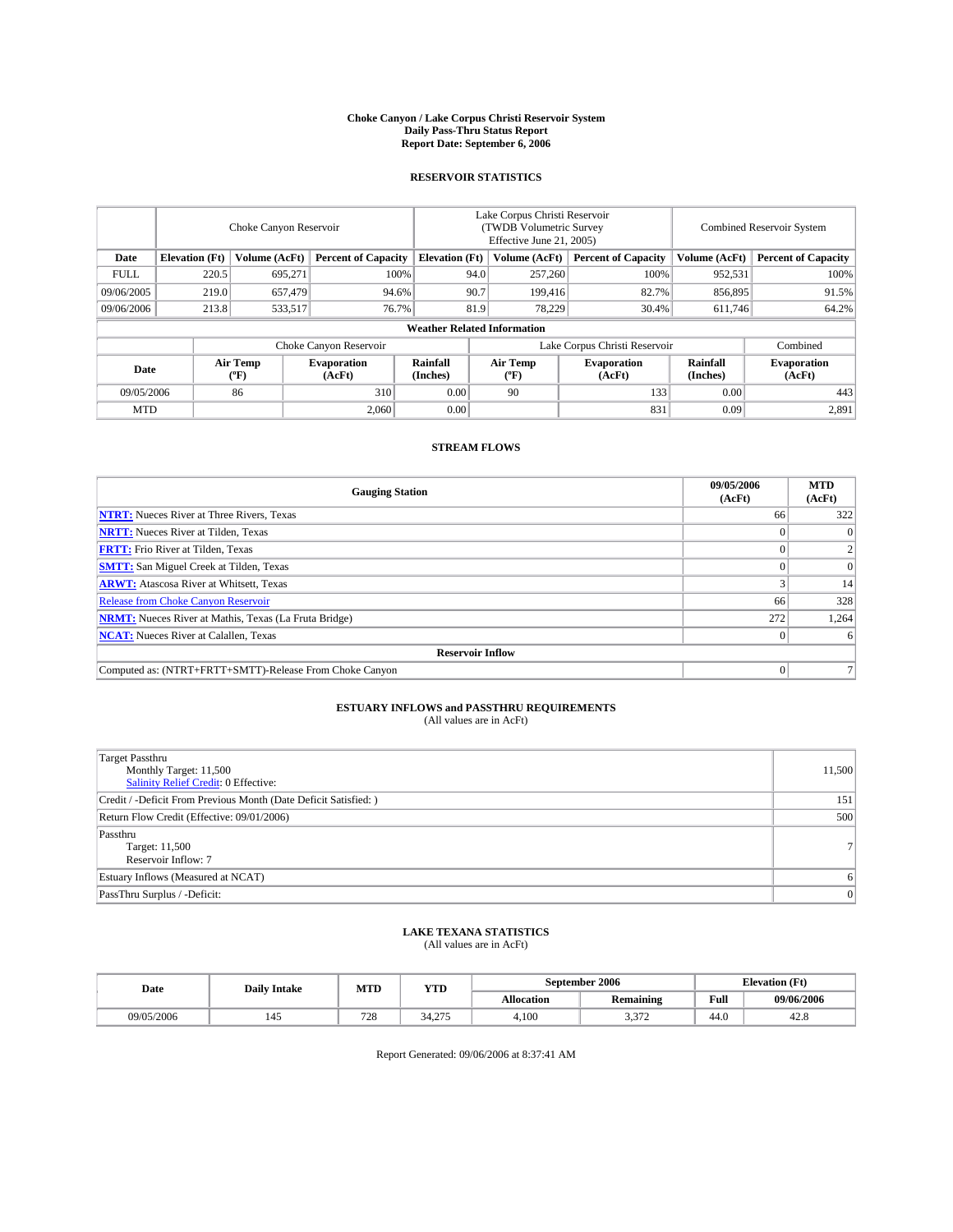#### **Choke Canyon / Lake Corpus Christi Reservoir System Daily Pass-Thru Status Report Report Date: September 7, 2006**

### **RESERVOIR STATISTICS**

|             | Choke Canyon Reservoir |                  |                              |                                    | Lake Corpus Christi Reservoir<br>(TWDB Volumetric Survey<br>Effective June 21, 2005) |                              |                               | Combined Reservoir System |                              |  |
|-------------|------------------------|------------------|------------------------------|------------------------------------|--------------------------------------------------------------------------------------|------------------------------|-------------------------------|---------------------------|------------------------------|--|
| Date        | <b>Elevation</b> (Ft)  | Volume (AcFt)    | <b>Percent of Capacity</b>   | <b>Elevation</b> (Ft)              |                                                                                      | Volume (AcFt)                | <b>Percent of Capacity</b>    | Volume (AcFt)             | <b>Percent of Capacity</b>   |  |
| <b>FULL</b> | 220.5                  | 695.271          |                              | 100%                               | 94.0                                                                                 | 257,260                      | 100%                          | 952,531                   | 100%                         |  |
| 09/07/2005  | 219.0                  | 657,229          | 94.5%                        |                                    | 90.7                                                                                 | 198,906                      | 82.5%                         | 856,135                   | 91.4%                        |  |
| 09/07/2006  | 213.8                  | 533,294          | 76.7%                        |                                    | 81.9                                                                                 | 78,229                       | 30.4%                         | 611,523                   | 64.2%                        |  |
|             |                        |                  |                              | <b>Weather Related Information</b> |                                                                                      |                              |                               |                           |                              |  |
|             |                        |                  | Choke Canyon Reservoir       |                                    |                                                                                      |                              | Lake Corpus Christi Reservoir |                           | Combined                     |  |
| Date        |                        | Air Temp<br>(°F) | <b>Evaporation</b><br>(AcFt) | Rainfall<br>(Inches)               |                                                                                      | Air Temp<br>$(^{o}\text{F})$ | <b>Evaporation</b><br>(AcFt)  | Rainfall<br>(Inches)      | <b>Evaporation</b><br>(AcFt) |  |
| 09/06/2006  |                        | 93               | 465                          | 0.00                               |                                                                                      | 93                           | 168                           | 0.00                      | 633                          |  |
| <b>MTD</b>  |                        |                  | 2,525                        | 0.00                               |                                                                                      |                              | 999                           | 0.09                      | 3,524                        |  |

## **STREAM FLOWS**

| <b>Gauging Station</b>                                       | 09/06/2006<br>(AcFt) | <b>MTD</b><br>(AcFt) |
|--------------------------------------------------------------|----------------------|----------------------|
| <b>NTRT:</b> Nueces River at Three Rivers, Texas             | 66                   | 387                  |
| <b>NRTT:</b> Nueces River at Tilden, Texas                   |                      | $\Omega$             |
| <b>FRTT:</b> Frio River at Tilden, Texas                     |                      |                      |
| <b>SMTT:</b> San Miguel Creek at Tilden, Texas               |                      | $\Omega$             |
| <b>ARWT:</b> Atascosa River at Whitsett, Texas               |                      | 17                   |
| <b>Release from Choke Canyon Reservoir</b>                   | 66                   | 393                  |
| <b>NRMT:</b> Nueces River at Mathis, Texas (La Fruta Bridge) | 272                  | 1,536                |
| <b>NCAT:</b> Nueces River at Calallen, Texas                 |                      | 6                    |
| <b>Reservoir Inflow</b>                                      |                      |                      |
| Computed as: (NTRT+FRTT+SMTT)-Release From Choke Canyon      | $\Omega$             | 8                    |

## **ESTUARY INFLOWS and PASSTHRU REQUIREMENTS**<br>(All values are in AcFt)

| <b>Target Passthru</b><br>Monthly Target: 11,500<br>Salinity Relief Credit: 0 Effective: | 11,500         |
|------------------------------------------------------------------------------------------|----------------|
| Credit / -Deficit From Previous Month (Date Deficit Satisfied: )                         | 151            |
| Return Flow Credit (Effective: 09/01/2006)                                               | 500            |
| Passthru<br>Target: 11,500<br>Reservoir Inflow: 8                                        | 8 <sup>1</sup> |
| Estuary Inflows (Measured at NCAT)                                                       | 61             |
| PassThru Surplus / -Deficit:                                                             | $\Omega$       |

# **LAKE TEXANA STATISTICS** (All values are in AcFt)

|  | Date       | <b>Daily Intake</b> | MTT<br>IVI I L | <b>YTD</b>                                |                   | September 2006   | <b>Elevation (Ft)</b> |            |
|--|------------|---------------------|----------------|-------------------------------------------|-------------------|------------------|-----------------------|------------|
|  |            |                     |                |                                           | <b>Allocation</b> | <b>Remaining</b> | Full                  | 09/07/2006 |
|  | 09/06/2006 |                     | $\sim$<br>874  | $\sqrt{2}$<br>$\sim$ $\lambda$<br>34.42 I | 4.100             | 3226<br>با کے د  | 44.0                  | 44.,       |

Report Generated: 09/07/2006 at 9:54:07 AM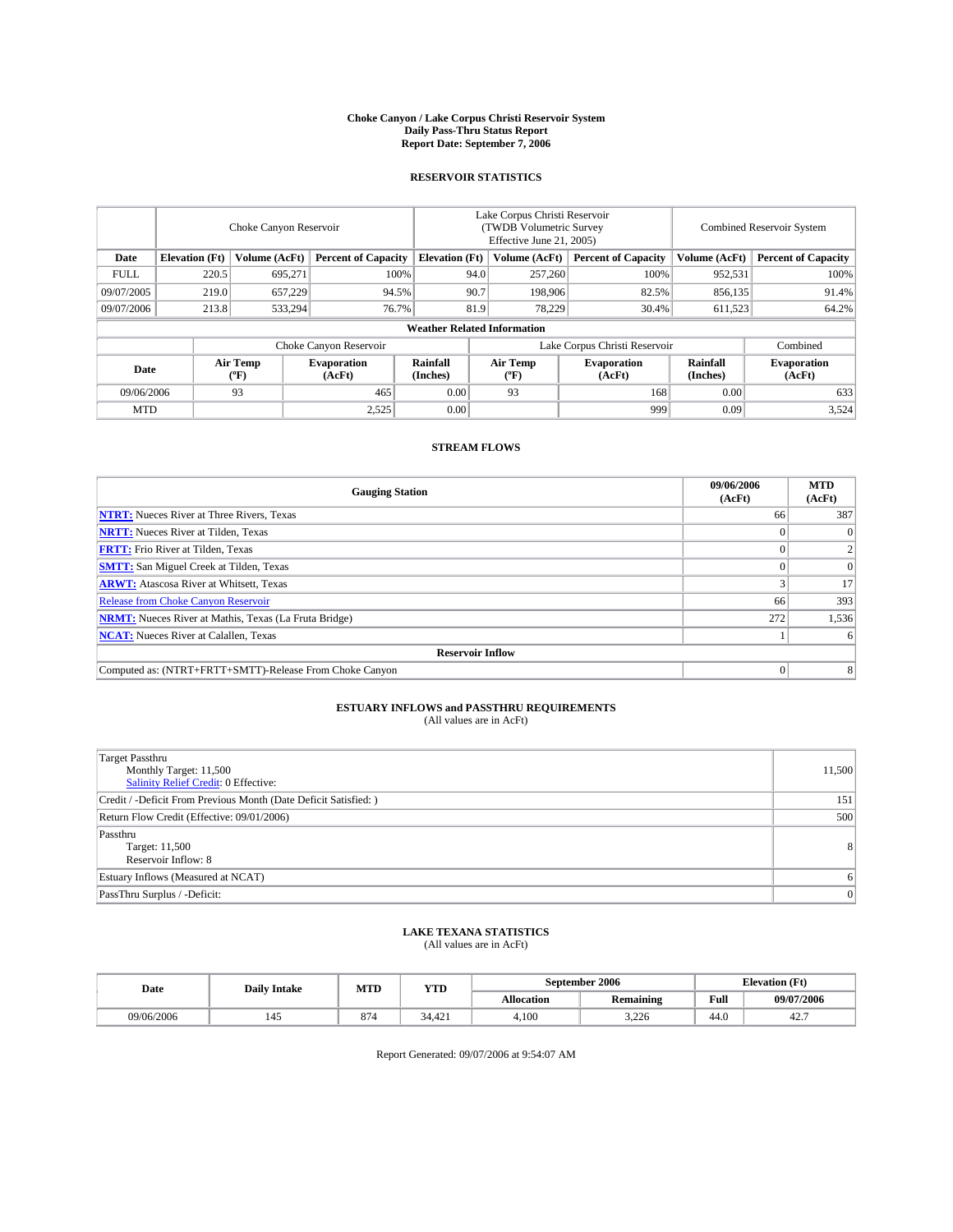#### **Choke Canyon / Lake Corpus Christi Reservoir System Daily Pass-Thru Status Report Report Date: September 8, 2006**

### **RESERVOIR STATISTICS**

|             | Choke Canyon Reservoir |                  |                              |                                    | Lake Corpus Christi Reservoir<br>(TWDB Volumetric Survey<br>Effective June 21, 2005) |                              |                               | Combined Reservoir System |                              |  |
|-------------|------------------------|------------------|------------------------------|------------------------------------|--------------------------------------------------------------------------------------|------------------------------|-------------------------------|---------------------------|------------------------------|--|
| Date        | <b>Elevation</b> (Ft)  | Volume (AcFt)    | <b>Percent of Capacity</b>   | <b>Elevation</b> (Ft)              |                                                                                      | Volume (AcFt)                | <b>Percent of Capacity</b>    | Volume (AcFt)             | <b>Percent of Capacity</b>   |  |
| <b>FULL</b> | 220.5                  | 695.271          |                              | 100%                               | 94.0                                                                                 | 257,260                      | 100%                          | 952,531                   | 100%                         |  |
| 09/08/2005  | 219.0                  | 656,727          | 94.5%                        |                                    | 90.7                                                                                 | 198.397                      | 82.2%                         | 855,124                   | 91.3%                        |  |
| 09/08/2006  | 213.8                  | 532,404          |                              | 76.6%                              | 81.8                                                                                 | 77,732                       | 30.2%                         | 610,136                   | 64.1%                        |  |
|             |                        |                  |                              | <b>Weather Related Information</b> |                                                                                      |                              |                               |                           |                              |  |
|             |                        |                  | Choke Canyon Reservoir       |                                    |                                                                                      |                              | Lake Corpus Christi Reservoir |                           | Combined                     |  |
| Date        |                        | Air Temp<br>(°F) | <b>Evaporation</b><br>(AcFt) | Rainfall<br>(Inches)               |                                                                                      | Air Temp<br>$(^{o}\text{F})$ | <b>Evaporation</b><br>(AcFt)  | Rainfall<br>(Inches)      | <b>Evaporation</b><br>(AcFt) |  |
| 09/07/2006  |                        | 94               | 461                          | 0.00                               |                                                                                      | 95                           | 162                           | 0.00                      | 623                          |  |
| <b>MTD</b>  |                        |                  | 2.986                        | 0.00                               |                                                                                      |                              | 1,161                         | 0.09                      | 4,147                        |  |

## **STREAM FLOWS**

| <b>Gauging Station</b>                                       | 09/07/2006<br>(AcFt) | <b>MTD</b><br>(AcFt) |
|--------------------------------------------------------------|----------------------|----------------------|
| <b>NTRT:</b> Nueces River at Three Rivers, Texas             | 64                   | 451                  |
| <b>NRTT:</b> Nueces River at Tilden, Texas                   |                      |                      |
| <b>FRTT:</b> Frio River at Tilden, Texas                     | $\Omega$             | 2                    |
| <b>SMTT:</b> San Miguel Creek at Tilden, Texas               |                      | $\Omega$             |
| <b>ARWT:</b> Atascosa River at Whitsett, Texas               | 3                    | 20                   |
| <b>Release from Choke Canyon Reservoir</b>                   | 66                   | 459                  |
| <b>NRMT:</b> Nueces River at Mathis, Texas (La Fruta Bridge) | 252                  | 1,788                |
| <b>NCAT:</b> Nueces River at Calallen, Texas                 | 32                   | 38                   |
| <b>Reservoir Inflow</b>                                      |                      |                      |
| Computed as: NRTT+FRTT+SMTT+ARWT                             | 3                    | 11                   |

# **ESTUARY INFLOWS and PASSTHRU REQUIREMENTS**<br>(All values are in AcFt)

| <b>Target Passthru</b><br>Monthly Target: 11,500<br>Salinity Relief Credit: 0 Effective: | 11,500 |
|------------------------------------------------------------------------------------------|--------|
| Credit / -Deficit From Previous Month (Date Deficit Satisfied: )                         | 151    |
| Return Flow Credit (Effective: 09/01/2006)                                               | 500    |
| Passthru<br>Target: 11,500<br>Reservoir Inflow: 11                                       | 11     |
| Estuary Inflows (Measured at NCAT)                                                       | 38     |
| PassThru Surplus / -Deficit:                                                             | 0      |

# **LAKE TEXANA STATISTICS** (All values are in AcFt)

| Date       | <b>Daily Intake</b> | MTD  | <b>YTD</b> |            | September 2006   | <b>Elevation (Ft)</b>                   |            |
|------------|---------------------|------|------------|------------|------------------|-----------------------------------------|------------|
|            |                     |      |            | Allocation | <b>Remaining</b> | Full<br>the contract of the contract of | 09/08/2006 |
| 09/07/2006 |                     | .019 | 34.566     | 4.100      | 3.081            | 44.0                                    | 42.0       |

Report Generated: 09/08/2006 at 8:59:08 AM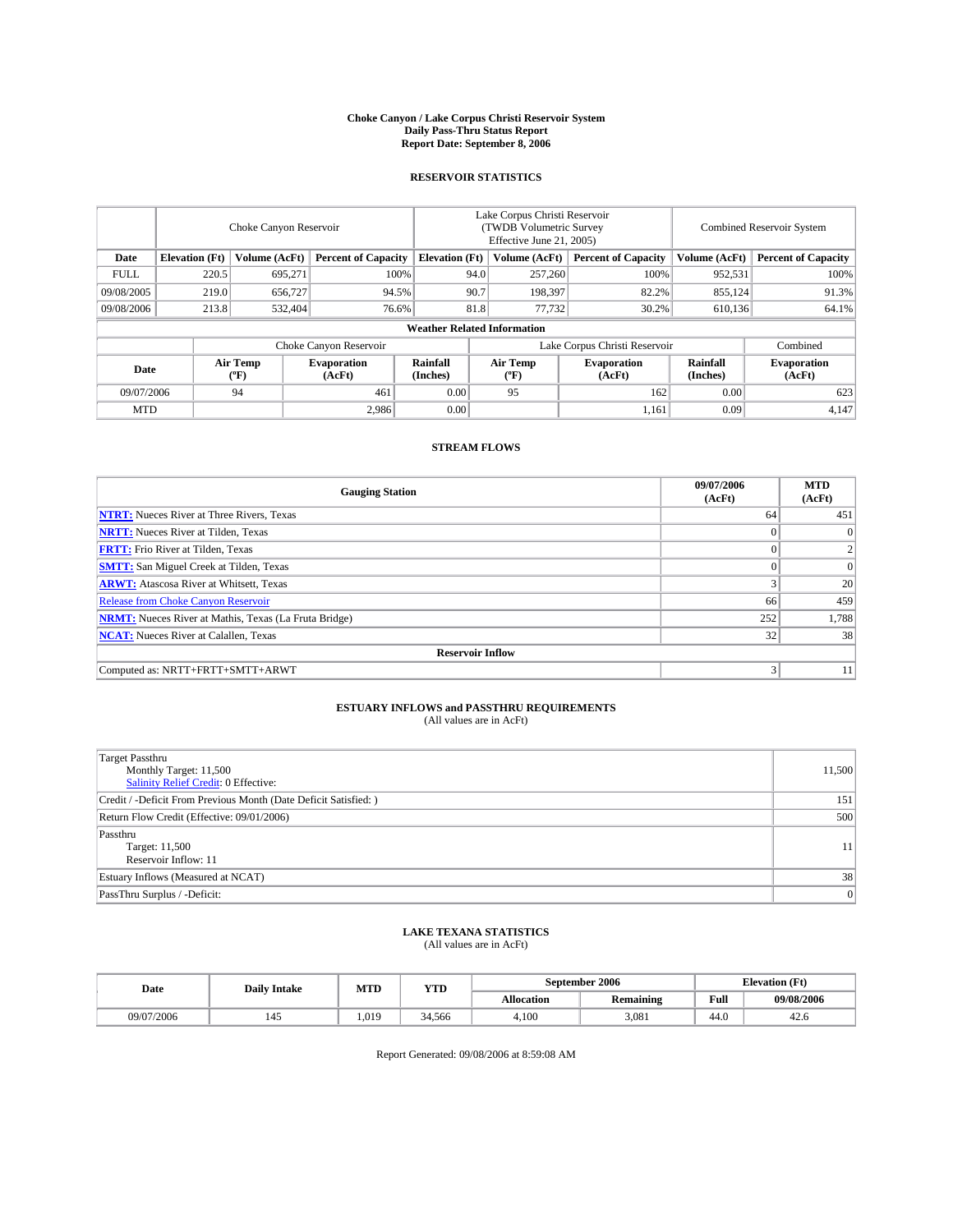#### **Choke Canyon / Lake Corpus Christi Reservoir System Daily Pass-Thru Status Report Report Date: September 9, 2006**

### **RESERVOIR STATISTICS**

|             | Choke Canyon Reservoir |                  |                              |                                    | Lake Corpus Christi Reservoir<br>(TWDB Volumetric Survey<br>Effective June 21, 2005) |                  |                               |                      | Combined Reservoir System    |  |  |
|-------------|------------------------|------------------|------------------------------|------------------------------------|--------------------------------------------------------------------------------------|------------------|-------------------------------|----------------------|------------------------------|--|--|
| Date        | <b>Elevation</b> (Ft)  | Volume (AcFt)    | <b>Percent of Capacity</b>   | <b>Elevation</b> (Ft)              |                                                                                      | Volume (AcFt)    | <b>Percent of Capacity</b>    | Volume (AcFt)        | <b>Percent of Capacity</b>   |  |  |
| <b>FULL</b> | 220.5                  | 695.271          | 100%                         |                                    | 94.0                                                                                 | 257,260          | 100%                          | 952,531              | 100%                         |  |  |
| 09/09/2005  | 219.0                  | 656,222          | 94.4%                        |                                    | 90.6                                                                                 | 198,057          | 82.1%                         | 854,279              | 91.2%                        |  |  |
| 09/09/2006  | 213.7                  | 531,958          | 76.5%                        |                                    | 81.8                                                                                 | 77,633           | 30.2%                         | 609,591              | 64.0%                        |  |  |
|             |                        |                  |                              | <b>Weather Related Information</b> |                                                                                      |                  |                               |                      |                              |  |  |
|             |                        |                  | Choke Canyon Reservoir       |                                    |                                                                                      |                  | Lake Corpus Christi Reservoir |                      | Combined                     |  |  |
| Date        |                        | Air Temp<br>(°F) | <b>Evaporation</b><br>(AcFt) | Rainfall<br>(Inches)               |                                                                                      | Air Temp<br>("F) | <b>Evaporation</b><br>(AcFt)  | Rainfall<br>(Inches) | <b>Evaporation</b><br>(AcFt) |  |  |
| 09/08/2006  |                        | 89               | 206                          | 0.08                               |                                                                                      | 90               | 167                           | 0.59                 | 373                          |  |  |
| <b>MTD</b>  |                        |                  | 3,192                        | 0.08                               |                                                                                      |                  | 1,328                         | 0.68                 | 4,520                        |  |  |

### **STREAM FLOWS**

| <b>Gauging Station</b>                                       | 09/08/2006<br>(AcFt) | <b>MTD</b><br>(AcFt) |
|--------------------------------------------------------------|----------------------|----------------------|
| <b>NTRT:</b> Nueces River at Three Rivers, Texas             | 64                   | 514                  |
| <b>NRTT:</b> Nueces River at Tilden, Texas                   | $\theta$             | $\Omega$             |
| <b>FRTT:</b> Frio River at Tilden, Texas                     | $\Omega$             | $\frac{3}{2}$        |
| <b>SMTT:</b> San Miguel Creek at Tilden, Texas               | $\theta$             | $\overline{0}$       |
| <b>ARWT:</b> Atascosa River at Whitsett, Texas               |                      | 24                   |
| <b>Release from Choke Canyon Reservoir</b>                   | 66                   | 524                  |
| <b>NRMT:</b> Nueces River at Mathis, Texas (La Fruta Bridge) | 246                  | 2,035                |
| <b>NCAT:</b> Nueces River at Calallen, Texas                 | 24                   | 62                   |
| <b>Reservoir Inflow</b>                                      |                      |                      |
| Computed as: NRTT+FRTT+SMTT+ARWT                             | 5                    | 16                   |

# **ESTUARY INFLOWS and PASSTHRU REQUIREMENTS**<br>(All values are in AcFt)

| <b>Target Passthru</b><br>Monthly Target: 11,500<br>Salinity Relief Credit: 0 Effective: | 11,500 |
|------------------------------------------------------------------------------------------|--------|
| Credit / -Deficit From Previous Month (Date Deficit Satisfied: )                         | 151    |
| Return Flow Credit (Effective: 09/01/2006)                                               | 500    |
| Passthru<br>Target: 11,500<br>Reservoir Inflow: 16                                       | 16     |
| Estuary Inflows (Measured at NCAT)                                                       | 62     |
| PassThru Surplus / -Deficit:                                                             | 0      |

#### **LAKE TEXANA STATISTICS** (All values are in AcFt)

| Date       | <b>Daily Intake</b> | MTD  | <b>YTD</b> |            | September 2006   | <b>Elevation</b> (Ft)                   |            |
|------------|---------------------|------|------------|------------|------------------|-----------------------------------------|------------|
|            |                     |      |            | Allocation | <b>Remaining</b> | Full<br>the contract of the contract of | 09/09/2006 |
| 09/08/2006 |                     | .164 | 34.<br>.   | 4.100      | 2.936            | 44.0                                    | 42.0       |

Report Generated: 09/09/2006 at 8:14:30 AM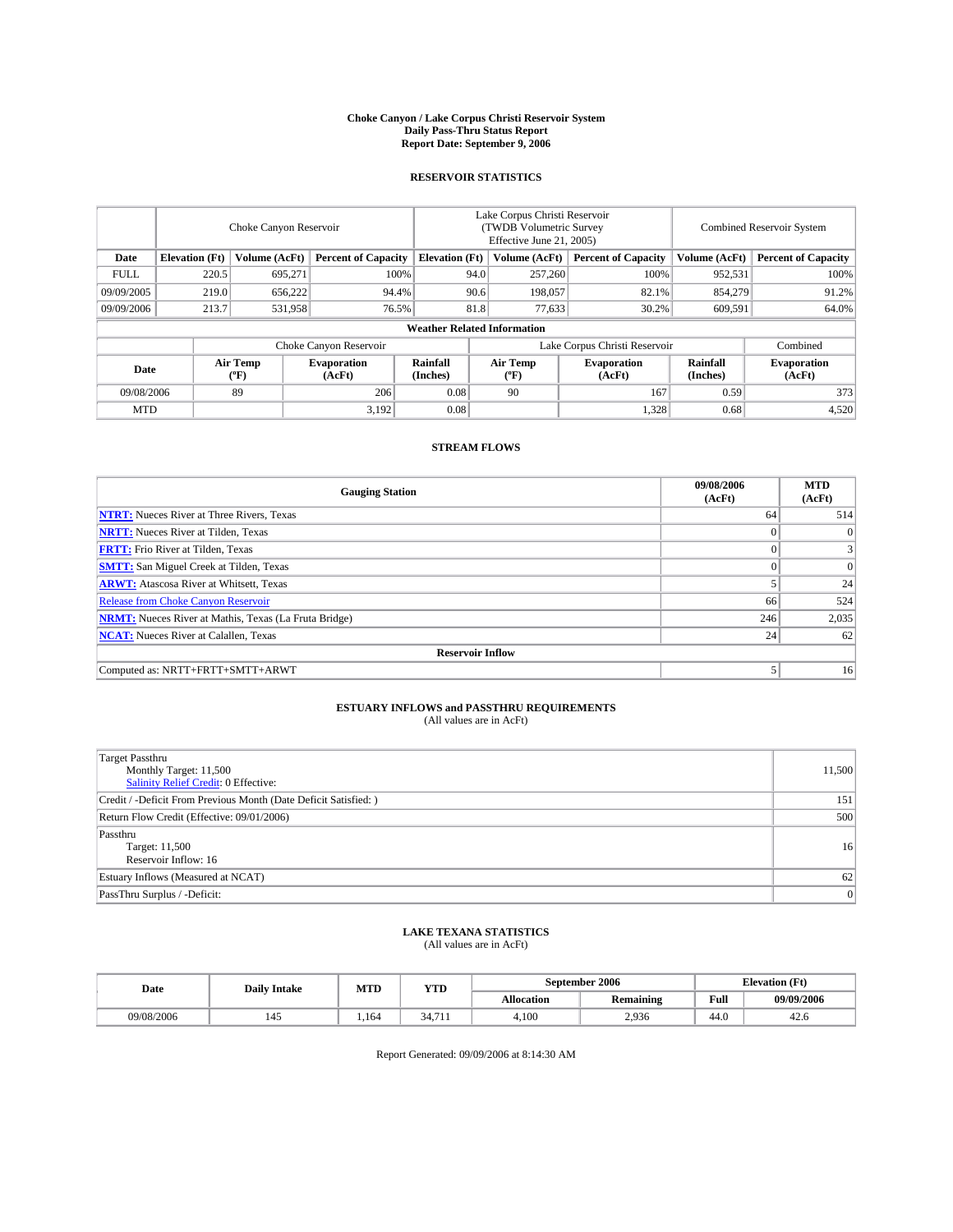#### **Choke Canyon / Lake Corpus Christi Reservoir System Daily Pass-Thru Status Report Report Date: September 10, 2006**

### **RESERVOIR STATISTICS**

|             | Choke Canyon Reservoir             |                  |                              |                       | Lake Corpus Christi Reservoir<br>(TWDB Volumetric Survey<br>Effective June 21, 2005) |                  |                               | <b>Combined Reservoir System</b> |                              |  |  |
|-------------|------------------------------------|------------------|------------------------------|-----------------------|--------------------------------------------------------------------------------------|------------------|-------------------------------|----------------------------------|------------------------------|--|--|
| Date        | <b>Elevation</b> (Ft)              | Volume (AcFt)    | <b>Percent of Capacity</b>   | <b>Elevation</b> (Ft) |                                                                                      | Volume (AcFt)    | <b>Percent of Capacity</b>    | Volume (AcFt)                    | <b>Percent of Capacity</b>   |  |  |
| <b>FULL</b> | 220.5                              | 695.271          |                              | 100%                  | 94.0                                                                                 | 257,260          | 100%                          | 952,531                          | 100%                         |  |  |
| 09/10/2005  | 219.0                              | 655,717          |                              | 94.3%                 | 90.6                                                                                 | 197,379          | 81.8%                         | 853,096                          | 91.1%                        |  |  |
| 09/10/2006  | 213.7                              | 531,513          |                              | 76.4%                 | 81.8                                                                                 | 77,435           | 30.1%                         | 608,948                          | 63.9%                        |  |  |
|             | <b>Weather Related Information</b> |                  |                              |                       |                                                                                      |                  |                               |                                  |                              |  |  |
|             |                                    |                  | Choke Canyon Reservoir       |                       |                                                                                      |                  | Lake Corpus Christi Reservoir |                                  | Combined                     |  |  |
| Date        |                                    | Air Temp<br>(°F) | <b>Evaporation</b><br>(AcFt) | Rainfall<br>(Inches)  |                                                                                      | Air Temp<br>("F) | <b>Evaporation</b><br>(AcFt)  | Rainfall<br>(Inches)             | <b>Evaporation</b><br>(AcFt) |  |  |
| 09/09/2006  |                                    | 88               | 232                          | 0.00                  |                                                                                      | 84               | 29                            | 0.15                             | 261                          |  |  |
| <b>MTD</b>  |                                    |                  | 3,424                        | 0.08                  |                                                                                      |                  | 1,357                         | 0.83                             | 4,781                        |  |  |

## **STREAM FLOWS**

| <b>Gauging Station</b>                                       | 09/09/2006<br>(AcFt) | <b>MTD</b><br>(AcFt) |
|--------------------------------------------------------------|----------------------|----------------------|
| <b>NTRT:</b> Nueces River at Three Rivers, Texas             | 66                   | 580                  |
| <b>NRTT:</b> Nueces River at Tilden, Texas                   |                      | $\Omega$             |
| <b>FRTT:</b> Frio River at Tilden, Texas                     |                      |                      |
| <b>SMTT:</b> San Miguel Creek at Tilden, Texas               |                      | $\Omega$             |
| <b>ARWT:</b> Atascosa River at Whitsett, Texas               |                      | 29                   |
| <b>Release from Choke Canyon Reservoir</b>                   | 66                   | 590                  |
| <b>NRMT:</b> Nueces River at Mathis, Texas (La Fruta Bridge) | 288                  | 2,322                |
| <b>NCAT:</b> Nueces River at Calallen, Texas                 | 40                   | 102                  |
| <b>Reservoir Inflow</b>                                      |                      |                      |
| Computed as: (NTRT+FRTT+SMTT)-Release From Choke Canyon      | $\Omega$             | 16                   |

# **ESTUARY INFLOWS and PASSTHRU REQUIREMENTS**<br>(All values are in AcFt)

| <b>Target Passthru</b><br>Monthly Target: 11,500<br>Salinity Relief Credit: 0 Effective: | 11,500 |
|------------------------------------------------------------------------------------------|--------|
| Credit / -Deficit From Previous Month (Date Deficit Satisfied: )                         | 151    |
| Return Flow Credit (Effective: 09/01/2006)                                               | 500    |
| Passthru<br>Target: 11,500<br>Reservoir Inflow: 16                                       | 16     |
| Estuary Inflows (Measured at NCAT)                                                       | 102    |
| PassThru Surplus / -Deficit:                                                             | 0      |

#### **LAKE TEXANA STATISTICS** (All values are in AcFt)

|  | Date       | <b>Daily Intake</b> | MTT<br>YTD<br>IVI I L |        | September 2006    |                  |      | <b>Elevation (Ft)</b> |  |
|--|------------|---------------------|-----------------------|--------|-------------------|------------------|------|-----------------------|--|
|  |            |                     |                       |        | <b>Allocation</b> | <b>Remaining</b> | Full | 09/10/2006            |  |
|  | 09/09/2006 |                     | .309                  | 34.856 | 4.100             | 270<br>2.121     | 44.0 | 42.0                  |  |

Report Generated: 09/10/2006 at 8:07:17 AM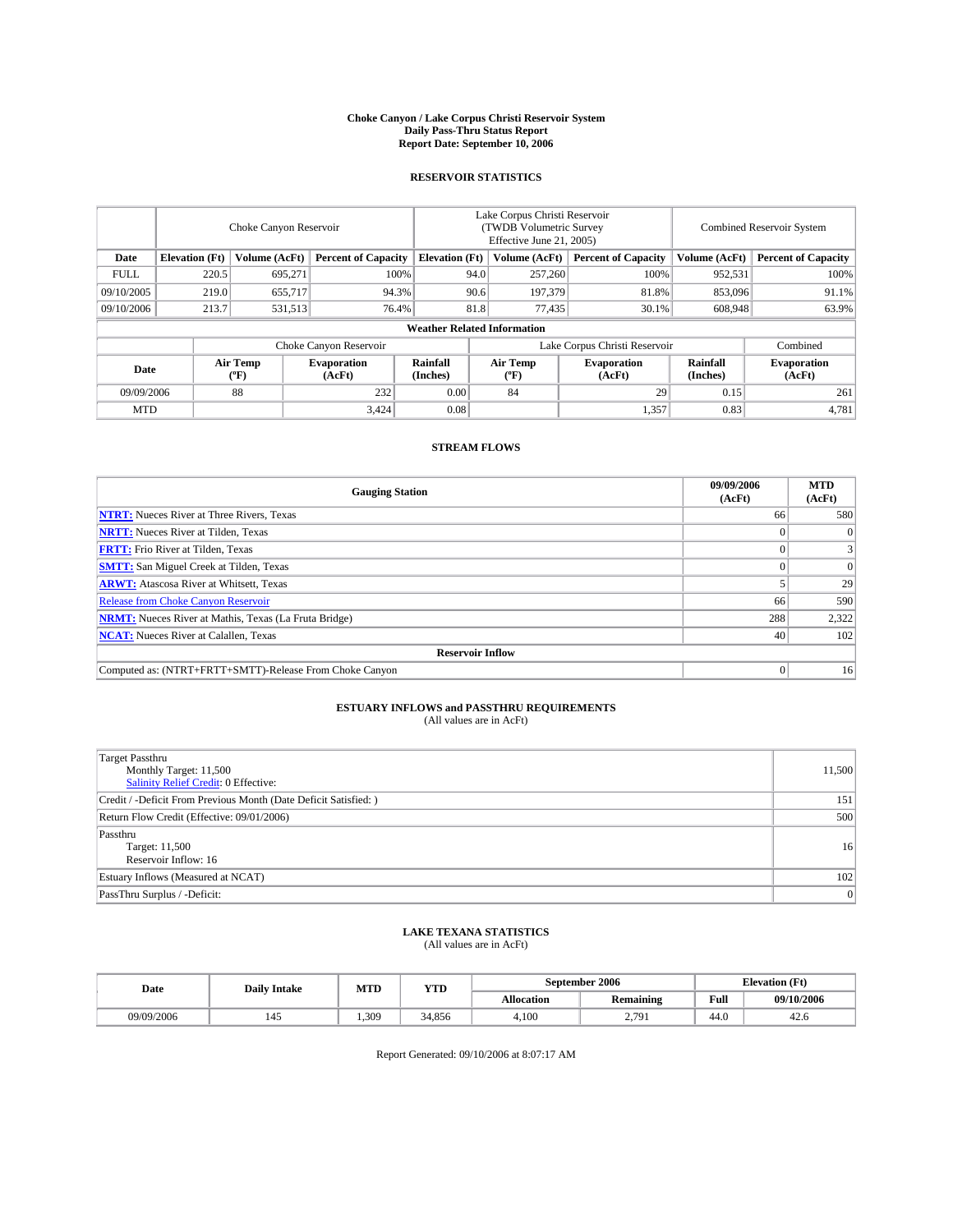#### **Choke Canyon / Lake Corpus Christi Reservoir System Daily Pass-Thru Status Report Report Date: September 11, 2006**

### **RESERVOIR STATISTICS**

|             | Choke Canyon Reservoir             |                  |                              |                             | Lake Corpus Christi Reservoir<br>(TWDB Volumetric Survey<br>Effective June 21, 2005) |                  |                               | <b>Combined Reservoir System</b> |                              |  |  |
|-------------|------------------------------------|------------------|------------------------------|-----------------------------|--------------------------------------------------------------------------------------|------------------|-------------------------------|----------------------------------|------------------------------|--|--|
| Date        | <b>Elevation</b> (Ft)              | Volume (AcFt)    | <b>Percent of Capacity</b>   | <b>Elevation</b> (Ft)       |                                                                                      | Volume (AcFt)    | <b>Percent of Capacity</b>    | Volume (AcFt)                    | <b>Percent of Capacity</b>   |  |  |
| <b>FULL</b> | 220.5                              | 695.271          |                              | 100%                        | 94.0                                                                                 | 257,260          | 100%                          | 952,531                          | 100%                         |  |  |
| 09/11/2005  | 218.9                              | 655,212          | 94.2%                        |                             | 90.6                                                                                 | 196.701          | 81.5%                         | 851,913                          | 91.0%                        |  |  |
| 09/11/2006  | 213.7                              | 531,735          | 76.5%                        |                             | 81.8                                                                                 | 77,139           | 30.0%                         | 608,874                          | 63.9%                        |  |  |
|             | <b>Weather Related Information</b> |                  |                              |                             |                                                                                      |                  |                               |                                  |                              |  |  |
|             |                                    |                  | Choke Canyon Reservoir       |                             |                                                                                      |                  | Lake Corpus Christi Reservoir |                                  | Combined                     |  |  |
| Date        |                                    | Air Temp<br>(°F) | <b>Evaporation</b><br>(AcFt) | <b>Rainfall</b><br>(Inches) |                                                                                      | Air Temp<br>("F) | <b>Evaporation</b><br>(AcFt)  | Rainfall<br>(Inches)             | <b>Evaporation</b><br>(AcFt) |  |  |
| 09/10/2006  |                                    | 93               | 284                          | 0.00                        |                                                                                      | 91               | 80                            | 0.11                             | 364                          |  |  |
| <b>MTD</b>  |                                    |                  | 3,708                        | 0.08                        |                                                                                      |                  | 1,437                         | 0.94                             | 5,145                        |  |  |

## **STREAM FLOWS**

| <b>Gauging Station</b>                                       | 09/10/2006<br>(AcFt) | <b>MTD</b><br>(AcFt) |
|--------------------------------------------------------------|----------------------|----------------------|
| <b>NTRT:</b> Nueces River at Three Rivers, Texas             | 66                   | 645                  |
| <b>NRTT:</b> Nueces River at Tilden, Texas                   |                      | $\Omega$             |
| <b>FRTT:</b> Frio River at Tilden, Texas                     |                      | 3                    |
| <b>SMTT:</b> San Miguel Creek at Tilden, Texas               |                      | $\overline{0}$       |
| <b>ARWT:</b> Atascosa River at Whitsett, Texas               |                      | 34                   |
| <b>Release from Choke Canyon Reservoir</b>                   | 66                   | 655                  |
| <b>NRMT:</b> Nueces River at Mathis, Texas (La Fruta Bridge) | 357                  | 2,680                |
| <b>NCAT:</b> Nueces River at Calallen, Texas                 | 115                  | 217                  |
| <b>Reservoir Inflow</b>                                      |                      |                      |
| Computed as: (NTRT+FRTT+SMTT)-Release From Choke Canyon      |                      | 16 <sup>1</sup>      |

# **ESTUARY INFLOWS and PASSTHRU REQUIREMENTS**<br>(All values are in AcFt)

| <b>Target Passthru</b><br>Monthly Target: 11,500<br>Salinity Relief Credit: 0 Effective: | 11,500 |
|------------------------------------------------------------------------------------------|--------|
| Credit / -Deficit From Previous Month (Date Deficit Satisfied: )                         | 151    |
| Return Flow Credit (Effective: 09/01/2006)                                               | 500    |
| Passthru<br>Target: 11,500<br>Reservoir Inflow: 16                                       | 16     |
| Estuary Inflows (Measured at NCAT)                                                       | 217    |
| PassThru Surplus / -Deficit:                                                             | 0      |

#### **LAKE TEXANA STATISTICS** (All values are in AcFt)

|  | Date       | MTT<br><b>YTD</b><br><b>Daily Intake</b><br>IVI I L |      |        | September 2006    | <b>Elevation (Ft)</b> |      |            |
|--|------------|-----------------------------------------------------|------|--------|-------------------|-----------------------|------|------------|
|  |            |                                                     |      |        | <b>Allocation</b> | <b>Remaining</b>      | Full | 09/11/2006 |
|  | 09/10/2006 |                                                     | .454 | 35,001 | 4.100             | 2.646                 | 44.0 | 42.0       |

Report Generated: 09/11/2006 at 8:25:26 AM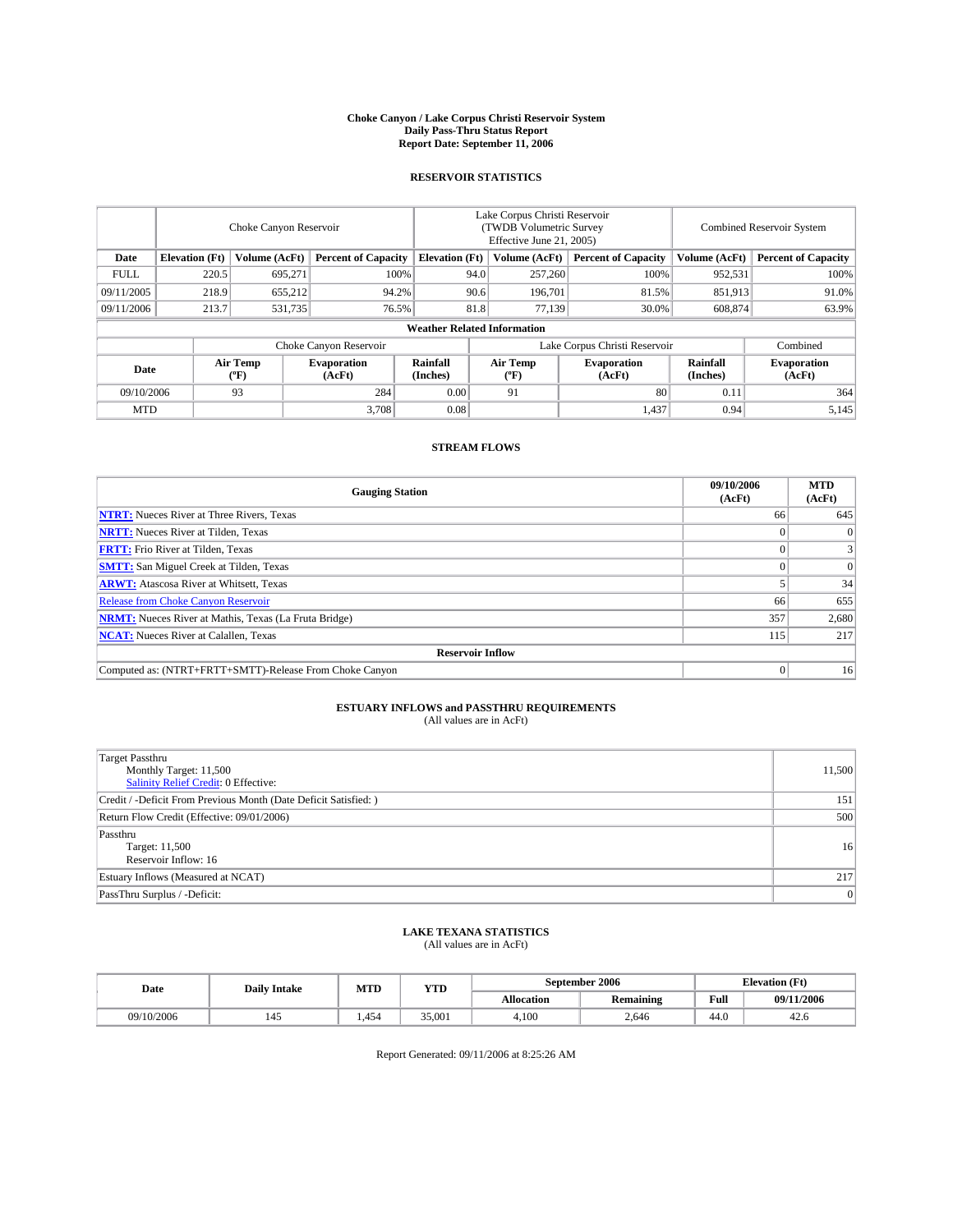#### **Choke Canyon / Lake Corpus Christi Reservoir System Daily Pass-Thru Status Report Report Date: September 12, 2006**

### **RESERVOIR STATISTICS**

|             | Choke Canyon Reservoir             |                         |                              |                       | Lake Corpus Christi Reservoir<br>(TWDB Volumetric Survey<br>Effective June 21, 2005) |                  |                               | Combined Reservoir System |                              |  |  |
|-------------|------------------------------------|-------------------------|------------------------------|-----------------------|--------------------------------------------------------------------------------------|------------------|-------------------------------|---------------------------|------------------------------|--|--|
| Date        | <b>Elevation</b> (Ft)              | Volume (AcFt)           | <b>Percent of Capacity</b>   | <b>Elevation</b> (Ft) |                                                                                      | Volume (AcFt)    | <b>Percent of Capacity</b>    | Volume (AcFt)             | <b>Percent of Capacity</b>   |  |  |
| <b>FULL</b> | 220.5                              | 695.271                 |                              | 100%                  | 94.0                                                                                 | 257,260          | 100%                          | 952,531                   | 100%                         |  |  |
| 09/12/2005  | 219.0                              | 655,969                 | 94.3%                        |                       | 90.6                                                                                 | 197,040          | 81.7%                         | 853,009                   | 91.1%                        |  |  |
| 09/12/2006  | 213.7                              | 531,958                 | 76.5%                        |                       | 81.9                                                                                 | 77,931           | 30.3%                         | 609.889                   | 64.0%                        |  |  |
|             | <b>Weather Related Information</b> |                         |                              |                       |                                                                                      |                  |                               |                           |                              |  |  |
|             |                                    |                         | Choke Canyon Reservoir       |                       |                                                                                      |                  | Lake Corpus Christi Reservoir |                           | Combined                     |  |  |
| Date        |                                    | <b>Air Temp</b><br>(°F) | <b>Evaporation</b><br>(AcFt) | Rainfall<br>(Inches)  |                                                                                      | Air Temp<br>("F) | <b>Evaporation</b><br>(AcFt)  | Rainfall<br>(Inches)      | <b>Evaporation</b><br>(AcFt) |  |  |
| 09/11/2006  |                                    | 83                      | 168                          | 1.43                  |                                                                                      | 90               | 127                           | 1.19                      | 295                          |  |  |
| <b>MTD</b>  |                                    |                         | 3,876                        | 1.51                  |                                                                                      |                  | 1,564                         | 2.13                      | 5,440                        |  |  |

## **STREAM FLOWS**

| <b>Gauging Station</b>                                       | 09/11/2006<br>(AcFt) | <b>MTD</b><br>(AcFt) |
|--------------------------------------------------------------|----------------------|----------------------|
| <b>NTRT:</b> Nueces River at Three Rivers, Texas             |                      | 719                  |
| <b>NRTT:</b> Nueces River at Tilden, Texas                   |                      | $\Omega$             |
| <b>FRTT:</b> Frio River at Tilden, Texas                     |                      | 4                    |
| <b>SMTT:</b> San Miguel Creek at Tilden, Texas               |                      | $\overline{0}$       |
| <b>ARWT:</b> Atascosa River at Whitsett, Texas               |                      | 40                   |
| <b>Release from Choke Canyon Reservoir</b>                   | 66                   | 721                  |
| <b>NRMT:</b> Nueces River at Mathis, Texas (La Fruta Bridge) | 314                  | 2,993                |
| <b>NCAT:</b> Nueces River at Calallen, Texas                 | 159                  | 376                  |
| <b>Reservoir Inflow</b>                                      |                      |                      |
| Computed as: (NTRT+FRTT+SMTT)-Release From Choke Canyon      |                      | 25                   |

# **ESTUARY INFLOWS and PASSTHRU REQUIREMENTS**<br>(All values are in AcFt)

| <b>Target Passthru</b><br>Monthly Target: 11,500<br>Salinity Relief Credit: 0 Effective: | 11,500 |
|------------------------------------------------------------------------------------------|--------|
| Credit / -Deficit From Previous Month (Date Deficit Satisfied: )                         | 151    |
| Return Flow Credit (Effective: 09/01/2006)                                               | 500    |
| Passthru<br>Target: 11,500<br>Reservoir Inflow: 25                                       | 25     |
| Estuary Inflows (Measured at NCAT)                                                       | 376    |
| PassThru Surplus / -Deficit:                                                             | 0      |

#### **LAKE TEXANA STATISTICS** (All values are in AcFt)

| Date       | <b>Daily Intake</b> | MTD  | <b>YTD</b> | September 2006 |                  |                                         | <b>Elevation</b> (Ft) |  |
|------------|---------------------|------|------------|----------------|------------------|-----------------------------------------|-----------------------|--|
|            |                     |      |            | Allocation     | <b>Remaining</b> | Full<br>the contract of the contract of | 09/12/2006            |  |
| 09/11/2006 | റ്യ                 | .539 | 35,086     | 4.100          | 2.561            | 44.0                                    | 42.0                  |  |

Report Generated: 09/12/2006 at 8:28:32 AM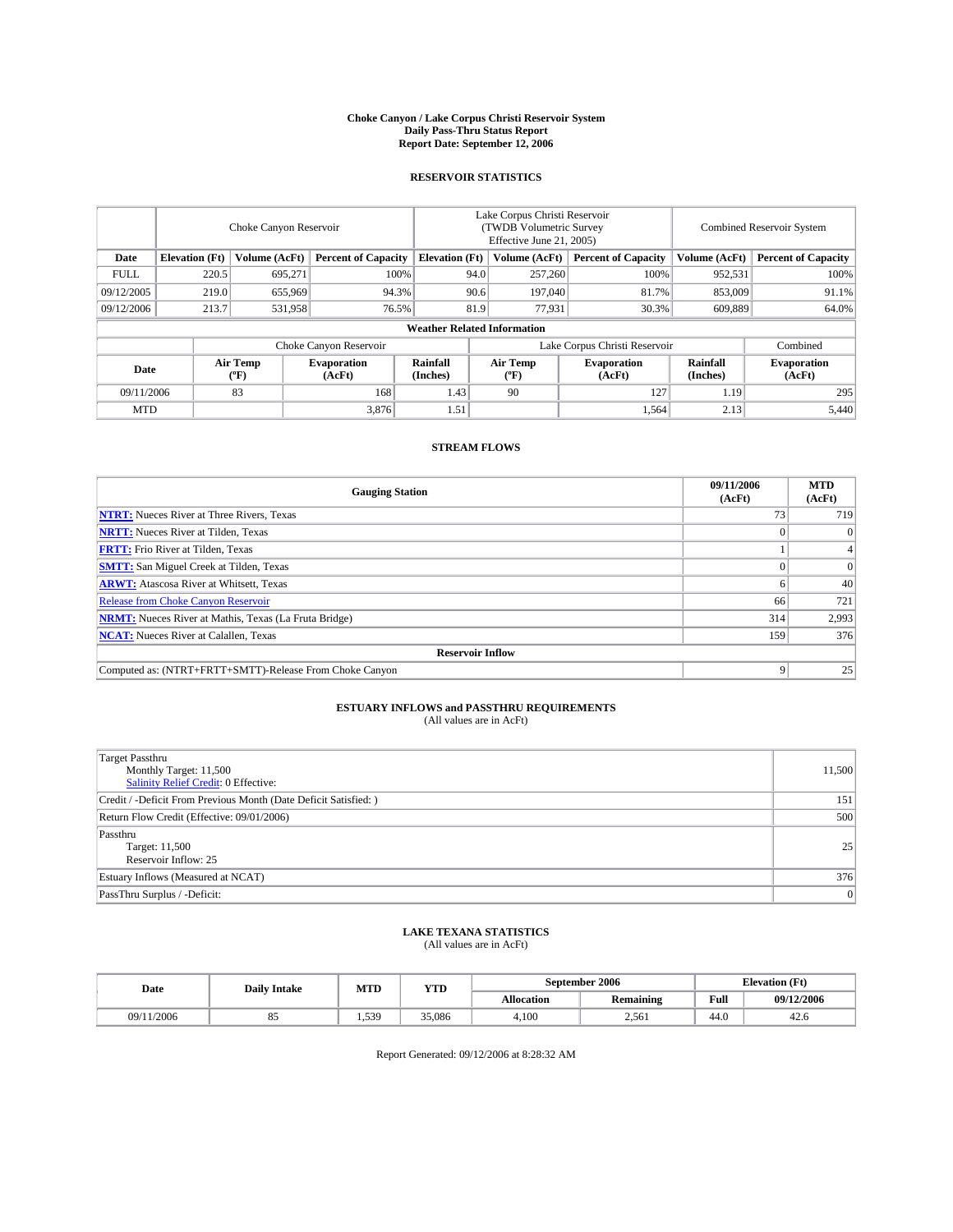#### **Choke Canyon / Lake Corpus Christi Reservoir System Daily Pass-Thru Status Report Report Date: September 13, 2006**

### **RESERVOIR STATISTICS**

|             | Choke Canyon Reservoir             |                  |                              |                             | Lake Corpus Christi Reservoir<br>(TWDB Volumetric Survey<br>Effective June 21, 2005) |                  |                               | <b>Combined Reservoir System</b> |                              |  |
|-------------|------------------------------------|------------------|------------------------------|-----------------------------|--------------------------------------------------------------------------------------|------------------|-------------------------------|----------------------------------|------------------------------|--|
| Date        | <b>Elevation</b> (Ft)              | Volume (AcFt)    | <b>Percent of Capacity</b>   | <b>Elevation</b> (Ft)       |                                                                                      | Volume (AcFt)    | <b>Percent of Capacity</b>    | Volume (AcFt)                    | <b>Percent of Capacity</b>   |  |
| <b>FULL</b> | 220.5                              | 695.271          |                              | 100%                        | 94.0                                                                                 | 257,260          | 100%                          | 952,531                          | 100%                         |  |
| 09/13/2005  | 219.0                              | 655,969          |                              | 94.3%                       | 90.5                                                                                 | 196,362          | 81.4%                         | 852,331                          | 91.0%                        |  |
| 09/13/2006  | 213.8                              | 532,849          |                              | 76.6%                       | 81.9                                                                                 | 77,931           | 30.3%                         | 610,780                          | 64.1%                        |  |
|             | <b>Weather Related Information</b> |                  |                              |                             |                                                                                      |                  |                               |                                  |                              |  |
|             |                                    |                  | Choke Canyon Reservoir       |                             |                                                                                      |                  | Lake Corpus Christi Reservoir |                                  | Combined                     |  |
| Date        |                                    | Air Temp<br>(°F) | <b>Evaporation</b><br>(AcFt) | <b>Rainfall</b><br>(Inches) |                                                                                      | Air Temp<br>("F) | <b>Evaporation</b><br>(AcFt)  | Rainfall<br>(Inches)             | <b>Evaporation</b><br>(AcFt) |  |
| 09/12/2006  |                                    | 82               | 78                           | 0.03                        |                                                                                      | 81               | 52                            | 0.44                             | 130                          |  |
| <b>MTD</b>  |                                    |                  | 3,954                        | 1.54                        |                                                                                      |                  | 1,616                         | 2.57                             | 5,570                        |  |

## **STREAM FLOWS**

| <b>Gauging Station</b>                                       | 09/12/2006<br>(AcFt) | <b>MTD</b><br>(AcFt) |
|--------------------------------------------------------------|----------------------|----------------------|
| <b>NTRT:</b> Nueces River at Three Rivers, Texas             | 97                   | 816                  |
| <b>NRTT:</b> Nueces River at Tilden, Texas                   |                      | $\Omega$             |
| <b>FRTT:</b> Frio River at Tilden, Texas                     |                      |                      |
| <b>SMTT:</b> San Miguel Creek at Tilden, Texas               |                      | $\overline{0}$       |
| <b>ARWT:</b> Atascosa River at Whitsett, Texas               | 56                   | 95                   |
| <b>Release from Choke Canyon Reservoir</b>                   | 66                   | 786                  |
| <b>NRMT:</b> Nueces River at Mathis, Texas (La Fruta Bridge) | 238                  | 3,232                |
| <b>NCAT:</b> Nueces River at Calallen, Texas                 | 349                  | 725                  |
| <b>Reservoir Inflow</b>                                      |                      |                      |
| Computed as: (NTRT+FRTT+SMTT)-Release From Choke Canyon      | 35                   | 59                   |

# **ESTUARY INFLOWS and PASSTHRU REQUIREMENTS**<br>(All values are in AcFt)

| <b>Target Passthru</b><br>Monthly Target: 11,500<br>Salinity Relief Credit: 0 Effective: | 11,500 |
|------------------------------------------------------------------------------------------|--------|
| Credit / -Deficit From Previous Month (Date Deficit Satisfied: )                         | 151    |
| Return Flow Credit (Effective: 09/01/2006)                                               | 500    |
| Passthru<br>Target: 11,500<br>Reservoir Inflow: 59                                       | 59     |
| Estuary Inflows (Measured at NCAT)                                                       | 725    |
| PassThru Surplus / -Deficit:                                                             | 0      |

#### **LAKE TEXANA STATISTICS** (All values are in AcFt)

|  | Date       | <b>Daily Intake</b> | MTT<br>IVI I L | <b>YTD</b>   |            | September 2006   | <b>Elevation (Ft)</b> |            |
|--|------------|---------------------|----------------|--------------|------------|------------------|-----------------------|------------|
|  |            |                     |                |              | Allocation | <b>Remaining</b> | Full                  | 09/13/2006 |
|  | 09/12/2006 | .                   | 1.651          | 25<br>35.198 | 4.100      | 2.449            | 44.0                  | 42.0       |

Report Generated: 09/13/2006 at 8:36:28 AM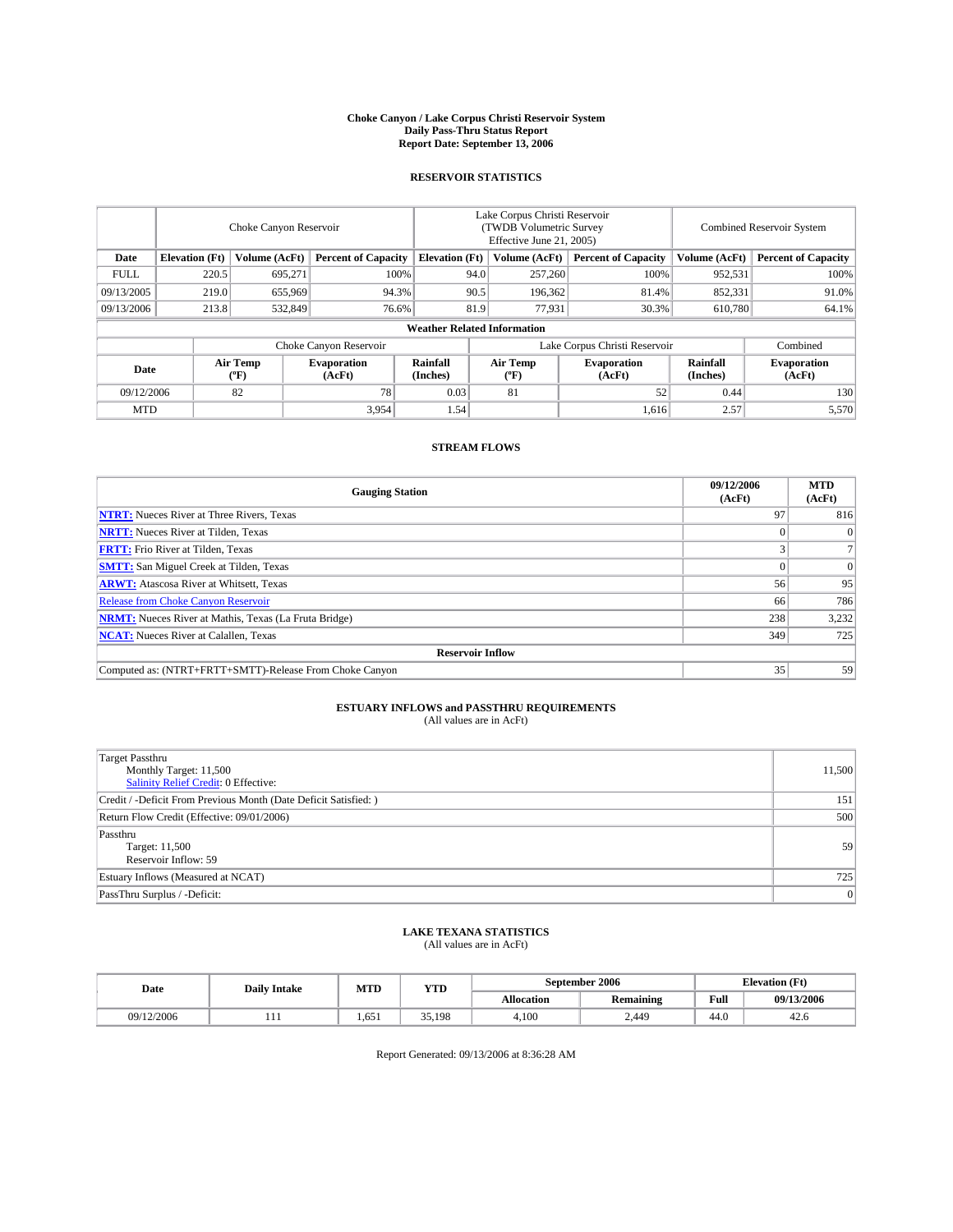#### **Choke Canyon / Lake Corpus Christi Reservoir System Daily Pass-Thru Status Report Report Date: September 14, 2006**

### **RESERVOIR STATISTICS**

|             | Choke Canyon Reservoir             |                  |                              |                             | Lake Corpus Christi Reservoir<br>(TWDB Volumetric Survey<br>Effective June 21, 2005) |                  |                              | <b>Combined Reservoir System</b> |                              |  |
|-------------|------------------------------------|------------------|------------------------------|-----------------------------|--------------------------------------------------------------------------------------|------------------|------------------------------|----------------------------------|------------------------------|--|
| Date        | <b>Elevation</b> (Ft)              | Volume (AcFt)    | <b>Percent of Capacity</b>   | <b>Elevation</b> (Ft)       |                                                                                      | Volume (AcFt)    | <b>Percent of Capacity</b>   | Volume (AcFt)                    | <b>Percent of Capacity</b>   |  |
| <b>FULL</b> | 220.5                              | 695.271          |                              | 100%                        | 94.0                                                                                 | 257,260          | 100%                         | 952,531                          | 100%                         |  |
| 09/14/2005  | 218.9                              | 655,464          | 94.3%                        |                             | 90.5                                                                                 | 196,023          | 81.3%                        | 851,487                          | 90.9%                        |  |
| 09/14/2006  | 213.7                              | 531,958          | 76.5%                        |                             | 81.9                                                                                 | 78.229           | 30.4%                        | 610.187                          | 64.1%                        |  |
|             | <b>Weather Related Information</b> |                  |                              |                             |                                                                                      |                  |                              |                                  |                              |  |
|             |                                    |                  | Choke Canyon Reservoir       |                             | Lake Corpus Christi Reservoir                                                        |                  |                              |                                  | Combined                     |  |
| Date        |                                    | Air Temp<br>(°F) | <b>Evaporation</b><br>(AcFt) | <b>Rainfall</b><br>(Inches) |                                                                                      | Air Temp<br>("F) | <b>Evaporation</b><br>(AcFt) | Rainfall<br>(Inches)             | <b>Evaporation</b><br>(AcFt) |  |
| 09/13/2006  |                                    | 92               | 258                          | 0.00                        |                                                                                      | 82               | 23                           | 0.21                             | 281                          |  |
| <b>MTD</b>  |                                    |                  | 4,212                        | 1.54                        |                                                                                      |                  | 1,639                        | 2.78                             | 5,851                        |  |

## **STREAM FLOWS**

| <b>Gauging Station</b>                                       | 09/13/2006<br>(AcFt) | <b>MTD</b><br>(AcFt) |
|--------------------------------------------------------------|----------------------|----------------------|
| <b>NTRT:</b> Nueces River at Three Rivers, Texas             | 256                  | 1,072                |
| <b>NRTT:</b> Nueces River at Tilden, Texas                   |                      | $\Omega$             |
| <b>FRTT:</b> Frio River at Tilden, Texas                     |                      | 17                   |
| <b>SMTT:</b> San Miguel Creek at Tilden, Texas               |                      | $\Omega$             |
| <b>ARWT:</b> Atascosa River at Whitsett, Texas               | 723                  | 818                  |
| <b>Release from Choke Canyon Reservoir</b>                   | 66                   | 852                  |
| <b>NRMT:</b> Nueces River at Mathis, Texas (La Fruta Bridge) | 236                  | 3,468                |
| <b>NCAT:</b> Nueces River at Calallen, Texas                 | 238                  | 963                  |
| <b>Reservoir Inflow</b>                                      |                      |                      |
| Computed as: (NTRT+FRTT+SMTT)-Release From Choke Canyon      | 201                  | 260                  |

# **ESTUARY INFLOWS and PASSTHRU REQUIREMENTS**<br>(All values are in AcFt)

| <b>Target Passthru</b><br>Monthly Target: 11,500<br>Salinity Relief Credit: 0 Effective: | 11,500 |
|------------------------------------------------------------------------------------------|--------|
| Credit / -Deficit From Previous Month (Date Deficit Satisfied: )                         | 151    |
| Return Flow Credit (Effective: 09/01/2006)                                               | 500    |
| Passthru<br>Target: 11,500<br>Reservoir Inflow: 260                                      | 260    |
| Estuary Inflows (Measured at NCAT)                                                       | 963    |
| PassThru Surplus / -Deficit:                                                             | 0      |

#### **LAKE TEXANA STATISTICS** (All values are in AcFt)

| Date       | <b>Daily Intake</b> | MTD  | <b>YTD</b>              |            | September 2006   | <b>Elevation</b> (Ft) |            |
|------------|---------------------|------|-------------------------|------------|------------------|-----------------------|------------|
|            |                     |      |                         | Allocation | <b>Remaining</b> | Full                  | 09/14/2006 |
| 09/13/2006 | 14 U                | .776 | 25.22<br>JJ.J <i>LJ</i> | 4.100      | 234<br>-ئ قسط    | 44.0                  | 42.0       |

Report Generated: 09/14/2006 at 8:23:53 AM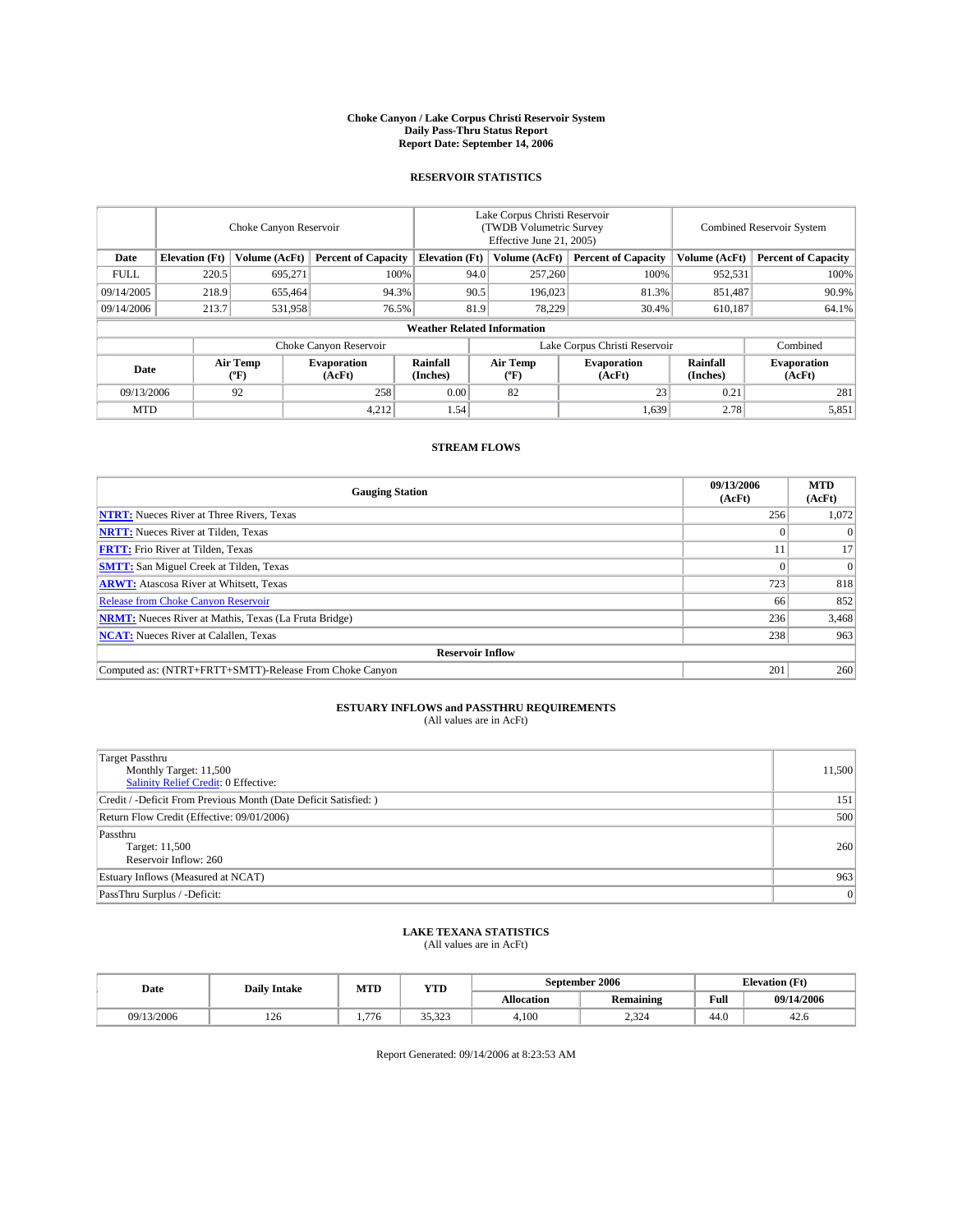#### **Choke Canyon / Lake Corpus Christi Reservoir System Daily Pass-Thru Status Report Report Date: September 15, 2006**

### **RESERVOIR STATISTICS**

|             | Choke Canyon Reservoir             |                  |                              |                             | Lake Corpus Christi Reservoir<br>(TWDB Volumetric Survey<br>Effective June 21, 2005) |                  |                               | <b>Combined Reservoir System</b> |                              |  |
|-------------|------------------------------------|------------------|------------------------------|-----------------------------|--------------------------------------------------------------------------------------|------------------|-------------------------------|----------------------------------|------------------------------|--|
| Date        | <b>Elevation</b> (Ft)              | Volume (AcFt)    | <b>Percent of Capacity</b>   | <b>Elevation</b> (Ft)       |                                                                                      | Volume (AcFt)    | <b>Percent of Capacity</b>    | Volume (AcFt)                    | <b>Percent of Capacity</b>   |  |
| <b>FULL</b> | 220.5                              | 695.271          | 100%                         |                             | 94.0                                                                                 | 257,260          | 100%                          | 952,531                          | 100%                         |  |
| 09/15/2005  | 218.9                              | 654,454          | 94.1%                        |                             | 90.5                                                                                 | 195.685          | 81.1%                         | 850,139                          | 90.8%                        |  |
| 09/15/2006  | 213.7                              | 531,735          | 76.5%                        |                             | 81.9                                                                                 | 78.229           | 30.4%                         | 609.964                          | 64.0%                        |  |
|             | <b>Weather Related Information</b> |                  |                              |                             |                                                                                      |                  |                               |                                  |                              |  |
|             |                                    |                  | Choke Canyon Reservoir       |                             |                                                                                      |                  | Lake Corpus Christi Reservoir |                                  | Combined                     |  |
| Date        |                                    | Air Temp<br>(°F) | <b>Evaporation</b><br>(AcFt) | <b>Rainfall</b><br>(Inches) |                                                                                      | Air Temp<br>("F) | <b>Evaporation</b><br>(AcFt)  | Rainfall<br>(Inches)             | <b>Evaporation</b><br>(AcFt) |  |
| 09/14/2006  |                                    | 90               | 297                          | 0.00                        |                                                                                      | 89               | 110                           | 0.00                             | 407                          |  |
| <b>MTD</b>  |                                    |                  | 4,509                        | 1.54                        |                                                                                      |                  | 1,749                         | 2.78                             | 6,258                        |  |

### **STREAM FLOWS**

| <b>Gauging Station</b>                                       | 09/14/2006<br>(AcFt) | <b>MTD</b><br>(AcFt) |
|--------------------------------------------------------------|----------------------|----------------------|
| <b>NTRT:</b> Nueces River at Three Rivers, Texas             | 584                  | 1,655                |
| <b>NRTT:</b> Nueces River at Tilden, Texas                   |                      | $\Omega$             |
| <b>FRTT:</b> Frio River at Tilden, Texas                     |                      | 19                   |
| <b>SMTT:</b> San Miguel Creek at Tilden, Texas               |                      | $\overline{0}$       |
| <b>ARWT:</b> Atascosa River at Whitsett, Texas               | 181                  | 998                  |
| <b>Release from Choke Canyon Reservoir</b>                   | 66                   | 917                  |
| <b>NRMT:</b> Nueces River at Mathis, Texas (La Fruta Bridge) | 236                  | 3,704                |
| <b>NCAT:</b> Nueces River at Calallen, Texas                 | 191                  | 1,154                |
| <b>Reservoir Inflow</b>                                      |                      |                      |
| Computed as: (NTRT+FRTT+SMTT)-Release From Choke Canyon      | 520                  | 780                  |

# **ESTUARY INFLOWS and PASSTHRU REQUIREMENTS**<br>(All values are in AcFt)

| <b>Target Passthru</b><br>Monthly Target: 11,500<br>Salinity Relief Credit: 0 Effective: | 11,500 |
|------------------------------------------------------------------------------------------|--------|
| Credit / -Deficit From Previous Month (Date Deficit Satisfied: )                         | 151    |
| Return Flow Credit (Effective: 09/01/2006)                                               | 500    |
| Passthru<br>Target: 11,500<br>Reservoir Inflow: 780                                      | 780    |
| Estuary Inflows (Measured at NCAT)                                                       | 1,154  |
| PassThru Surplus / -Deficit:                                                             | 1,025  |

#### **LAKE TEXANA STATISTICS** (All values are in AcFt)

| Date       | <b>Daily Intake</b> | MTD                   | <b>YTD</b> |            | September 2006   | <b>Elevation</b> (Ft) |            |
|------------|---------------------|-----------------------|------------|------------|------------------|-----------------------|------------|
|            |                     |                       |            | Allocation | <b>Remaining</b> | Full                  | 09/15/2006 |
| 09/14/2006 |                     | $Q^{\prime}$<br>1.721 | 35.468     | 4.100      | 170<br>$\sim$    | 44.0                  | 42.0       |

Report Generated: 09/15/2006 at 8:26:48 AM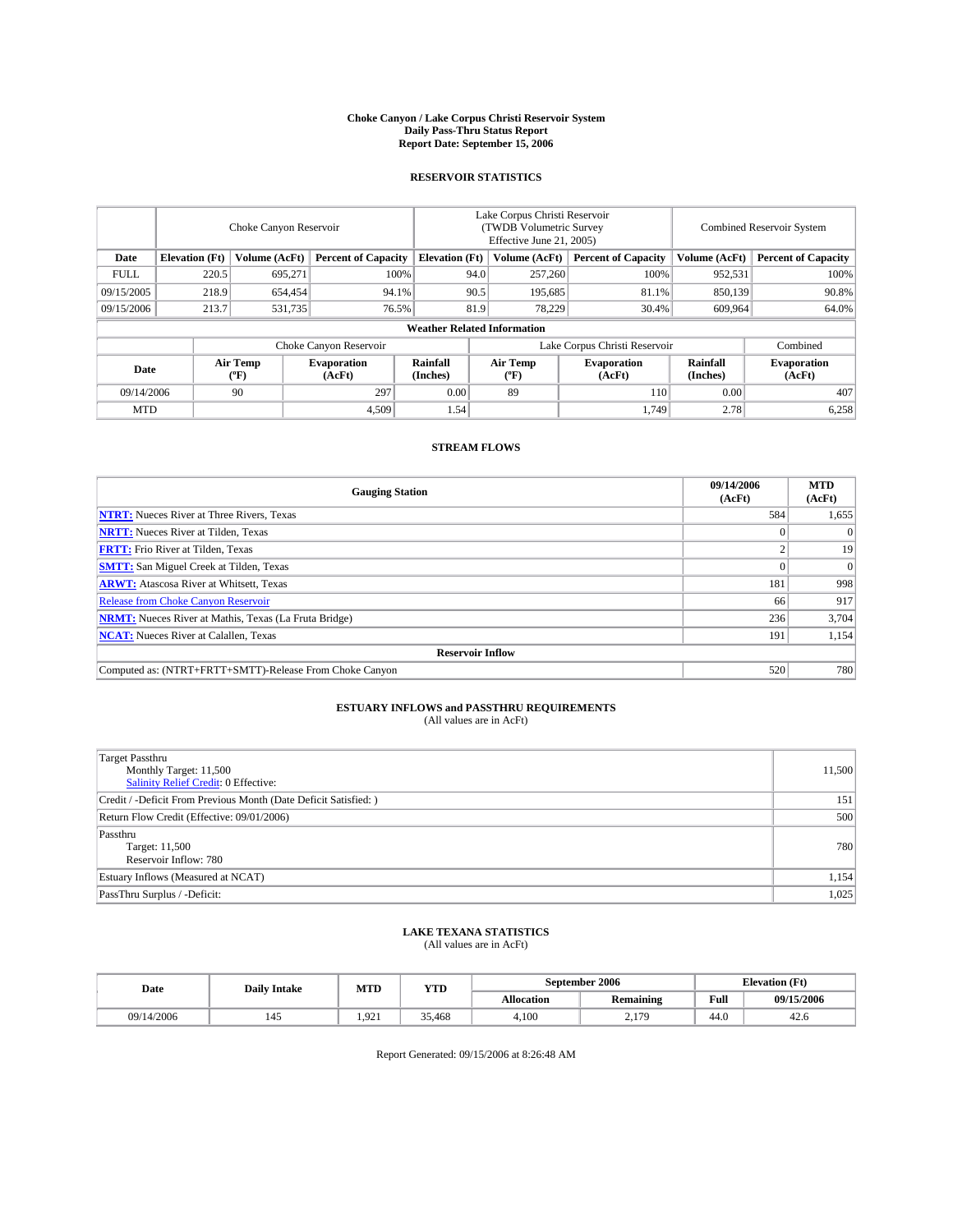#### **Choke Canyon / Lake Corpus Christi Reservoir System Daily Pass-Thru Status Report Report Date: September 16, 2006**

### **RESERVOIR STATISTICS**

|             | Choke Canyon Reservoir             |                  |                              |                             | Lake Corpus Christi Reservoir<br>(TWDB Volumetric Survey<br>Effective June 21, 2005) |                              |                               | <b>Combined Reservoir System</b> |                              |  |
|-------------|------------------------------------|------------------|------------------------------|-----------------------------|--------------------------------------------------------------------------------------|------------------------------|-------------------------------|----------------------------------|------------------------------|--|
| Date        | <b>Elevation</b> (Ft)              | Volume (AcFt)    | <b>Percent of Capacity</b>   | <b>Elevation</b> (Ft)       |                                                                                      | Volume (AcFt)                | <b>Percent of Capacity</b>    | Volume (AcFt)                    | <b>Percent of Capacity</b>   |  |
| <b>FULL</b> | 220.5                              | 695.271          |                              | 100%                        | 94.0                                                                                 | 257,260                      | 100%                          | 952,531                          | 100%                         |  |
| 09/16/2005  | 218.9                              | 654,707          | 94.2%                        |                             | 90.5                                                                                 | 195.178                      | 80.9%                         | 849,885                          | 90.8%                        |  |
| 09/16/2006  | 213.7                              | 531.290          | 76.4%                        |                             | 81.9                                                                                 | 78,329                       | 30.4%                         | 609.619                          | 64.0%                        |  |
|             | <b>Weather Related Information</b> |                  |                              |                             |                                                                                      |                              |                               |                                  |                              |  |
|             |                                    |                  | Choke Canyon Reservoir       |                             |                                                                                      |                              | Lake Corpus Christi Reservoir |                                  | Combined                     |  |
| Date        |                                    | Air Temp<br>(°F) | <b>Evaporation</b><br>(AcFt) | <b>Rainfall</b><br>(Inches) |                                                                                      | Air Temp<br>$(^{o}\text{F})$ | <b>Evaporation</b><br>(AcFt)  | Rainfall<br>(Inches)             | <b>Evaporation</b><br>(AcFt) |  |
| 09/15/2006  |                                    | 96               | 400                          | 0.00                        |                                                                                      | 94                           | 163                           | 0.00                             | 563                          |  |
| <b>MTD</b>  |                                    |                  | 4.909                        | 1.54                        |                                                                                      |                              | 1,912                         | 2.78                             | 6,821                        |  |

## **STREAM FLOWS**

| <b>Gauging Station</b>                                       | 09/15/2006<br>(AcFt) | <b>MTD</b><br>(AcFt) |
|--------------------------------------------------------------|----------------------|----------------------|
| <b>NTRT:</b> Nueces River at Three Rivers, Texas             | 161                  | 1,816                |
| <b>NRTT:</b> Nueces River at Tilden, Texas                   | 24                   | 24                   |
| <b>FRTT:</b> Frio River at Tilden, Texas                     |                      | 19                   |
| <b>SMTT:</b> San Miguel Creek at Tilden, Texas               |                      | $\overline{0}$       |
| <b>ARWT:</b> Atascosa River at Whitsett, Texas               | 48                   | 1,046                |
| <b>Release from Choke Canyon Reservoir</b>                   | 66                   | 983                  |
| <b>NRMT:</b> Nueces River at Mathis, Texas (La Fruta Bridge) | 236                  | 3,940                |
| <b>NCAT:</b> Nueces River at Calallen, Texas                 | 129                  | 1,283                |
| <b>Reservoir Inflow</b>                                      |                      |                      |
| Computed as: (NTRT+FRTT+SMTT)-Release From Choke Canyon      | 96                   | 876                  |

# **ESTUARY INFLOWS and PASSTHRU REQUIREMENTS**<br>(All values are in AcFt)

| <b>Target Passthru</b><br>Monthly Target: 11,500<br>Salinity Relief Credit: 0 Effective: | 11,500 |
|------------------------------------------------------------------------------------------|--------|
| Credit / -Deficit From Previous Month (Date Deficit Satisfied: )                         | 151    |
| Return Flow Credit (Effective: 09/01/2006)                                               | 500    |
| Passthru<br>Target: 11,500<br>Reservoir Inflow: 876                                      | 876    |
| Estuary Inflows (Measured at NCAT)                                                       | 1,283  |
| PassThru Surplus / -Deficit:                                                             | 1,058  |

#### **LAKE TEXANA STATISTICS** (All values are in AcFt)

| Date       | <b>Daily Intake</b> | MTD   | YTD    |            | September 2006   | <b>Elevation</b> (Ft)                   |            |
|------------|---------------------|-------|--------|------------|------------------|-----------------------------------------|------------|
|            |                     |       |        | Allocation | <b>Remaining</b> | Full<br>the contract of the contract of | 09/16/2006 |
| 09/15/2006 |                     | 2.065 | 35.612 | 4.100      | 2.035            | 44.0                                    | 44.U       |

Report Generated: 09/16/2006 at 8:18:47 AM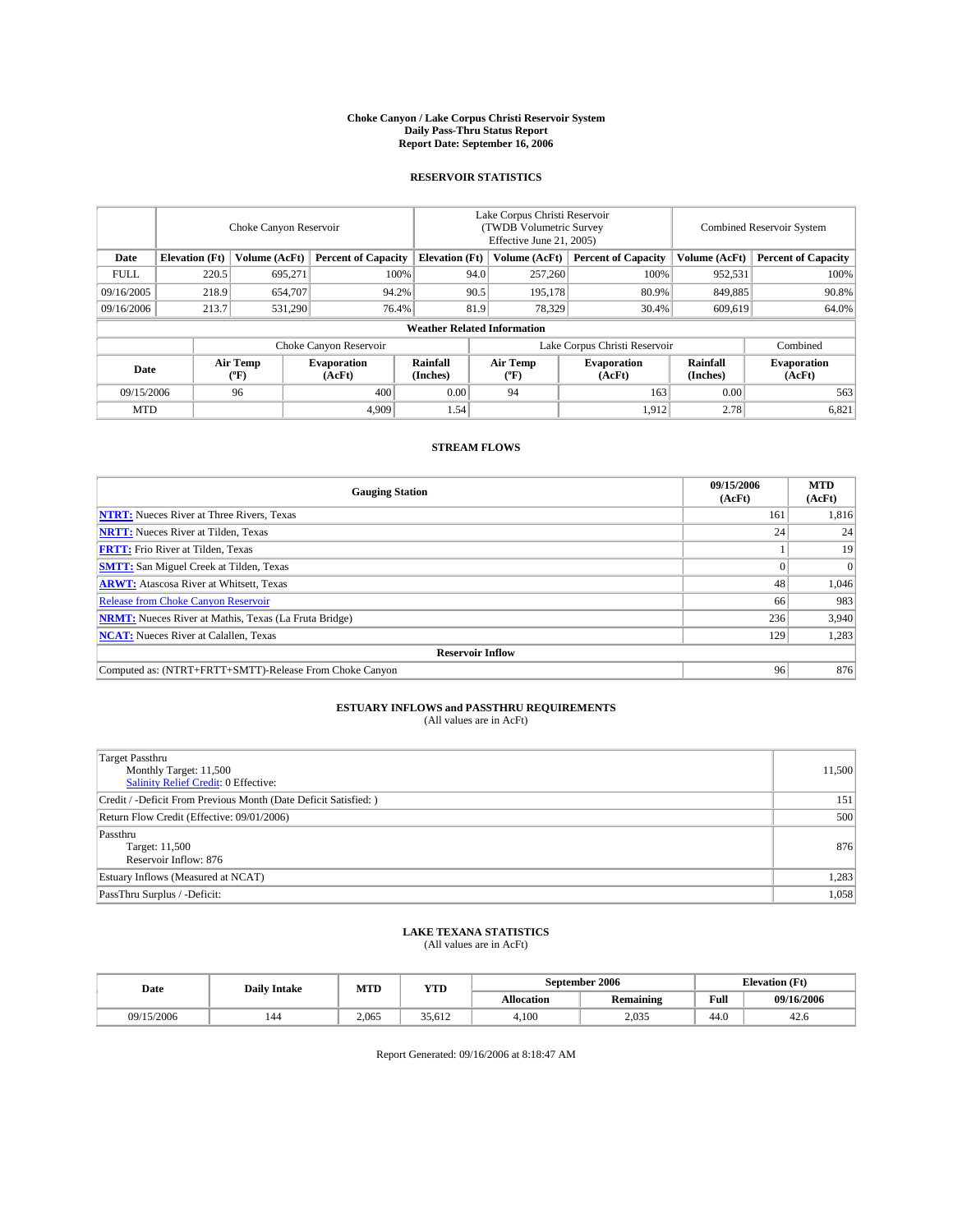#### **Choke Canyon / Lake Corpus Christi Reservoir System Daily Pass-Thru Status Report Report Date: September 17, 2006**

### **RESERVOIR STATISTICS**

|             | Choke Canyon Reservoir             |                  |                              |                             | Lake Corpus Christi Reservoir<br>(TWDB Volumetric Survey<br>Effective June 21, 2005) |                  |                               | <b>Combined Reservoir System</b> |                              |  |
|-------------|------------------------------------|------------------|------------------------------|-----------------------------|--------------------------------------------------------------------------------------|------------------|-------------------------------|----------------------------------|------------------------------|--|
| Date        | <b>Elevation</b> (Ft)              | Volume (AcFt)    | <b>Percent of Capacity</b>   | <b>Elevation</b> (Ft)       |                                                                                      | Volume (AcFt)    | <b>Percent of Capacity</b>    | Volume (AcFt)                    | <b>Percent of Capacity</b>   |  |
| <b>FULL</b> | 220.5                              | 695.271          |                              | 100%                        | 94.0                                                                                 | 257,260          | 100%                          | 952,531                          | 100%                         |  |
| 09/17/2005  | 218.9                              | 653,703          |                              | 94.0%                       | 90.4                                                                                 | 194,672          | 80.7%                         | 848,375                          | 90.6%                        |  |
| 09/17/2006  | 213.7                              | 531,070          |                              | 76.4%                       | 81.9                                                                                 | 78,030           | 30.3%                         | 609,100                          | 63.9%                        |  |
|             | <b>Weather Related Information</b> |                  |                              |                             |                                                                                      |                  |                               |                                  |                              |  |
|             |                                    |                  | Choke Canyon Reservoir       |                             |                                                                                      |                  | Lake Corpus Christi Reservoir |                                  | Combined                     |  |
| Date        |                                    | Air Temp<br>(°F) | <b>Evaporation</b><br>(AcFt) | <b>Rainfall</b><br>(Inches) |                                                                                      | Air Temp<br>("F) | <b>Evaporation</b><br>(AcFt)  | Rainfall<br>(Inches)             | <b>Evaporation</b><br>(AcFt) |  |
| 09/16/2006  |                                    | 96               | 374                          | 0.00                        |                                                                                      | 94               | 151                           | 0.00                             | 525                          |  |
| <b>MTD</b>  |                                    |                  | 5,283                        | 1.54                        |                                                                                      |                  | 2,063                         | 2.78                             | 7,346                        |  |

## **STREAM FLOWS**

| <b>Gauging Station</b>                                       | 09/16/2006<br>(AcFt) | <b>MTD</b><br>(AcFt) |
|--------------------------------------------------------------|----------------------|----------------------|
| <b>NTRT:</b> Nueces River at Three Rivers, Texas             | 91                   | 1,908                |
| <b>NRTT:</b> Nueces River at Tilden, Texas                   | 296                  | 320                  |
| <b>FRTT:</b> Frio River at Tilden, Texas                     |                      | 20                   |
| <b>SMTT:</b> San Miguel Creek at Tilden, Texas               |                      | $\Omega$             |
| <b>ARWT:</b> Atascosa River at Whitsett, Texas               | 22                   | 1,068                |
| <b>Release from Choke Canyon Reservoir</b>                   | 66                   | 1,048                |
| <b>NRMT:</b> Nueces River at Mathis, Texas (La Fruta Bridge) | 236                  | 4,176                |
| <b>NCAT:</b> Nueces River at Calallen, Texas                 | 107                  | 1,390                |
| <b>Reservoir Inflow</b>                                      |                      |                      |
| Computed as: (NTRT+FRTT+SMTT)-Release From Choke Canyon      | 26 <sup>1</sup>      | 902                  |

# **ESTUARY INFLOWS and PASSTHRU REQUIREMENTS**<br>(All values are in AcFt)

| Target Passthru<br>Monthly Target: 11,500<br>Salinity Relief Credit: 0 Effective: | 11,500 |
|-----------------------------------------------------------------------------------|--------|
| Credit / -Deficit From Previous Month (Date Deficit Satisfied: )                  | 151    |
| Return Flow Credit (Effective: 09/01/2006)                                        | 500    |
| Passthru<br>Target: 11,500<br>Reservoir Inflow: 902                               | 902    |
| Estuary Inflows (Measured at NCAT)                                                | 1,390  |
| PassThru Surplus / -Deficit:                                                      | 1,139  |

#### **LAKE TEXANA STATISTICS** (All values are in AcFt)

|  | Date       | <b>Daily Intake</b> | MTT<br>IVI I L | <b>YTD</b>       |                   | September 2006   | <b>Elevation (Ft)</b> |            |
|--|------------|---------------------|----------------|------------------|-------------------|------------------|-----------------------|------------|
|  |            |                     |                |                  | <b>Allocation</b> | <b>Remaining</b> | Full                  | 09/17/2006 |
|  | 09/16/2006 |                     | 2.210          | 25.75<br><i></i> | 4.100             | 1.890            | 44.0                  | 42.0       |

Report Generated: 09/17/2006 at 8:09:59 AM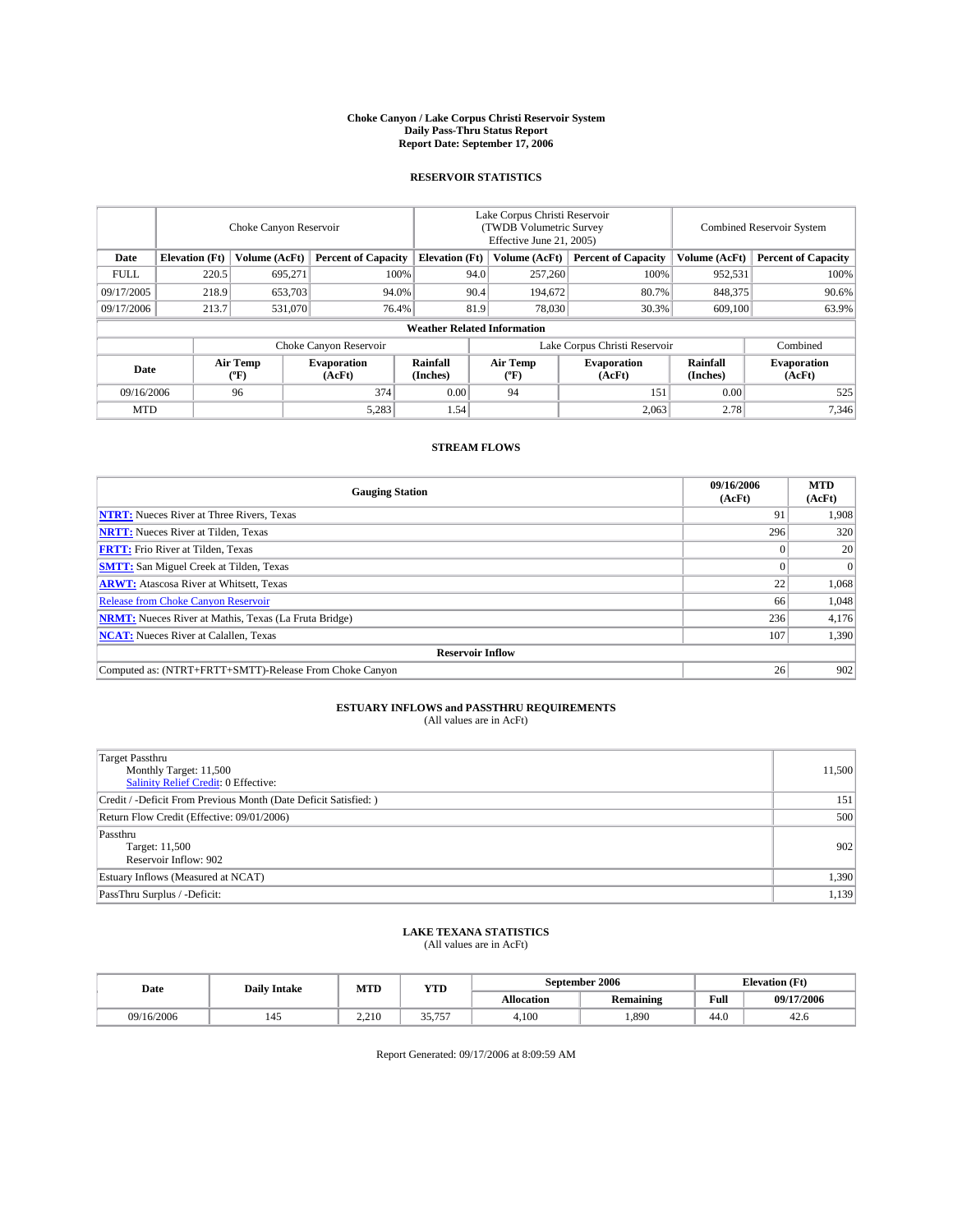#### **Choke Canyon / Lake Corpus Christi Reservoir System Daily Pass-Thru Status Report Report Date: September 18, 2006**

### **RESERVOIR STATISTICS**

|             | Choke Canyon Reservoir             |                  |                              |                       | Lake Corpus Christi Reservoir<br>(TWDB Volumetric Survey<br>Effective June 21, 2005) |                         |                               | <b>Combined Reservoir System</b> |                              |  |
|-------------|------------------------------------|------------------|------------------------------|-----------------------|--------------------------------------------------------------------------------------|-------------------------|-------------------------------|----------------------------------|------------------------------|--|
| Date        | <b>Elevation</b> (Ft)              | Volume (AcFt)    | <b>Percent of Capacity</b>   | <b>Elevation</b> (Ft) |                                                                                      | Volume (AcFt)           | <b>Percent of Capacity</b>    | Volume (AcFt)                    | <b>Percent of Capacity</b>   |  |
| <b>FULL</b> | 220.5                              | 695.271          | 100%                         |                       | 94.0                                                                                 | 257,260                 | 100%                          | 952,531                          | 100%                         |  |
| 09/18/2005  | 218.9                              | 653,453          | 94.0%                        |                       | 90.4                                                                                 | 194.165                 | 80.5%                         | 847.618                          | 90.5%                        |  |
| 09/18/2006  | 214.0                              | 537,748          | 77.3%                        |                       | 82.1                                                                                 | 80,239                  | 31.2%                         | 617,987                          | 64.9%                        |  |
|             | <b>Weather Related Information</b> |                  |                              |                       |                                                                                      |                         |                               |                                  |                              |  |
|             |                                    |                  | Choke Canyon Reservoir       |                       |                                                                                      |                         | Lake Corpus Christi Reservoir |                                  | Combined                     |  |
| Date        |                                    | Air Temp<br>("F) | <b>Evaporation</b><br>(AcFt) | Rainfall<br>(Inches)  |                                                                                      | <b>Air Temp</b><br>("F) | <b>Evaporation</b><br>(AcFt)  | Rainfall<br>(Inches)             | <b>Evaporation</b><br>(AcFt) |  |
| 09/17/2006  |                                    | 88               | 130                          | 2.95                  |                                                                                      | 91                      | Pan overflow                  | 2.21                             | 130                          |  |
| <b>MTD</b>  |                                    |                  | 5,413                        | 4.49                  |                                                                                      |                         | 2,063                         | 4.99                             | 7,476                        |  |

### **STREAM FLOWS**

| <b>Gauging Station</b>                                       | 09/17/2006<br>(AcFt) | <b>MTD</b><br>(AcFt) |
|--------------------------------------------------------------|----------------------|----------------------|
| <b>NTRT:</b> Nueces River at Three Rivers, Texas             | 93                   | 2,001                |
| <b>NRTT:</b> Nueces River at Tilden, Texas                   | 206                  | 526                  |
| <b>FRTT:</b> Frio River at Tilden, Texas                     |                      | 22                   |
| <b>SMTT:</b> San Miguel Creek at Tilden, Texas               |                      | $\Omega$             |
| <b>ARWT:</b> Atascosa River at Whitsett, Texas               | 13                   | 1,081                |
| <b>Release from Choke Canyon Reservoir</b>                   | 66                   | 1,114                |
| <b>NRMT:</b> Nueces River at Mathis, Texas (La Fruta Bridge) | 236                  | 4,413                |
| <b>NCAT:</b> Nueces River at Calallen, Texas                 | 109                  | 1,499                |
| <b>Reservoir Inflow</b>                                      |                      |                      |
| Computed as: (NTRT+FRTT+SMTT)-Release From Choke Canyon      | 30                   | 932                  |

# **ESTUARY INFLOWS and PASSTHRU REQUIREMENTS**<br>(All values are in AcFt)

| <b>Target Passthru</b><br>Monthly Target: 11,500<br>Salinity Relief Credit: 0 Effective: | 11,500 |
|------------------------------------------------------------------------------------------|--------|
| Credit / -Deficit From Previous Month (Date Deficit Satisfied: )                         | 151    |
| Return Flow Credit (Effective: 09/01/2006)                                               | 500    |
| Passthru<br>Target: 11,500<br>Reservoir Inflow: 932                                      | 932    |
| Estuary Inflows (Measured at NCAT)                                                       | 1,499  |
| PassThru Surplus / -Deficit:                                                             | 1,218  |

#### **LAKE TEXANA STATISTICS** (All values are in AcFt)

| Date       | <b>Daily Intake</b> | MTD              | <b>YTD</b> |            | September 2006   | <b>Elevation</b> (Ft) |            |
|------------|---------------------|------------------|------------|------------|------------------|-----------------------|------------|
|            |                     |                  |            | Allocation | <b>Remaining</b> | Full                  | 09/18/2006 |
| 09/17/2006 | 144                 | 2.354<br>بر د. ک | 35.901     | 4.100      | 1.746            | 44.0                  | 42.0       |

Report Generated: 09/18/2006 at 8:38:07 AM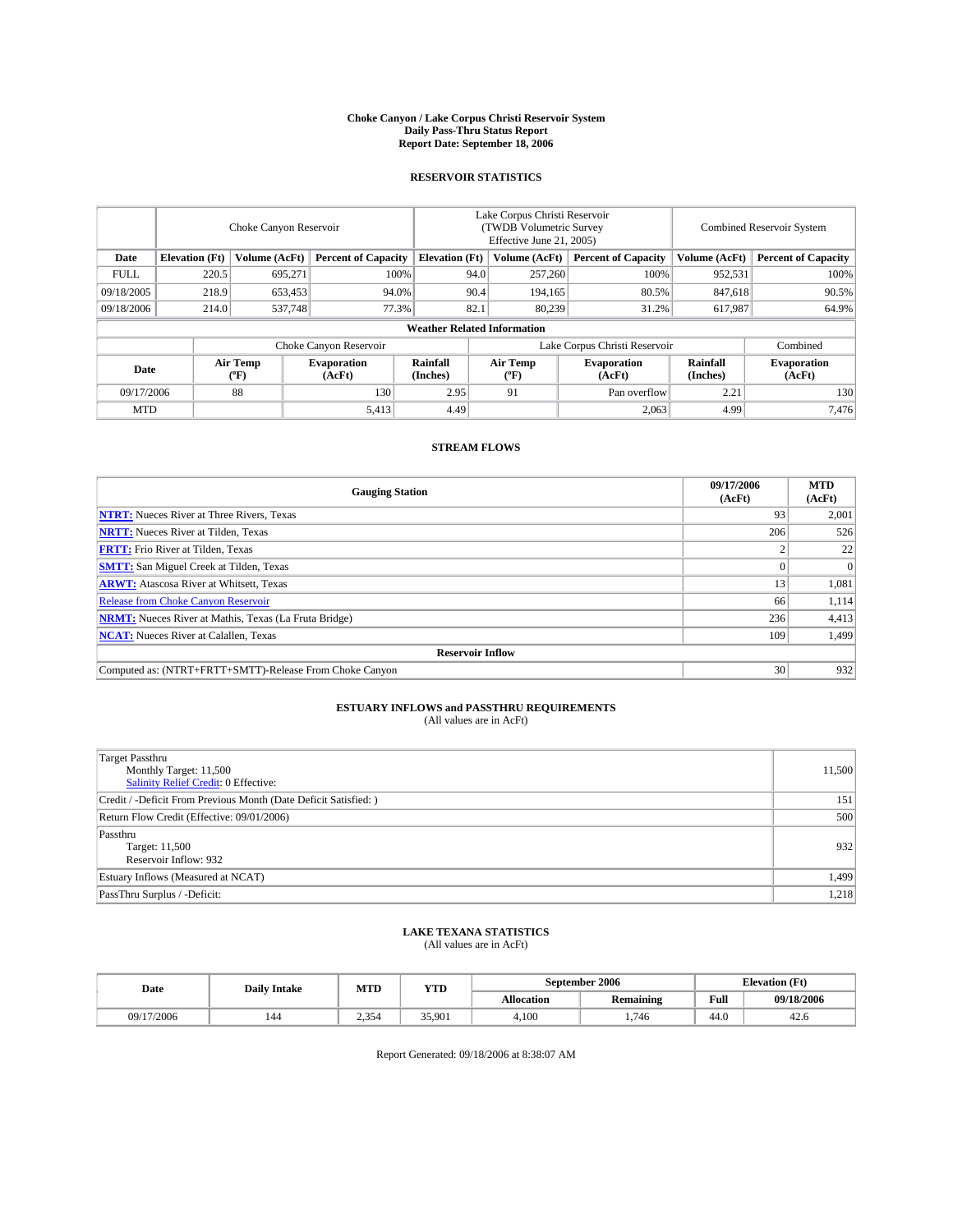#### **Choke Canyon / Lake Corpus Christi Reservoir System Daily Pass-Thru Status Report Report Date: September 19, 2006**

### **RESERVOIR STATISTICS**

|             | Choke Canyon Reservoir |                         |                              |                                    | Lake Corpus Christi Reservoir<br>(TWDB Volumetric Survey<br>Effective June 21, 2005) |                  |                               | Combined Reservoir System |                              |  |
|-------------|------------------------|-------------------------|------------------------------|------------------------------------|--------------------------------------------------------------------------------------|------------------|-------------------------------|---------------------------|------------------------------|--|
| Date        | <b>Elevation</b> (Ft)  | Volume (AcFt)           | <b>Percent of Capacity</b>   | <b>Elevation</b> (Ft)              |                                                                                      | Volume (AcFt)    | <b>Percent of Capacity</b>    | Volume (AcFt)             | <b>Percent of Capacity</b>   |  |
| <b>FULL</b> | 220.5                  | 695.271                 |                              | 100%                               | 94.0                                                                                 | 257,260          | 100%                          | 952,531                   | 100%                         |  |
| 09/19/2005  | 218.9                  | 653,203                 | 93.9%                        |                                    | 90.4                                                                                 | 194,334          | 80.6%                         | 847,537                   | 90.5%                        |  |
| 09/19/2006  | 214.0                  | 536,858                 | 77.2%                        |                                    | 82.8                                                                                 | 87.534           | 34.0%                         | 624,392                   | 65.6%                        |  |
|             |                        |                         |                              | <b>Weather Related Information</b> |                                                                                      |                  |                               |                           |                              |  |
|             |                        |                         | Choke Canyon Reservoir       |                                    |                                                                                      |                  | Lake Corpus Christi Reservoir |                           | Combined                     |  |
| Date        |                        | <b>Air Temp</b><br>(°F) | <b>Evaporation</b><br>(AcFt) | Rainfall<br>(Inches)               |                                                                                      | Air Temp<br>("F) | <b>Evaporation</b><br>(AcFt)  | Rainfall<br>(Inches)      | <b>Evaporation</b><br>(AcFt) |  |
| 09/18/2006  |                        | 86                      | 182                          | 0.00                               |                                                                                      | 85               | 12                            | 0.00                      | 194                          |  |
| <b>MTD</b>  |                        |                         | 5,595                        | 4.49                               |                                                                                      |                  | 2,075                         | 4.99                      | 7,670                        |  |

## **STREAM FLOWS**

| <b>Gauging Station</b>                                       | 09/18/2006<br>(AcFt) | <b>MTD</b><br>(AcFt) |
|--------------------------------------------------------------|----------------------|----------------------|
| <b>NTRT:</b> Nueces River at Three Rivers, Texas             | 1,937                | 3,938                |
| <b>NRTT:</b> Nueces River at Tilden, Texas                   | 1,008                | 1,534                |
| <b>FRTT:</b> Frio River at Tilden, Texas                     | 121                  | 143                  |
| <b>SMTT:</b> San Miguel Creek at Tilden, Texas               | 24                   | 24                   |
| <b>ARWT:</b> Atascosa River at Whitsett, Texas               | 123                  | 1,204                |
| <b>Release from Choke Canyon Reservoir</b>                   | 66                   | 1,179                |
| <b>NRMT:</b> Nueces River at Mathis, Texas (La Fruta Bridge) | 478                  | 4,891                |
| <b>NCAT:</b> Nueces River at Calallen, Texas                 | 1,227                | 2,726                |
| <b>Reservoir Inflow</b>                                      |                      |                      |
| Computed as: (NTRT+FRTT+SMTT)-Release From Choke Canyon      | 2,017                | 2,949                |

# **ESTUARY INFLOWS and PASSTHRU REQUIREMENTS**<br>(All values are in AcFt)

| <b>Target Passthru</b><br>Monthly Target: 11,500<br>Salinity Relief Credit: 0 Effective: | 11,500 |
|------------------------------------------------------------------------------------------|--------|
| Credit / -Deficit From Previous Month (Date Deficit Satisfied: )                         | 151    |
| Return Flow Credit (Effective: 09/01/2006)                                               | 500    |
| Passthru<br>Target: 11,500<br>Reservoir Inflow: 2,949                                    | 2,949  |
| Estuary Inflows (Measured at NCAT)                                                       | 2,726  |
| PassThru Surplus / -Deficit:                                                             | 428    |

#### **LAKE TEXANA STATISTICS** (All values are in AcFt)

|  | Date       | <b>Daily Intake</b> | MTT<br>IVI I L | YTD    |                   | September 2006   | <b>Elevation (Ft)</b> |            |
|--|------------|---------------------|----------------|--------|-------------------|------------------|-----------------------|------------|
|  |            |                     |                |        | <b>Allocation</b> | <b>Remaining</b> | Full                  | 09/19/2006 |
|  | 09/18/2006 |                     | 2.499          | 36,046 | 4.100             | 1.601            | 44.0                  | 44.,       |

Report Generated: 09/19/2006 at 8:44:52 AM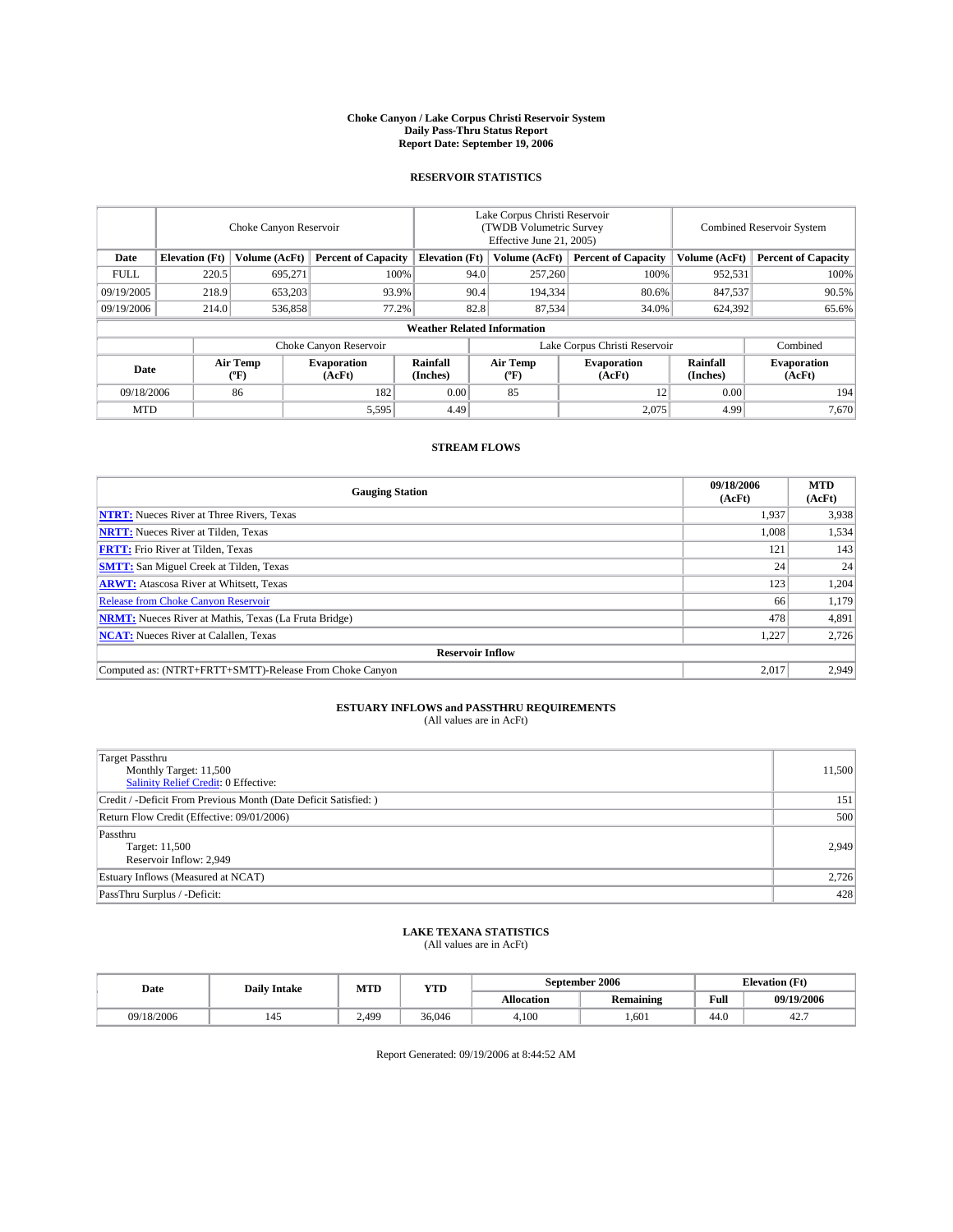#### **Choke Canyon / Lake Corpus Christi Reservoir System Daily Pass-Thru Status Report Report Date: September 20, 2006**

### **RESERVOIR STATISTICS**

|             | Choke Canyon Reservoir             |                  |                              |                             | Lake Corpus Christi Reservoir<br>(TWDB Volumetric Survey<br>Effective June 21, 2005) |                  |                               | <b>Combined Reservoir System</b> |                              |  |  |
|-------------|------------------------------------|------------------|------------------------------|-----------------------------|--------------------------------------------------------------------------------------|------------------|-------------------------------|----------------------------------|------------------------------|--|--|
| Date        | <b>Elevation</b> (Ft)              | Volume (AcFt)    | <b>Percent of Capacity</b>   | <b>Elevation</b> (Ft)       |                                                                                      | Volume (AcFt)    | <b>Percent of Capacity</b>    | Volume (AcFt)                    | <b>Percent of Capacity</b>   |  |  |
| <b>FULL</b> | 220.5                              | 695.271          |                              | 100%                        | 94.0                                                                                 | 257,260          | 100%                          | 952,531                          | 100%                         |  |  |
| 09/20/2005  | 218.8                              | 652,952          | 93.9%                        |                             | 90.4                                                                                 | 193.828          | 80.3%                         | 846,780                          | 90.4%                        |  |  |
| 09/20/2006  | 213.9                              | 536,189          |                              | 77.1%                       | 83.2                                                                                 | 92,105           | 35.8%                         | 628,294                          | 66.0%                        |  |  |
|             | <b>Weather Related Information</b> |                  |                              |                             |                                                                                      |                  |                               |                                  |                              |  |  |
|             |                                    |                  | Choke Canyon Reservoir       |                             |                                                                                      |                  | Lake Corpus Christi Reservoir |                                  | Combined                     |  |  |
| Date        |                                    | Air Temp<br>(°F) | <b>Evaporation</b><br>(AcFt) | <b>Rainfall</b><br>(Inches) |                                                                                      | Air Temp<br>("F) | <b>Evaporation</b><br>(AcFt)  | Rainfall<br>(Inches)             | <b>Evaporation</b><br>(AcFt) |  |  |
| 09/19/2006  |                                    | 88               | 363                          | 0.00                        |                                                                                      | 86               | 142                           | 0.00                             | 505                          |  |  |
| <b>MTD</b>  |                                    |                  | 5,958                        | 4.49                        |                                                                                      |                  | 2,217                         | 4.99                             | 8,175                        |  |  |

## **STREAM FLOWS**

| <b>Gauging Station</b>                                       | 09/19/2006<br>(AcFt) | <b>MTD</b><br>(AcFt) |
|--------------------------------------------------------------|----------------------|----------------------|
| <b>NTRT:</b> Nueces River at Three Rivers, Texas             | 3,176                | 7,114                |
| <b>NRTT:</b> Nueces River at Tilden, Texas                   | 107                  | 1,642                |
| <b>FRTT:</b> Frio River at Tilden, Texas                     | 32                   | 175                  |
| <b>SMTT:</b> San Miguel Creek at Tilden, Texas               |                      | 24                   |
| <b>ARWT:</b> Atascosa River at Whitsett, Texas               | 1,376                | 2,579                |
| <b>Release from Choke Canyon Reservoir</b>                   | 66                   | 1,245                |
| <b>NRMT:</b> Nueces River at Mathis, Texas (La Fruta Bridge) | 69                   | 4,961                |
| <b>NCAT:</b> Nueces River at Calallen, Texas                 | 2,223                | 4,949                |
| <b>Reservoir Inflow</b>                                      |                      |                      |
| Computed as: (NTRT+FRTT+SMTT)-Release From Choke Canyon      | 3,142                | 6,091                |

# **ESTUARY INFLOWS and PASSTHRU REQUIREMENTS**<br>(All values are in AcFt)

| Target Passthru<br>Monthly Target: 11,500<br>Salinity Relief Credit: 0 Effective: | 11,500 |
|-----------------------------------------------------------------------------------|--------|
| Credit / -Deficit From Previous Month (Date Deficit Satisfied: )                  | 151    |
| Return Flow Credit (Effective: 09/01/2006)                                        | 500    |
| Passthru<br>Target: 11,500<br>Reservoir Inflow: 6,091                             | 6,091  |
| Estuary Inflows (Measured at NCAT)                                                | 4,949  |
| PassThru Surplus / -Deficit:                                                      | $-491$ |

#### **LAKE TEXANA STATISTICS** (All values are in AcFt)

|  | Date       | <b>Daily Intake</b> | MTT<br>YTD<br>IVI I L |        |                   | September 2006   | <b>Elevation (Ft)</b> |            |
|--|------------|---------------------|-----------------------|--------|-------------------|------------------|-----------------------|------------|
|  |            |                     |                       |        | <b>Allocation</b> | <b>Remaining</b> | Full                  | 09/20/2006 |
|  | 09/19/2006 |                     | 2.644                 | 36.191 | 4.100             | 1.456            | 44.0                  | 42.0       |

Report Generated: 09/20/2006 at 8:18:33 AM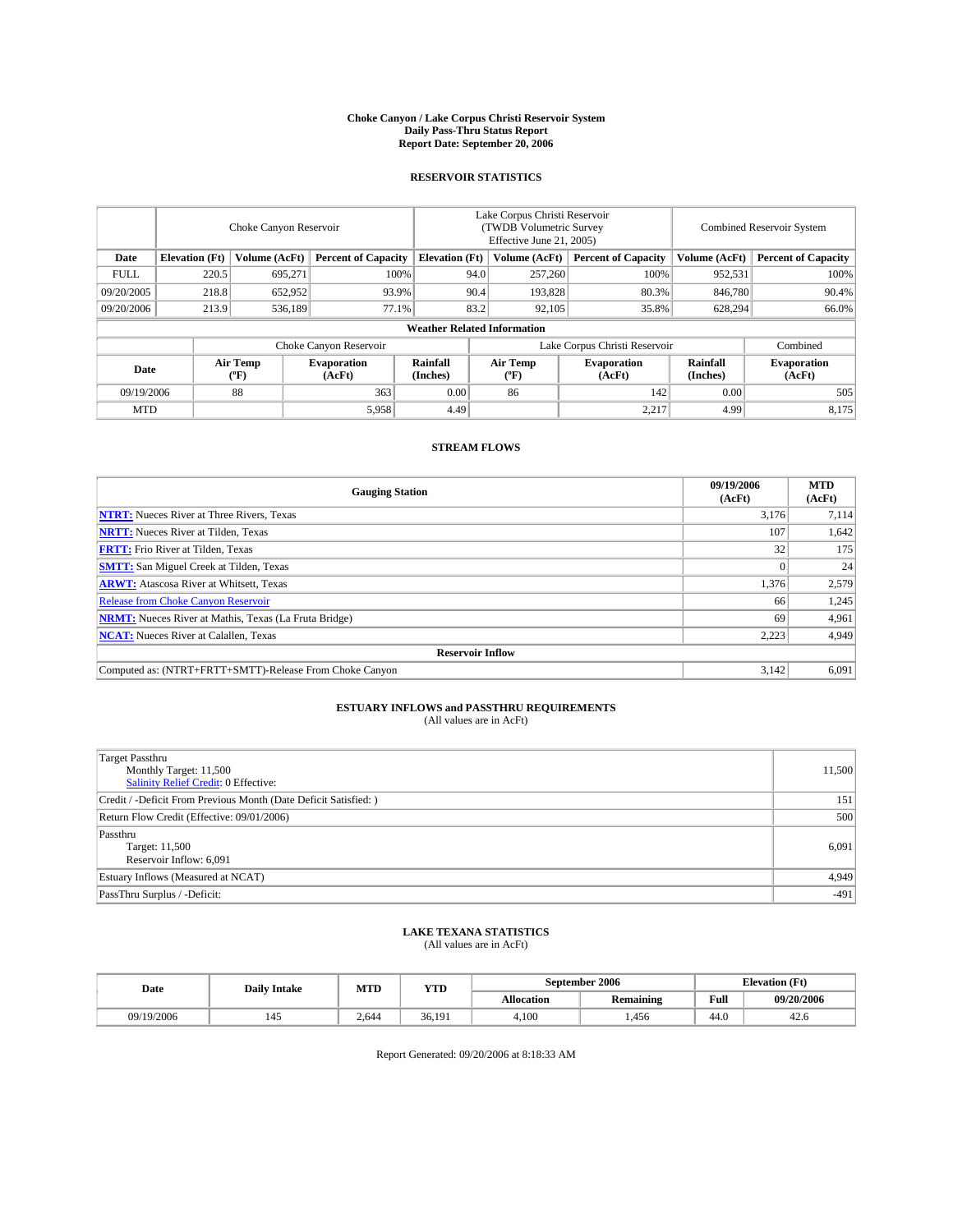#### **Choke Canyon / Lake Corpus Christi Reservoir System Daily Pass-Thru Status Report Report Date: September 21, 2006**

### **RESERVOIR STATISTICS**

|             | Choke Canyon Reservoir |                         |                              |                                    | Lake Corpus Christi Reservoir<br>(TWDB Volumetric Survey<br>Effective June 21, 2005) |                  |                               | Combined Reservoir System |                              |  |
|-------------|------------------------|-------------------------|------------------------------|------------------------------------|--------------------------------------------------------------------------------------|------------------|-------------------------------|---------------------------|------------------------------|--|
| Date        | <b>Elevation</b> (Ft)  | Volume (AcFt)           | <b>Percent of Capacity</b>   | <b>Elevation</b> (Ft)              |                                                                                      | Volume (AcFt)    | <b>Percent of Capacity</b>    | Volume (AcFt)             | <b>Percent of Capacity</b>   |  |
| <b>FULL</b> | 220.5                  | 695.271                 |                              | 100%                               | 94.0                                                                                 | 257,260          | 100%                          | 952,531                   | 100%                         |  |
| 09/21/2005  | 218.8                  | 652,702                 | 93.9%                        |                                    | 90.4                                                                                 | 193.491          | 80.2%                         | 846,193                   | 90.4%                        |  |
| 09/21/2006  | 213.9                  | 535,521                 | 77.0%                        |                                    | 83.4                                                                                 | 94,220           | 36.6%                         | 629,741                   | 66.1%                        |  |
|             |                        |                         |                              | <b>Weather Related Information</b> |                                                                                      |                  |                               |                           |                              |  |
|             |                        |                         | Choke Canyon Reservoir       |                                    |                                                                                      |                  | Lake Corpus Christi Reservoir |                           | Combined                     |  |
| Date        |                        | <b>Air Temp</b><br>(°F) | <b>Evaporation</b><br>(AcFt) | Rainfall<br>(Inches)               |                                                                                      | Air Temp<br>("F) | <b>Evaporation</b><br>(AcFt)  | Rainfall<br>(Inches)      | <b>Evaporation</b><br>(AcFt) |  |
| 09/20/2006  |                        | 88                      | 389                          | 0.00                               |                                                                                      | 88               | 170                           | 0.00                      | 559                          |  |
| <b>MTD</b>  |                        |                         | 6,347                        | 4.49                               |                                                                                      |                  | 2,387                         | 4.99                      | 8,734                        |  |

## **STREAM FLOWS**

| <b>Gauging Station</b>                                       | 09/20/2006<br>(AcFt) | <b>MTD</b><br>(AcFt) |
|--------------------------------------------------------------|----------------------|----------------------|
| <b>NTRT:</b> Nueces River at Three Rivers, Texas             | 2,184                | 9,298                |
| <b>NRTT:</b> Nueces River at Tilden, Texas                   | 36                   | 1,677                |
| <b>FRTT:</b> Frio River at Tilden, Texas                     |                      | 181                  |
| <b>SMTT:</b> San Miguel Creek at Tilden, Texas               |                      | 24                   |
| <b>ARWT:</b> Atascosa River at Whitsett, Texas               | 1,334                | 3,913                |
| <b>Release from Choke Canyon Reservoir</b>                   | 66                   | 1,310                |
| <b>NRMT:</b> Nueces River at Mathis, Texas (La Fruta Bridge) | 187                  | 5,147                |
| <b>NCAT:</b> Nueces River at Calallen, Texas                 | 887                  | 5,836                |
| <b>Reservoir Inflow</b>                                      |                      |                      |
| Computed as: (NTRT+FRTT+SMTT)-Release From Choke Canyon      | 2,124                | 8,215                |

# **ESTUARY INFLOWS and PASSTHRU REQUIREMENTS**<br>(All values are in AcFt)

| <b>Target Passthru</b><br>Monthly Target: 11,500<br>Salinity Relief Credit: 0 Effective: | 11,500   |
|------------------------------------------------------------------------------------------|----------|
| Credit / -Deficit From Previous Month (Date Deficit Satisfied: )                         | 151      |
| Return Flow Credit (Effective: 09/01/2006)                                               | 500      |
| Passthru<br>Target: 11,500<br>Reservoir Inflow: 8,215                                    | 8,215    |
| Estuary Inflows (Measured at NCAT)                                                       | 5,836    |
| PassThru Surplus / -Deficit:                                                             | $-1,728$ |

#### **LAKE TEXANA STATISTICS** (All values are in AcFt)

| Date       | MTT<br><b>YTD</b><br><b>Daily Intake</b><br>IVI I L |        | September 2006    |                  |      | <b>Elevation (Ft)</b> |
|------------|-----------------------------------------------------|--------|-------------------|------------------|------|-----------------------|
|            |                                                     |        | <b>Allocation</b> | <b>Remaining</b> | Full | 09/21/2006            |
| 09/20/2006 | 2.789                                               | 36.336 | 4.100             | 1.J 11           | 44.0 | 42.0                  |

Report Generated: 09/21/2006 at 8:16:33 AM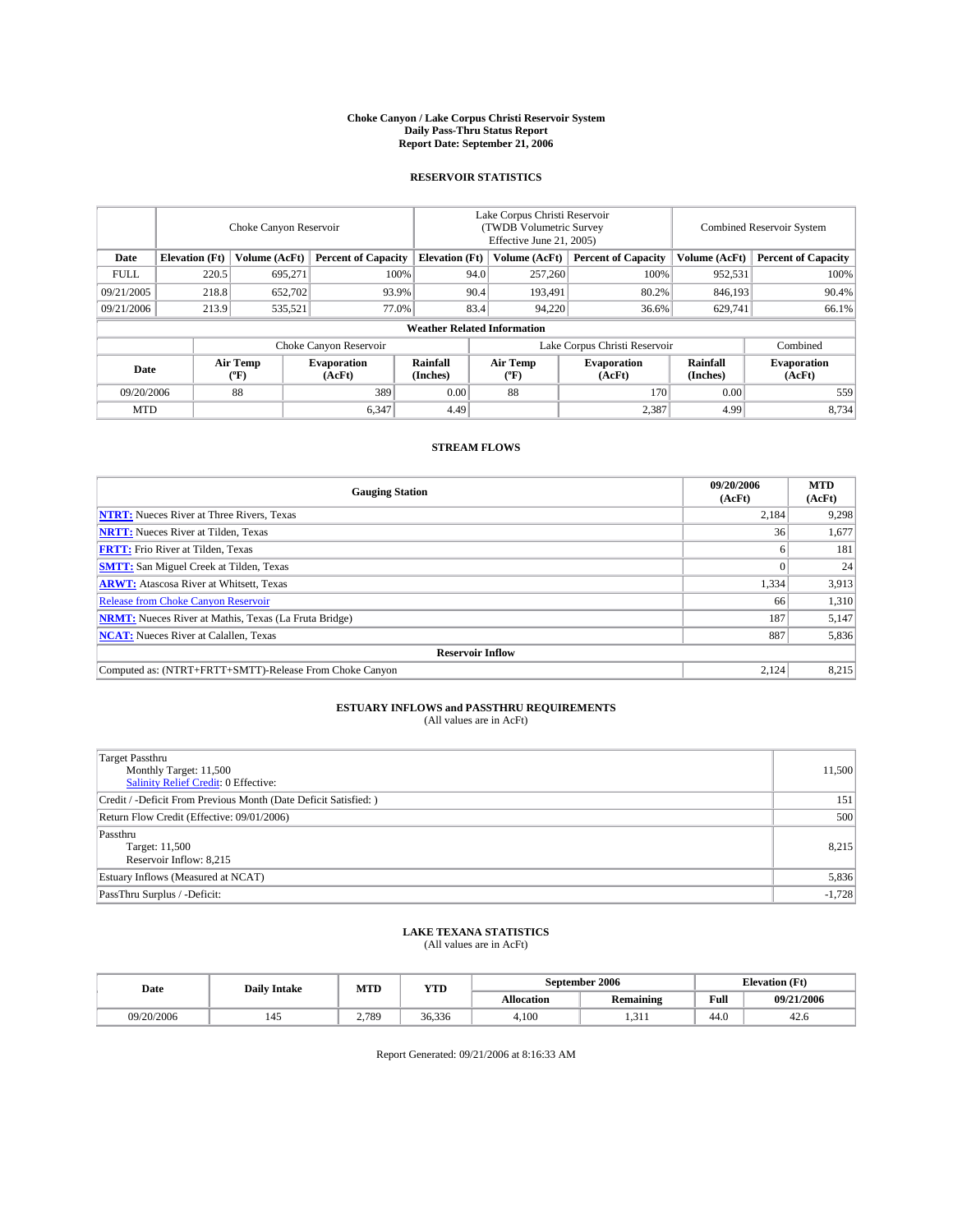#### **Choke Canyon / Lake Corpus Christi Reservoir System Daily Pass-Thru Status Report Report Date: September 22, 2006**

### **RESERVOIR STATISTICS**

|                                                                              | Choke Canyon Reservoir |                       |                              |                                    | Lake Corpus Christi Reservoir<br>(TWDB Volumetric Survey<br>Effective June 21, 2005) |                  |                               |                      | Combined Reservoir System    |  |  |
|------------------------------------------------------------------------------|------------------------|-----------------------|------------------------------|------------------------------------|--------------------------------------------------------------------------------------|------------------|-------------------------------|----------------------|------------------------------|--|--|
| Date<br><b>Elevation</b> (Ft)<br>Volume (AcFt)<br><b>Percent of Capacity</b> |                        | <b>Elevation</b> (Ft) |                              | Volume (AcFt)                      | <b>Percent of Capacity</b>                                                           | Volume (AcFt)    | <b>Percent of Capacity</b>    |                      |                              |  |  |
| <b>FULL</b>                                                                  | 220.5                  | 695.271               |                              | 100%                               | 94.0                                                                                 | 257,260          | 100%                          | 952,531              | 100%                         |  |  |
| 09/22/2005                                                                   | 218.8                  | 652,702               | 93.9%                        |                                    | 90.3                                                                                 | 192,985          | 80.0%                         | 845,687              | 90.3%                        |  |  |
| 09/22/2006                                                                   | 213.9                  | 535,744               | 77.1%                        |                                    | 83.4                                                                                 | 94,333           | 36.7%                         | 630,077              | 66.1%                        |  |  |
|                                                                              |                        |                       |                              | <b>Weather Related Information</b> |                                                                                      |                  |                               |                      |                              |  |  |
|                                                                              |                        |                       | Choke Canyon Reservoir       |                                    |                                                                                      |                  | Lake Corpus Christi Reservoir |                      | Combined                     |  |  |
| Date                                                                         |                        | Air Temp<br>(°F)      | <b>Evaporation</b><br>(AcFt) | Rainfall<br>(Inches)               |                                                                                      | Air Temp<br>("F) | <b>Evaporation</b><br>(AcFt)  | Rainfall<br>(Inches) | <b>Evaporation</b><br>(AcFt) |  |  |
| 09/21/2006                                                                   |                        | 93                    | 337                          | 0.00                               |                                                                                      | 93               | 177                           | 0.00                 | 514                          |  |  |
| <b>MTD</b>                                                                   |                        |                       | 6,684                        | 4.49                               |                                                                                      |                  | 2,564                         | 4.99                 | 9,248                        |  |  |

## **STREAM FLOWS**

| <b>Gauging Station</b>                                       | 09/21/2006<br>(AcFt) | <b>MTD</b><br>(AcFt) |
|--------------------------------------------------------------|----------------------|----------------------|
| <b>NTRT:</b> Nueces River at Three Rivers, Texas             | 852                  | 10,149               |
| <b>NRTT:</b> Nueces River at Tilden, Texas                   | 14                   | 1,692                |
| <b>FRTT:</b> Frio River at Tilden, Texas                     |                      | 184                  |
| <b>SMTT:</b> San Miguel Creek at Tilden, Texas               |                      | 24                   |
| <b>ARWT:</b> Atascosa River at Whitsett, Texas               | 189                  | 4,102                |
| <b>Release from Choke Canyon Reservoir</b>                   | 66                   | 1,376                |
| <b>NRMT:</b> Nueces River at Mathis, Texas (La Fruta Bridge) | 212                  | 5,360                |
| <b>NCAT:</b> Nueces River at Calallen, Texas                 | 369                  | 6,206                |
| <b>Reservoir Inflow</b>                                      |                      |                      |
| Computed as: (NTRT+FRTT+SMTT)-Release From Choke Canyon      | 789                  | 9,004                |

# **ESTUARY INFLOWS and PASSTHRU REQUIREMENTS**<br>(All values are in AcFt)

| Target Passthru<br>Monthly Target: 11,500<br>Salinity Relief Credit: 0 Effective: | 11,500   |
|-----------------------------------------------------------------------------------|----------|
| Credit / -Deficit From Previous Month (Date Deficit Satisfied: )                  | 151      |
| Return Flow Credit (Effective: 09/01/2006)                                        | 500      |
| Passthru<br>Target: 11,500<br>Reservoir Inflow: 9,004                             | 9,004    |
| Estuary Inflows (Measured at NCAT)                                                | 6,206    |
| PassThru Surplus / -Deficit:                                                      | $-2,148$ |

#### **LAKE TEXANA STATISTICS** (All values are in AcFt)

| Date       | <b>Daily Intake</b> | MTT<br>IVI I L | <b>YTD</b> |            | September 2006   |      | <b>Elevation (Ft)</b> |
|------------|---------------------|----------------|------------|------------|------------------|------|-----------------------|
|            |                     |                |            | Allocation | <b>Remaining</b> | Full | 09/22/2006            |
| 09/21/2006 |                     | 2.934          | 36.481     | 4.100      | - -<br>1.166     | 44.0 | 42.3                  |

Report Generated: 09/22/2006 at 8:06:47 AM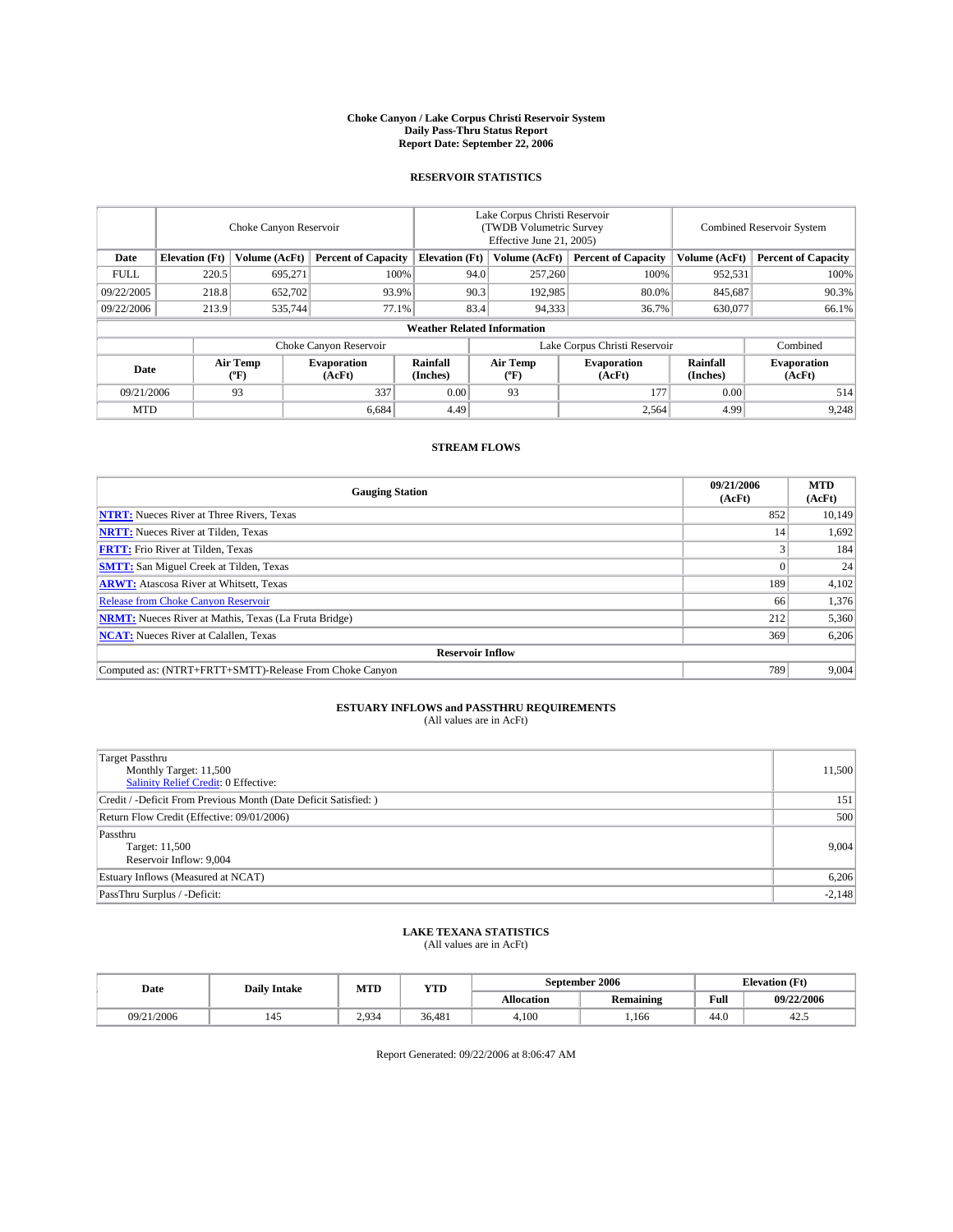#### **Choke Canyon / Lake Corpus Christi Reservoir System Daily Pass-Thru Status Report Report Date: September 23, 2006**

### **RESERVOIR STATISTICS**

|                                                                              | Choke Canyon Reservoir             |                       |                              |                      | Lake Corpus Christi Reservoir<br>(TWDB Volumetric Survey<br>Effective June 21, 2005) |                              |                               |                      | Combined Reservoir System    |  |  |
|------------------------------------------------------------------------------|------------------------------------|-----------------------|------------------------------|----------------------|--------------------------------------------------------------------------------------|------------------------------|-------------------------------|----------------------|------------------------------|--|--|
| <b>Elevation</b> (Ft)<br>Volume (AcFt)<br><b>Percent of Capacity</b><br>Date |                                    | <b>Elevation</b> (Ft) |                              | Volume (AcFt)        | <b>Percent of Capacity</b>                                                           | Volume (AcFt)                | <b>Percent of Capacity</b>    |                      |                              |  |  |
| <b>FULL</b>                                                                  | 220.5                              | 695.271               | 100%                         |                      | 94.0                                                                                 | 257,260                      | 100%                          | 952,531              | 100%                         |  |  |
| 09/23/2005                                                                   | 218.8                              | 652,452               | 93.8%                        |                      | 90.3                                                                                 | 192,649                      | 79.9%                         | 845,101              | 90.2%                        |  |  |
| 09/23/2006                                                                   | 213.9                              | 535,076               | 77.0%                        |                      | 83.4                                                                                 | 94,782                       | 36.8%                         | 629,858              | 66.1%                        |  |  |
|                                                                              | <b>Weather Related Information</b> |                       |                              |                      |                                                                                      |                              |                               |                      |                              |  |  |
|                                                                              |                                    |                       | Choke Canyon Reservoir       |                      |                                                                                      |                              | Lake Corpus Christi Reservoir |                      | Combined                     |  |  |
| Date                                                                         |                                    | Air Temp<br>(°F)      | <b>Evaporation</b><br>(AcFt) | Rainfall<br>(Inches) |                                                                                      | Air Temp<br>$(^{o}\text{F})$ | <b>Evaporation</b><br>(AcFt)  | Rainfall<br>(Inches) | <b>Evaporation</b><br>(AcFt) |  |  |
| 09/22/2006                                                                   |                                    | 94                    | 389                          | 0.00                 |                                                                                      | 94                           | 177                           | 0.00                 | 566                          |  |  |
| <b>MTD</b>                                                                   |                                    |                       | 7,073                        | 4.49                 |                                                                                      |                              | 2,741                         | 4.99                 | 9,814                        |  |  |

## **STREAM FLOWS**

| <b>Gauging Station</b>                                       | 09/22/2006<br>(AcFt) | <b>MTD</b><br>(AcFt) |
|--------------------------------------------------------------|----------------------|----------------------|
| <b>NTRT:</b> Nueces River at Three Rivers, Texas             | 212                  | 10,362               |
| <b>NRTT:</b> Nueces River at Tilden, Texas                   |                      | 1,698                |
| <b>FRTT:</b> Frio River at Tilden, Texas                     |                      | 188                  |
| <b>SMTT:</b> San Miguel Creek at Tilden, Texas               |                      | 24                   |
| <b>ARWT:</b> Atascosa River at Whitsett, Texas               | 95                   | 4,197                |
| <b>Release from Choke Canyon Reservoir</b>                   | 66                   | 1,441                |
| <b>NRMT:</b> Nueces River at Mathis, Texas (La Fruta Bridge) | 214                  | 5,574                |
| <b>NCAT:</b> Nueces River at Calallen, Texas                 | 169                  | 6,374                |
| <b>Reservoir Inflow</b>                                      |                      |                      |
| Computed as: (NTRT+FRTT+SMTT)-Release From Choke Canyon      | 151                  | 9,155                |

# **ESTUARY INFLOWS and PASSTHRU REQUIREMENTS**<br>(All values are in AcFt)

| <b>Target Passthru</b><br>Monthly Target: 11,500<br>Salinity Relief Credit: 0 Effective: | 11,500   |
|------------------------------------------------------------------------------------------|----------|
| Credit / -Deficit From Previous Month (Date Deficit Satisfied: )                         | 151      |
| Return Flow Credit (Effective: 09/01/2006)                                               | 500      |
| Passthru<br>Target: 11,500<br>Reservoir Inflow: 9,155                                    | 9,155    |
| Estuary Inflows (Measured at NCAT)                                                       | 6,374    |
| PassThru Surplus / -Deficit:                                                             | $-2,130$ |

#### **LAKE TEXANA STATISTICS** (All values are in AcFt)

| Date       | <b>Daily Intake</b> | M ATT T<br>MIL | YTD    |            | September 2006   |      | <b>Elevation</b> (Ft) |
|------------|---------------------|----------------|--------|------------|------------------|------|-----------------------|
|            |                     |                |        | Allocation | <b>Remaining</b> | Full | 09/23/2006            |
| 09/22/2006 |                     | 3.079          | 36.626 | 4.100      | 1.021            | 44.0 | ن. 4                  |

Report Generated: 09/23/2006 at 8:03:26 AM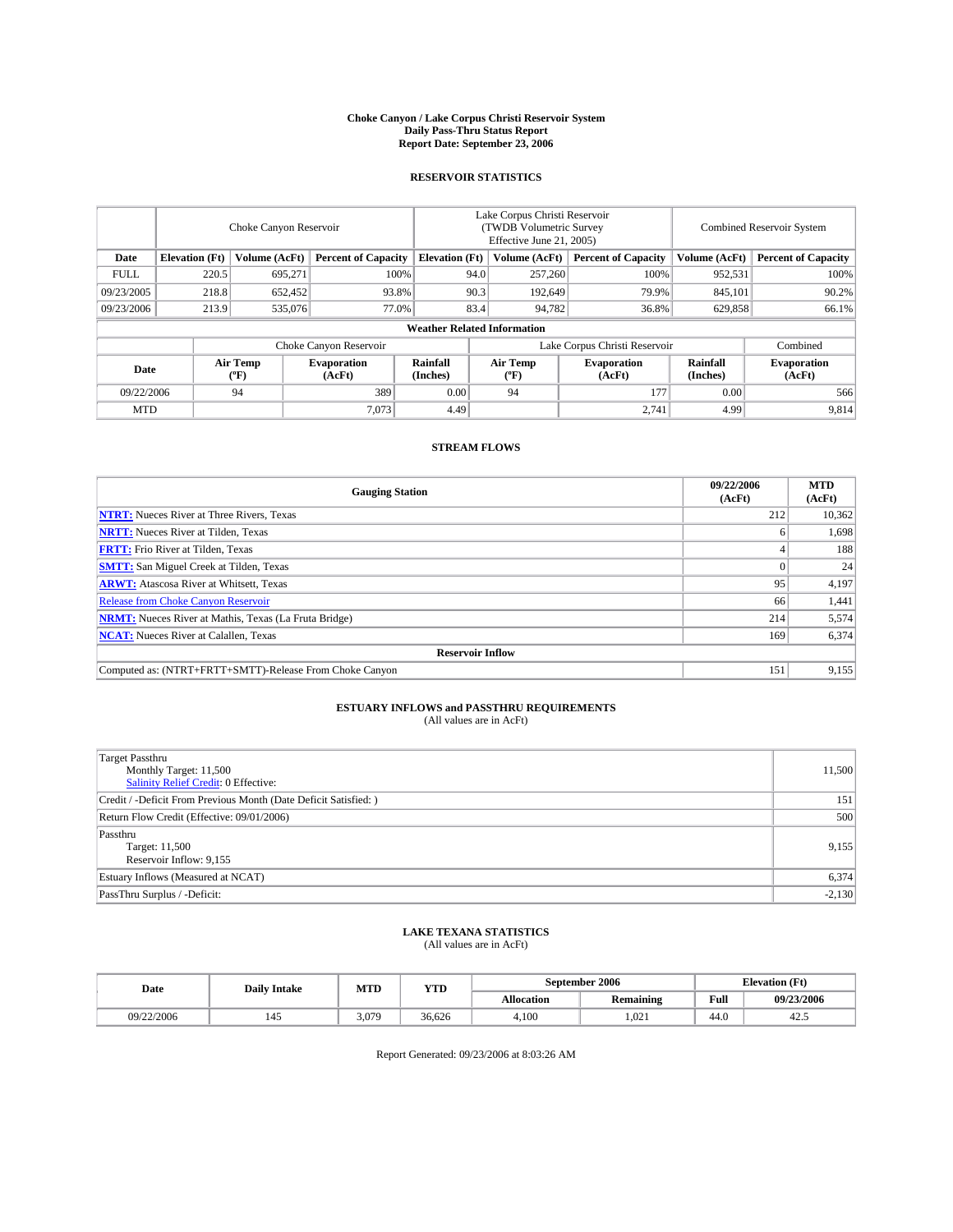#### **Choke Canyon / Lake Corpus Christi Reservoir System Daily Pass-Thru Status Report Report Date: September 24, 2006**

### **RESERVOIR STATISTICS**

|             | Choke Canyon Reservoir                                               |                         |                              |                      | Lake Corpus Christi Reservoir<br>(TWDB Volumetric Survey<br>Effective June 21, 2005) |                            |                               |                            | Combined Reservoir System    |  |  |  |
|-------------|----------------------------------------------------------------------|-------------------------|------------------------------|----------------------|--------------------------------------------------------------------------------------|----------------------------|-------------------------------|----------------------------|------------------------------|--|--|--|
| Date        | <b>Elevation</b> (Ft)<br>Volume (AcFt)<br><b>Percent of Capacity</b> |                         | <b>Elevation</b> (Ft)        |                      | Volume (AcFt)                                                                        | <b>Percent of Capacity</b> | Volume (AcFt)                 | <b>Percent of Capacity</b> |                              |  |  |  |
| <b>FULL</b> | 220.5                                                                | 695,271                 |                              | 100%                 | 94.0                                                                                 | 257,260                    | 100%                          | 952,531                    | 100%                         |  |  |  |
| 09/24/2005  | 218.8                                                                | 651,951                 | 93.8%                        |                      | 90.3                                                                                 | 191,640                    | 79.4%                         | 843,591                    | 90.1%                        |  |  |  |
| 09/24/2006  | 214.2                                                                | 542,222                 |                              | 83.6<br>78.0%        |                                                                                      | 96,593                     | 37.5%                         | 638,815                    | 67.1%                        |  |  |  |
|             | <b>Weather Related Information</b>                                   |                         |                              |                      |                                                                                      |                            |                               |                            |                              |  |  |  |
|             |                                                                      |                         | Choke Canyon Reservoir       |                      |                                                                                      |                            | Lake Corpus Christi Reservoir |                            | Combined                     |  |  |  |
| Date        |                                                                      | <b>Air Temp</b><br>(°F) | <b>Evaporation</b><br>(AcFt) | Rainfall<br>(Inches) |                                                                                      | Air Temp<br>("F)           | <b>Evaporation</b><br>(AcFt)  | Rainfall<br>(Inches)       | <b>Evaporation</b><br>(AcFt) |  |  |  |
| 09/23/2006  |                                                                      | 93<br>392               |                              | 2.83                 |                                                                                      | 93                         | 219                           | 1.02                       | 611                          |  |  |  |
| <b>MTD</b>  |                                                                      |                         | 7,465                        | 7.32                 |                                                                                      |                            | 2,960                         | 6.01                       | 10,425                       |  |  |  |

## **STREAM FLOWS**

| <b>Gauging Station</b>                                       | 09/23/2006<br>(AcFt) | <b>MTD</b><br>(AcFt) |
|--------------------------------------------------------------|----------------------|----------------------|
| <b>NTRT:</b> Nueces River at Three Rivers, Texas             | 139                  | 10,501               |
| <b>NRTT:</b> Nueces River at Tilden, Texas                   | 13                   | 1,710                |
| <b>FRTT:</b> Frio River at Tilden, Texas                     |                      | 190                  |
| <b>SMTT:</b> San Miguel Creek at Tilden, Texas               |                      | 24                   |
| <b>ARWT:</b> Atascosa River at Whitsett, Texas               | 60                   | 4,257                |
| <b>Release from Choke Canyon Reservoir</b>                   | 66                   | 1,507                |
| <b>NRMT:</b> Nueces River at Mathis, Texas (La Fruta Bridge) | 212                  | 5,786                |
| <b>NCAT:</b> Nueces River at Calallen, Texas                 | 101                  | 6,476                |
| <b>Reservoir Inflow</b>                                      |                      |                      |
| Computed as: (NTRT+FRTT+SMTT)-Release From Choke Canyon      | 76 <sub>1</sub>      | 9,231                |

# **ESTUARY INFLOWS and PASSTHRU REQUIREMENTS**<br>(All values are in AcFt)

| Target Passthru<br>Monthly Target: 11,500<br>Salinity Relief Credit: 0 Effective: | 11,500   |
|-----------------------------------------------------------------------------------|----------|
| Credit / -Deficit From Previous Month (Date Deficit Satisfied: )                  | 151      |
| Return Flow Credit (Effective: 09/01/2006)                                        | 500      |
| Passthru<br>Target: 11,500<br>Reservoir Inflow: 9,231                             | 9,231    |
| Estuary Inflows (Measured at NCAT)                                                | 6,476    |
| PassThru Surplus / -Deficit:                                                      | $-2,104$ |

#### **LAKE TEXANA STATISTICS** (All values are in AcFt)

|  | Date       | <b>Daily Intake</b> | MTT<br>IVI I L | <b>YTD</b>                    |                   | September 2006   |      | <b>Elevation (Ft)</b> |
|--|------------|---------------------|----------------|-------------------------------|-------------------|------------------|------|-----------------------|
|  |            |                     |                |                               | <b>Allocation</b> | <b>Remaining</b> | Full | 09/24/2006            |
|  | 09/23/2006 |                     | 3.224          | $\sim$<br>$-$<br>ヾゎ<br>$JU+I$ | 4.100             | 876              | 44.0 | 42.3                  |

Report Generated: 09/24/2006 at 8:19:10 AM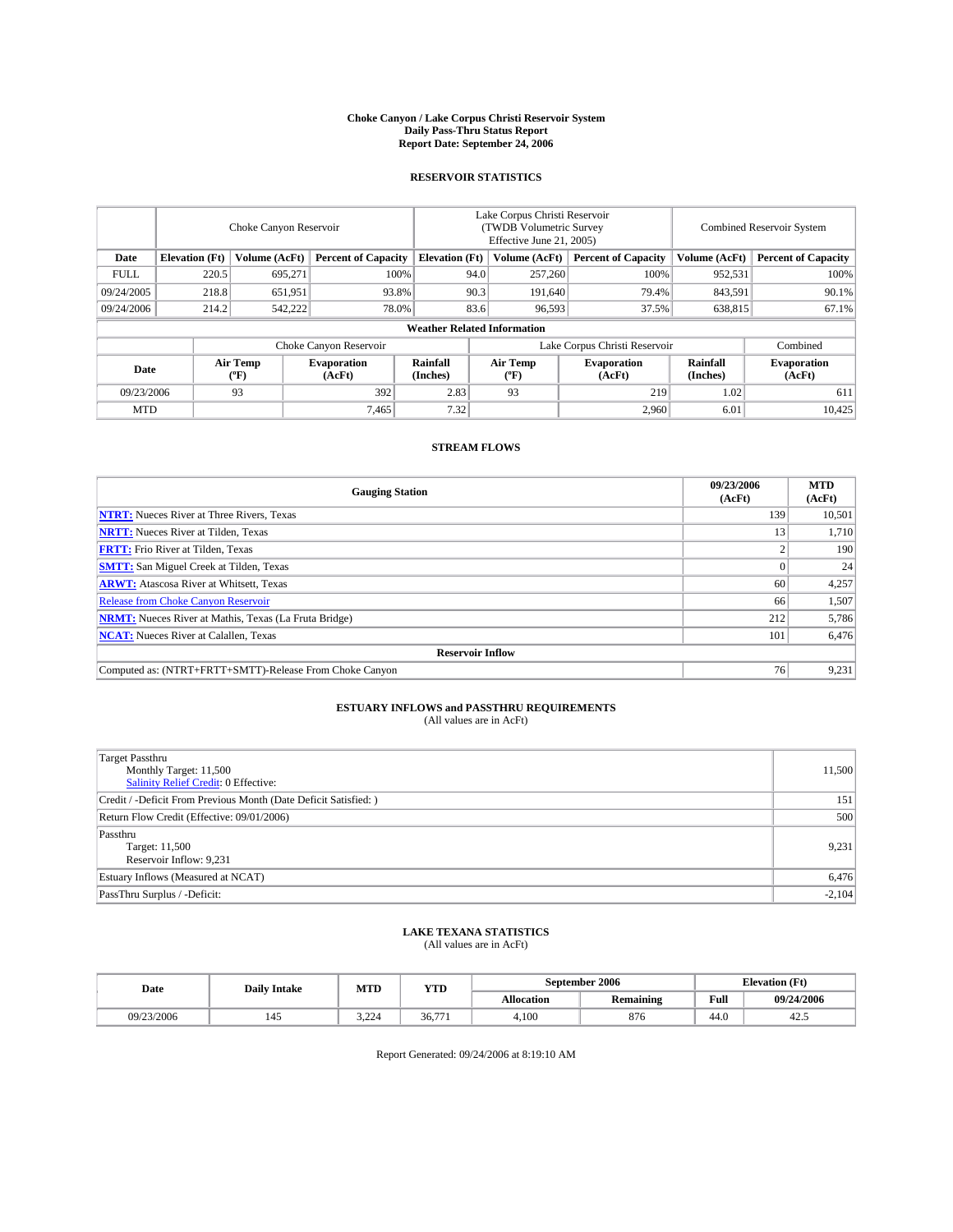#### **Choke Canyon / Lake Corpus Christi Reservoir System Daily Pass-Thru Status Report Report Date: September 25, 2006**

### **RESERVOIR STATISTICS**

|             | Choke Canyon Reservoir                                              |                         |                              |                       | Lake Corpus Christi Reservoir<br>(TWDB Volumetric Survey<br>Effective June 21, 2005) |                  |                              | Combined Reservoir System |                              |  |  |  |
|-------------|---------------------------------------------------------------------|-------------------------|------------------------------|-----------------------|--------------------------------------------------------------------------------------|------------------|------------------------------|---------------------------|------------------------------|--|--|--|
| Date        | <b>Elevation</b> (Ft)                                               | Volume (AcFt)           | <b>Percent of Capacity</b>   | <b>Elevation</b> (Ft) |                                                                                      | Volume (AcFt)    | <b>Percent of Capacity</b>   | Volume (AcFt)             | <b>Percent of Capacity</b>   |  |  |  |
| <b>FULL</b> | 220.5                                                               | 695.271                 |                              | 100%                  | 94.0                                                                                 | 257,260          | 100%                         | 952,531                   | 100%                         |  |  |  |
| 09/25/2005  | 218.8                                                               | 651,451                 | 93.7%                        |                       | 90.2                                                                                 | 190,800          | 79.1%                        | 842,251                   | 89.9%                        |  |  |  |
| 09/25/2006  | 214.2                                                               | 542,222                 | 78.0%                        |                       | 83.7                                                                                 | 97.278           | 37.8%                        | 639,500                   | 67.1%                        |  |  |  |
|             | <b>Weather Related Information</b>                                  |                         |                              |                       |                                                                                      |                  |                              |                           |                              |  |  |  |
|             | Choke Canyon Reservoir<br>Lake Corpus Christi Reservoir<br>Combined |                         |                              |                       |                                                                                      |                  |                              |                           |                              |  |  |  |
| Date        |                                                                     | <b>Air Temp</b><br>(°F) | <b>Evaporation</b><br>(AcFt) | Rainfall<br>(Inches)  |                                                                                      | Air Temp<br>("F) | <b>Evaporation</b><br>(AcFt) | Rainfall<br>(Inches)      | <b>Evaporation</b><br>(AcFt) |  |  |  |
| 09/24/2006  |                                                                     | 76                      | 196                          | 0.00                  |                                                                                      | 78               | 140                          | 0.07                      | 336                          |  |  |  |
| <b>MTD</b>  |                                                                     |                         | 7,661                        | 7.32                  |                                                                                      |                  | 3,100                        | 6.08                      | 10,761                       |  |  |  |

## **STREAM FLOWS**

| <b>Gauging Station</b>                                       | 09/24/2006<br>(AcFt) | <b>MTD</b><br>(AcFt) |
|--------------------------------------------------------------|----------------------|----------------------|
| <b>NTRT:</b> Nueces River at Three Rivers, Texas             | 1,800                | 12,301               |
| <b>NRTT:</b> Nueces River at Tilden, Texas                   | 173                  | 1,883                |
| <b>FRTT:</b> Frio River at Tilden, Texas                     | 131                  | 321                  |
| <b>SMTT:</b> San Miguel Creek at Tilden, Texas               | 218                  | 242                  |
| <b>ARWT:</b> Atascosa River at Whitsett, Texas               | 1,127                | 5,384                |
| <b>Release from Choke Canyon Reservoir</b>                   | 66                   | 1,572                |
| <b>NRMT:</b> Nueces River at Mathis, Texas (La Fruta Bridge) | 220                  | 6,007                |
| <b>NCAT:</b> Nueces River at Calallen, Texas                 | 586                  | 7,061                |
| <b>Reservoir Inflow</b>                                      |                      |                      |
| Computed as: (NTRT+FRTT+SMTT)-Release From Choke Canyon      | 2,084                | 11,315               |

# **ESTUARY INFLOWS and PASSTHRU REQUIREMENTS**<br>(All values are in AcFt)

| <b>Target Passthru</b><br>Monthly Target: 11,500<br>Salinity Relief Credit: 0 Effective: | 11,500   |
|------------------------------------------------------------------------------------------|----------|
| Credit / -Deficit From Previous Month (Date Deficit Satisfied: )                         | 151      |
| Return Flow Credit (Effective: 09/01/2006)                                               | 500      |
| Passthru<br>Target: 11,500<br>Reservoir Inflow: 11,315                                   | 11,315   |
| Estuary Inflows (Measured at NCAT)                                                       | 7,061    |
| PassThru Surplus / -Deficit:                                                             | $-3,603$ |

#### **LAKE TEXANA STATISTICS** (All values are in AcFt)

| Date       | <b>Daily Intake</b> | MTT<br>IVI I L | <b>YTD</b>                           |            | September 2006   | <b>Elevation (Ft)</b> |            |
|------------|---------------------|----------------|--------------------------------------|------------|------------------|-----------------------|------------|
|            |                     |                |                                      | Allocation | <b>Remaining</b> | Full                  | 09/25/2006 |
| 09/24/2006 |                     | 3.369          | 36016<br><b><i><u>JUIJIL</u></i></b> | 4.100      | $\sim$<br>, , ,  | 44.0                  | 44.4       |

Report Generated: 09/25/2006 at 8:06:41 AM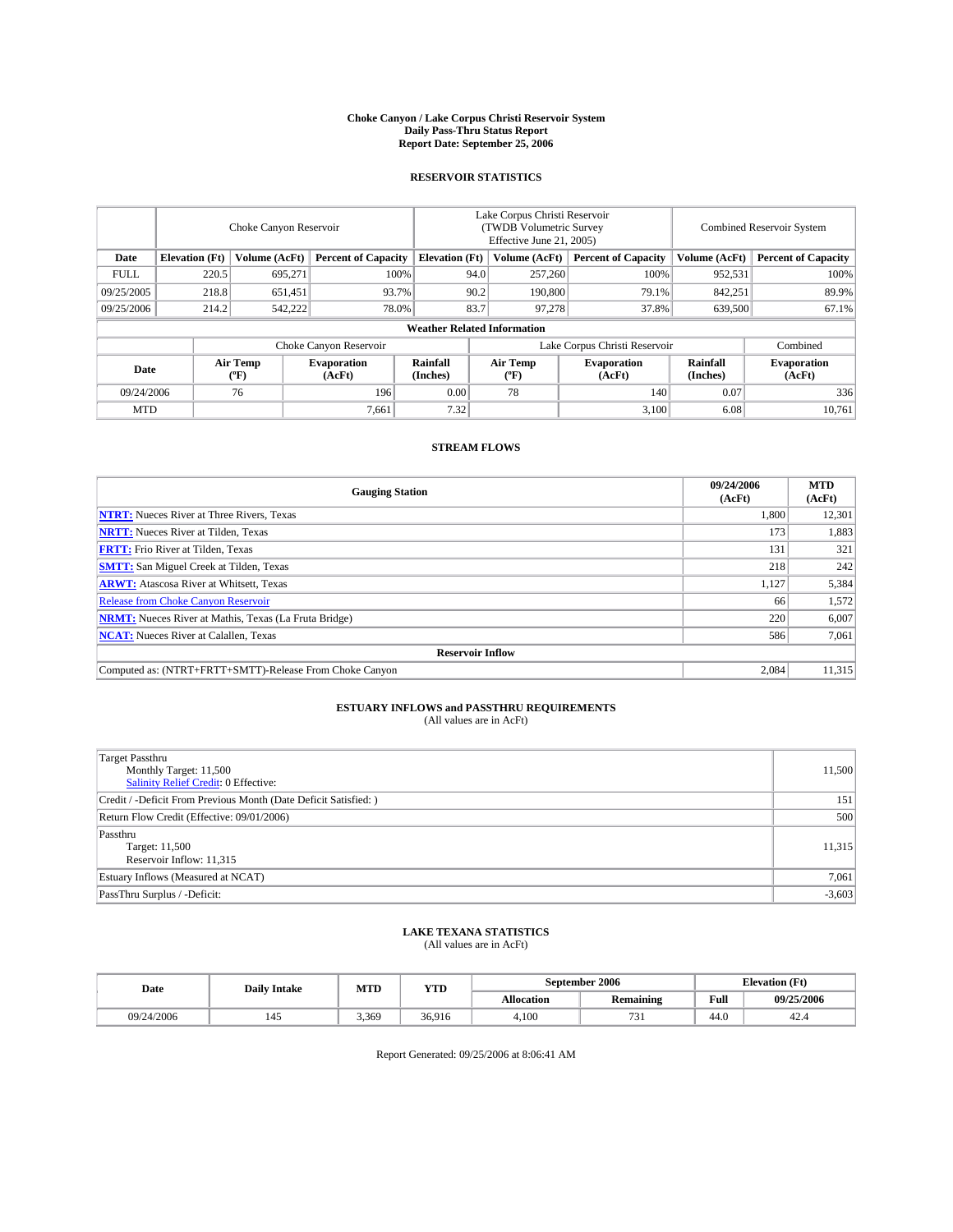#### **Choke Canyon / Lake Corpus Christi Reservoir System Daily Pass-Thru Status Report Report Date: September 26, 2006**

### **RESERVOIR STATISTICS**

|             | Choke Canyon Reservoir             |                  |                              |                       | Lake Corpus Christi Reservoir<br>(TWDB Volumetric Survey<br>Effective June 21, 2005) |                  |                               |                      | <b>Combined Reservoir System</b> |  |  |  |
|-------------|------------------------------------|------------------|------------------------------|-----------------------|--------------------------------------------------------------------------------------|------------------|-------------------------------|----------------------|----------------------------------|--|--|--|
| Date        | <b>Elevation</b> (Ft)              | Volume (AcFt)    | <b>Percent of Capacity</b>   | <b>Elevation</b> (Ft) |                                                                                      | Volume (AcFt)    | <b>Percent of Capacity</b>    | Volume (AcFt)        | <b>Percent of Capacity</b>       |  |  |  |
| <b>FULL</b> | 220.5                              | 695.271          |                              | 100%                  | 94.0                                                                                 | 257,260          | 100%                          | 952,531              | 100%                             |  |  |  |
| 09/26/2005  | 218.8                              | 650,700          |                              | 93.6%                 | 90.2                                                                                 | 189,794          | 78.7%                         | 840,494              | 89.7%                            |  |  |  |
| 09/26/2006  | 214.2                              | 541,772          |                              | 77.9%                 | 83.9                                                                                 | 100.280          | 39.0%                         | 642,052              | 67.4%                            |  |  |  |
|             | <b>Weather Related Information</b> |                  |                              |                       |                                                                                      |                  |                               |                      |                                  |  |  |  |
|             |                                    |                  | Choke Canyon Reservoir       |                       |                                                                                      |                  | Lake Corpus Christi Reservoir |                      | Combined                         |  |  |  |
| Date        |                                    | Air Temp<br>(°F) | <b>Evaporation</b><br>(AcFt) | Rainfall<br>(Inches)  |                                                                                      | Air Temp<br>("F) | <b>Evaporation</b><br>(AcFt)  | Rainfall<br>(Inches) | <b>Evaporation</b><br>(AcFt)     |  |  |  |
| 09/25/2006  |                                    | 84               | 314                          | 0.00                  |                                                                                      | 83               | 176                           | 0.00                 | 490                              |  |  |  |
| <b>MTD</b>  |                                    |                  | 7.975                        | 7.32                  |                                                                                      |                  | 3,276                         | 6.08                 | 11,251                           |  |  |  |

## **STREAM FLOWS**

| <b>Gauging Station</b>                                       | 09/25/2006<br>(AcFt) | <b>MTD</b><br>(AcFt) |
|--------------------------------------------------------------|----------------------|----------------------|
| <b>NTRT:</b> Nueces River at Three Rivers, Texas             | 3,136                | 15,437               |
| <b>NRTT:</b> Nueces River at Tilden, Texas                   | 272                  | 2,155                |
| <b>FRTT:</b> Frio River at Tilden, Texas                     | 111                  | 432                  |
| <b>SMTT:</b> San Miguel Creek at Tilden, Texas               | 79                   | 322                  |
| <b>ARWT:</b> Atascosa River at Whitsett, Texas               | 2,501                | 7,885                |
| <b>Release from Choke Canyon Reservoir</b>                   | 66                   | 1,638                |
| <b>NRMT:</b> Nueces River at Mathis, Texas (La Fruta Bridge) | 214                  | 6,221                |
| <b>NCAT:</b> Nueces River at Calallen, Texas                 | 863                  | 7,925                |
| <b>Reservoir Inflow</b>                                      |                      |                      |
| Computed as: (NTRT+FRTT+SMTT)-Release From Choke Canyon      | 3,261                | 14,576               |

# **ESTUARY INFLOWS and PASSTHRU REQUIREMENTS**<br>(All values are in AcFt)

| <b>Target Passthru</b><br>Monthly Target: 11,500<br>Salinity Relief Credit: 0 Effective: | 11,500   |
|------------------------------------------------------------------------------------------|----------|
| Credit / -Deficit From Previous Month (Date Deficit Satisfied: )                         | 151      |
| Return Flow Credit (Effective: 09/01/2006)                                               | 500      |
| Passthru<br>Target: 11,500<br>Reservoir Inflow: 14,576                                   | 11,500   |
| Estuary Inflows (Measured at NCAT)                                                       | 7,925    |
| PassThru Surplus / -Deficit:                                                             | $-2,924$ |

#### **LAKE TEXANA STATISTICS** (All values are in AcFt)

|  | Date       | <b>Daily Intake</b> | MTT<br>IVI I L | YTD    |            | September 2006   | <b>Elevation (Ft)</b> |            |
|--|------------|---------------------|----------------|--------|------------|------------------|-----------------------|------------|
|  |            |                     |                |        | Allocation | <b>Remaining</b> | Full                  | 09/26/2006 |
|  | 09/25/2006 |                     | 5.514          | 37.061 | 4.100      | 586              | 44.0                  | 45.,       |

Report Generated: 09/26/2006 at 8:33:01 AM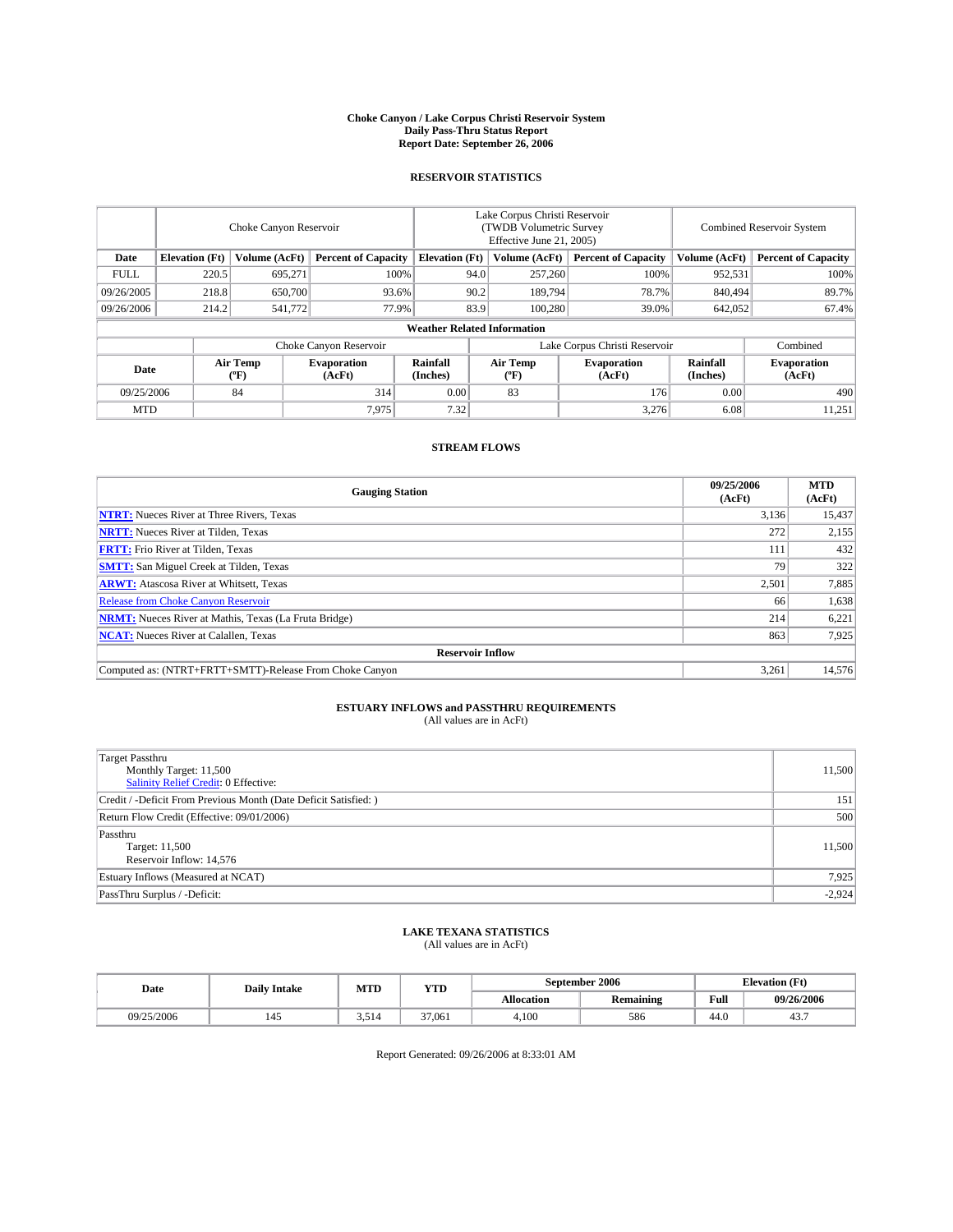#### **Choke Canyon / Lake Corpus Christi Reservoir System Daily Pass-Thru Status Report Report Date: September 27, 2006**

### **RESERVOIR STATISTICS**

|             | Choke Canyon Reservoir             |                         |                              |                       | Lake Corpus Christi Reservoir<br>(TWDB Volumetric Survey<br>Effective June 21, 2005) |                  |                               | Combined Reservoir System |                              |  |  |  |
|-------------|------------------------------------|-------------------------|------------------------------|-----------------------|--------------------------------------------------------------------------------------|------------------|-------------------------------|---------------------------|------------------------------|--|--|--|
| Date        | <b>Elevation</b> (Ft)              | Volume (AcFt)           | <b>Percent of Capacity</b>   | <b>Elevation</b> (Ft) |                                                                                      | Volume (AcFt)    | <b>Percent of Capacity</b>    | Volume (AcFt)             | <b>Percent of Capacity</b>   |  |  |  |
| <b>FULL</b> | 220.5                              | 695.271                 |                              | 100%                  | 94.0                                                                                 | 257,260          | 100%                          | 952,531                   | 100%                         |  |  |  |
| 09/27/2005  | 218.7                              | 650,200                 | 93.5%                        |                       | 90.1                                                                                 | 189,459          | 78.5%                         | 839,659                   | 89.7%                        |  |  |  |
| 09/27/2006  | 214.2                              | 541,322                 | 77.9%                        |                       | 84.1                                                                                 | 102.509          | 39.8%                         | 643,831                   | 67.6%                        |  |  |  |
|             | <b>Weather Related Information</b> |                         |                              |                       |                                                                                      |                  |                               |                           |                              |  |  |  |
|             |                                    |                         | Choke Canyon Reservoir       |                       |                                                                                      |                  | Lake Corpus Christi Reservoir |                           | Combined                     |  |  |  |
| Date        |                                    | <b>Air Temp</b><br>(°F) | <b>Evaporation</b><br>(AcFt) | Rainfall<br>(Inches)  |                                                                                      | Air Temp<br>("F) | <b>Evaporation</b><br>(AcFt)  | Rainfall<br>(Inches)      | <b>Evaporation</b><br>(AcFt) |  |  |  |
| 09/26/2006  |                                    | 86                      | 300                          | 0.00                  |                                                                                      | 84               | 172                           | 0.00                      | 472                          |  |  |  |
| <b>MTD</b>  |                                    |                         | 8,275                        | 7.32                  |                                                                                      |                  | 3,448                         | 6.08                      | 11,723                       |  |  |  |

### **STREAM FLOWS**

| <b>Gauging Station</b>                                       | 09/26/2006<br>(AcFt) | <b>MTD</b><br>(AcFt) |
|--------------------------------------------------------------|----------------------|----------------------|
| <b>NTRT:</b> Nueces River at Three Rivers, Texas             | 3,037                | 18,474               |
| <b>NRTT:</b> Nueces River at Tilden, Texas                   | 959                  | 3,114                |
| <b>FRTT:</b> Frio River at Tilden, Texas                     | 155                  | 587                  |
| <b>SMTT:</b> San Miguel Creek at Tilden, Texas               | 19                   | 341                  |
| <b>ARWT:</b> Atascosa River at Whitsett, Texas               | 2,045                | 9,930                |
| <b>Release from Choke Canyon Reservoir</b>                   | 66                   | 1,703                |
| <b>NRMT:</b> Nueces River at Mathis, Texas (La Fruta Bridge) | 214                  | 6,435                |
| <b>NCAT:</b> Nueces River at Calallen, Texas                 | 468                  | 8,393                |
| <b>Reservoir Inflow</b>                                      |                      |                      |
| Computed as: (NTRT+FRTT+SMTT)-Release From Choke Canyon      | 3,145                | 17,722               |

# **ESTUARY INFLOWS and PASSTHRU REQUIREMENTS**<br>(All values are in AcFt)

| <b>Target Passthru</b><br>Monthly Target: 11,500<br>Salinity Relief Credit: 0 Effective: | 11,500   |
|------------------------------------------------------------------------------------------|----------|
| Credit / -Deficit From Previous Month (Date Deficit Satisfied: )                         | 151      |
| Return Flow Credit (Effective: 09/01/2006)                                               | 500      |
| Passthru<br>Target: 11,500<br>Reservoir Inflow: 17,722                                   | 11,500   |
| Estuary Inflows (Measured at NCAT)                                                       | 8,393    |
| PassThru Surplus / -Deficit:                                                             | $-2,456$ |

#### **LAKE TEXANA STATISTICS** (All values are in AcFt)

|  | Date       | <b>Daily Intake</b> | MTT<br><b>YTD</b><br>IVI I L |        |            | September 2006   | <b>Elevation (Ft)</b> |            |
|--|------------|---------------------|------------------------------|--------|------------|------------------|-----------------------|------------|
|  |            |                     |                              |        | Allocation | <b>Remaining</b> | Full                  | 09/27/2006 |
|  | 09/26/2006 |                     | 3.659                        | 37.206 | 4.100      | 441              | 44.0                  | 44.1       |

Report Generated: 09/27/2006 at 8:34:19 AM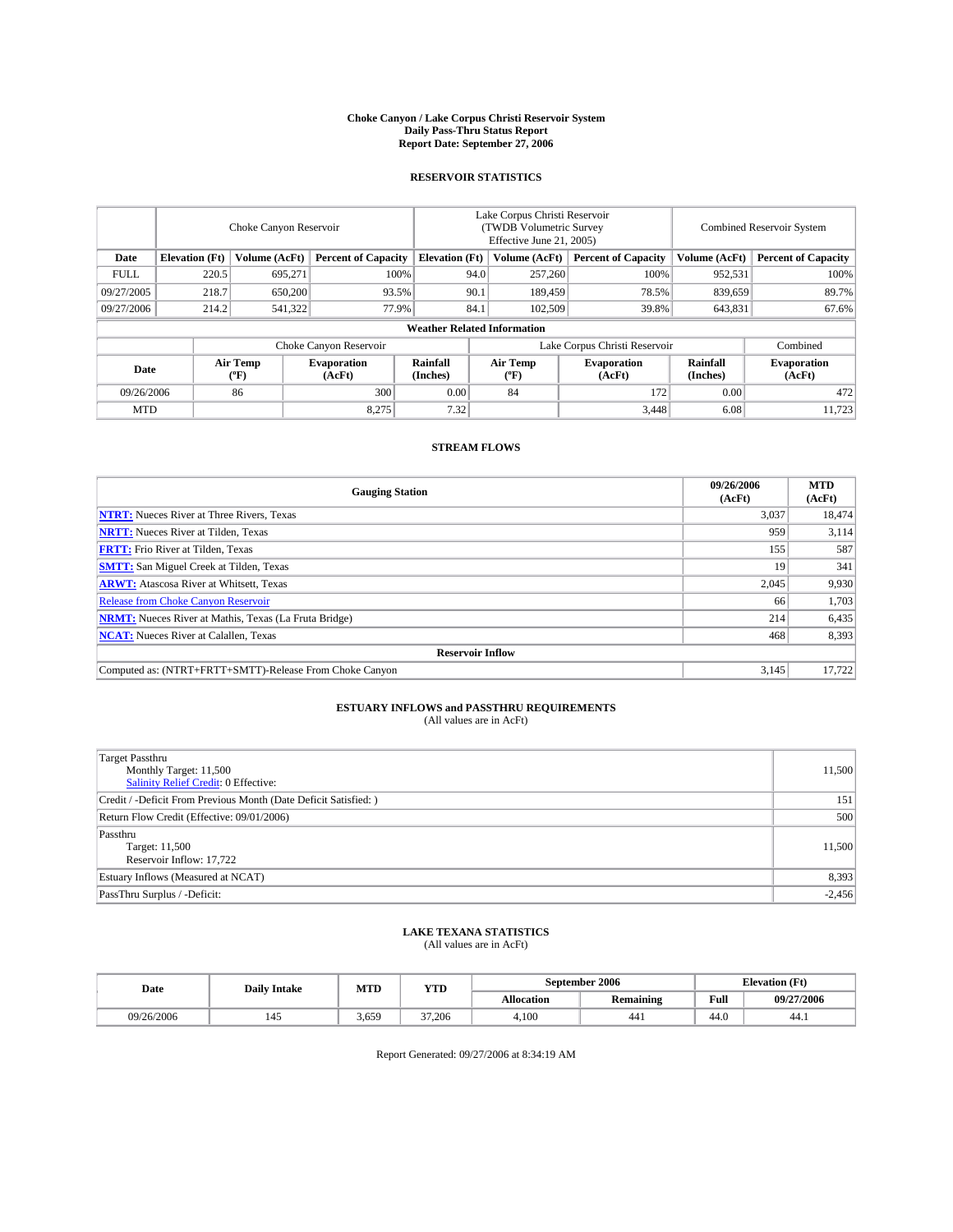#### **Choke Canyon / Lake Corpus Christi Reservoir System Daily Pass-Thru Status Report Report Date: September 28, 2006**

### **RESERVOIR STATISTICS**

|             | Choke Canyon Reservoir |                         |                              |                                    | Lake Corpus Christi Reservoir<br>(TWDB Volumetric Survey<br>Effective June 21, 2005) |                  |                               |                      | Combined Reservoir System    |  |  |
|-------------|------------------------|-------------------------|------------------------------|------------------------------------|--------------------------------------------------------------------------------------|------------------|-------------------------------|----------------------|------------------------------|--|--|
| Date        | <b>Elevation</b> (Ft)  | Volume (AcFt)           | <b>Percent of Capacity</b>   | <b>Elevation</b> (Ft)              |                                                                                      | Volume (AcFt)    | <b>Percent of Capacity</b>    | Volume (AcFt)        | <b>Percent of Capacity</b>   |  |  |
| <b>FULL</b> | 220.5                  | 695.271                 |                              | 100%                               | 94.0                                                                                 | 257,260          | 100%                          | 952,531              | 100%                         |  |  |
| 09/28/2005  | 218.7                  | 649,449                 | 93.4%                        |                                    | 90.1                                                                                 | 188,790          | 78.3%                         | 838,239              | 89.5%                        |  |  |
| 09/28/2006  | 214.3                  | 541,322                 | 77.9%                        |                                    | 84.3                                                                                 | 104,409          | 40.6%                         | 645,731              | 67.8%                        |  |  |
|             |                        |                         |                              | <b>Weather Related Information</b> |                                                                                      |                  |                               |                      |                              |  |  |
|             |                        |                         | Choke Canyon Reservoir       |                                    |                                                                                      |                  | Lake Corpus Christi Reservoir |                      | Combined                     |  |  |
| Date        |                        | <b>Air Temp</b><br>(°F) | <b>Evaporation</b><br>(AcFt) | Rainfall<br>(Inches)               |                                                                                      | Air Temp<br>("F) | <b>Evaporation</b><br>(AcFt)  | Rainfall<br>(Inches) | <b>Evaporation</b><br>(AcFt) |  |  |
| 09/27/2006  |                        | 89                      | 327                          | 0.00                               |                                                                                      | 88               | 160                           | 0.00                 | 487                          |  |  |
| <b>MTD</b>  |                        |                         | 8,602                        | 7.32                               |                                                                                      |                  | 3,608                         | 6.08                 | 12,210                       |  |  |

## **STREAM FLOWS**

| <b>Gauging Station</b>                                       | 09/27/2006<br>(AcFt) | <b>MTD</b><br>(AcFt) |
|--------------------------------------------------------------|----------------------|----------------------|
| <b>NTRT:</b> Nueces River at Three Rivers, Texas             | 1,955                | 20,430               |
| <b>NRTT:</b> Nueces River at Tilden, Texas                   | 1,264                | 4,378                |
| <b>FRTT:</b> Frio River at Tilden, Texas                     | 163                  | 750                  |
| <b>SMTT:</b> San Miguel Creek at Tilden, Texas               |                      | 346                  |
| <b>ARWT:</b> Atascosa River at Whitsett, Texas               | 195                  | 10,124               |
| <b>Release from Choke Canyon Reservoir</b>                   | 66                   | 1,769                |
| <b>NRMT:</b> Nueces River at Mathis, Texas (La Fruta Bridge) | 214                  | 6,650                |
| <b>NCAT:</b> Nueces River at Calallen, Texas                 | 278                  | 8,671                |
| <b>Reservoir Inflow</b>                                      |                      |                      |
| Computed as: (NTRT+FRTT+SMTT)-Release From Choke Canyon      | 2,058                | 19.779               |

# **ESTUARY INFLOWS and PASSTHRU REQUIREMENTS**<br>(All values are in AcFt)

| <b>Target Passthru</b><br>Monthly Target: 11,500<br>Salinity Relief Credit: 0 Effective: | 11,500   |
|------------------------------------------------------------------------------------------|----------|
| Credit / -Deficit From Previous Month (Date Deficit Satisfied: )                         | 151      |
| Return Flow Credit (Effective: 09/01/2006)                                               | 500      |
| Passthru<br>Target: 11,500<br>Reservoir Inflow: 19,779                                   | 11,500   |
| Estuary Inflows (Measured at NCAT)                                                       | 8,671    |
| PassThru Surplus / -Deficit:                                                             | $-2,178$ |

#### **LAKE TEXANA STATISTICS** (All values are in AcFt)

| Date       | <b>Daily Intake</b> | MTT<br>IVI I L | <b>YTD</b>              |                   | September 2006   | <b>Elevation (Ft)</b> |            |
|------------|---------------------|----------------|-------------------------|-------------------|------------------|-----------------------|------------|
|            |                     |                |                         | <b>Allocation</b> | <b>Remaining</b> | Full                  | 09/28/2006 |
| 09/27/2006 | 140                 | 3.804          | 27.25<br><i>.,,,,</i> , | 4.100             | 296              | 44.0                  | 44.1       |

Report Generated: 09/28/2006 at 9:45:18 AM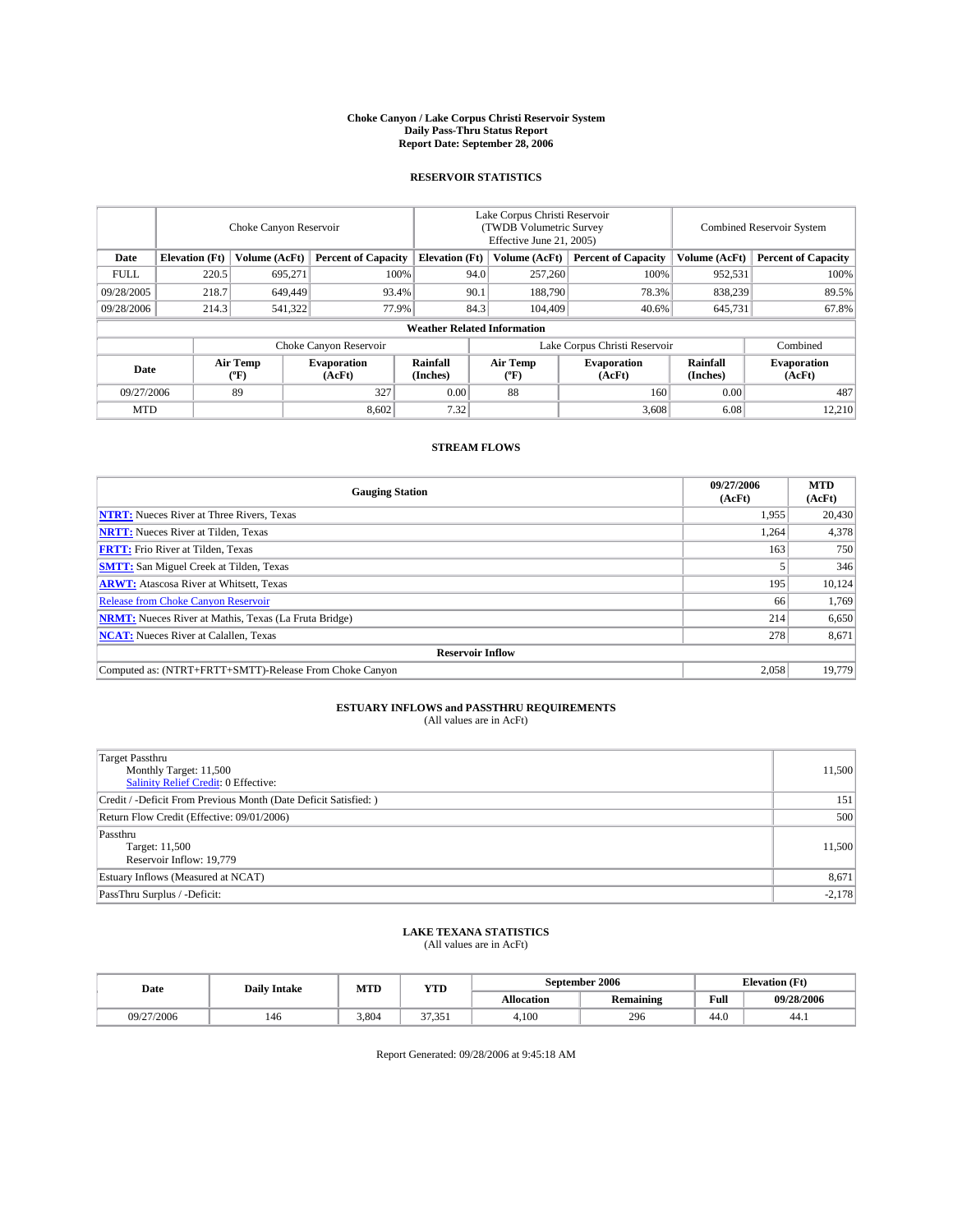#### **Choke Canyon / Lake Corpus Christi Reservoir System Daily Pass-Thru Status Report Report Date: September 29, 2006**

### **RESERVOIR STATISTICS**

|             | Choke Canyon Reservoir |                         |                              |                                    | Lake Corpus Christi Reservoir<br>(TWDB Volumetric Survey<br>Effective June 21, 2005) |                  |                               |                      | Combined Reservoir System    |  |  |
|-------------|------------------------|-------------------------|------------------------------|------------------------------------|--------------------------------------------------------------------------------------|------------------|-------------------------------|----------------------|------------------------------|--|--|
| Date        | <b>Elevation</b> (Ft)  | Volume (AcFt)           | <b>Percent of Capacity</b>   | <b>Elevation</b> (Ft)              |                                                                                      | Volume (AcFt)    | <b>Percent of Capacity</b>    | Volume (AcFt)        | <b>Percent of Capacity</b>   |  |  |
| <b>FULL</b> | 220.5                  | 695.271                 |                              | 100%                               | 94.0                                                                                 | 257,260          | 100%                          | 952,531              | 100%                         |  |  |
| 09/29/2005  | 218.7                  | 648,953                 | 93.3%                        |                                    | 90.1                                                                                 | 188,288          | 78.0%                         | 837.241              | 89.4%                        |  |  |
| 09/29/2006  | 214.2                  | 541,772                 | 77.9%                        |                                    | 84.4                                                                                 | 105,488          | 41.0%                         | 647,260              | 68.0%                        |  |  |
|             |                        |                         |                              | <b>Weather Related Information</b> |                                                                                      |                  |                               |                      |                              |  |  |
|             |                        |                         | Choke Canyon Reservoir       |                                    |                                                                                      |                  | Lake Corpus Christi Reservoir |                      | Combined                     |  |  |
| Date        |                        | <b>Air Temp</b><br>(°F) | <b>Evaporation</b><br>(AcFt) | Rainfall<br>(Inches)               |                                                                                      | Air Temp<br>("F) | <b>Evaporation</b><br>(AcFt)  | Rainfall<br>(Inches) | <b>Evaporation</b><br>(AcFt) |  |  |
| 09/28/2006  |                        | 90                      | 340                          | 0.01                               |                                                                                      | 91               | 203                           | 0.96                 | 543                          |  |  |
| <b>MTD</b>  |                        |                         | 8,942                        | 7.33                               |                                                                                      |                  | 3,811                         | 7.04                 | 12,753                       |  |  |

## **STREAM FLOWS**

| <b>Gauging Station</b>                                       | 09/28/2006<br>(AcFt) | <b>MTD</b><br>(AcFt) |
|--------------------------------------------------------------|----------------------|----------------------|
| <b>NTRT:</b> Nueces River at Three Rivers, Texas             | 1,372                | 21,801               |
| <b>NRTT:</b> Nueces River at Tilden, Texas                   | 1,399                | 5,778                |
| <b>FRTT:</b> Frio River at Tilden, Texas                     | 137                  | 887                  |
| <b>SMTT:</b> San Miguel Creek at Tilden, Texas               |                      | 346                  |
| <b>ARWT:</b> Atascosa River at Whitsett, Texas               | 103                  | 10,228               |
| <b>Release from Choke Canyon Reservoir</b>                   | 66                   | 1,834                |
| <b>NRMT:</b> Nueces River at Mathis, Texas (La Fruta Bridge) | 121                  | 6,771                |
| <b>NCAT:</b> Nueces River at Calallen, Texas                 | 143                  | 8,814                |
| <b>Reservoir Inflow</b>                                      |                      |                      |
| Computed as: (NTRT+FRTT+SMTT)-Release From Choke Canyon      | 1.444                | 21,223               |

# **ESTUARY INFLOWS and PASSTHRU REQUIREMENTS**<br>(All values are in AcFt)

| <b>Target Passthru</b><br>Monthly Target: 11,500<br>Salinity Relief Credit: 0 Effective: | 11,500   |
|------------------------------------------------------------------------------------------|----------|
| Credit / -Deficit From Previous Month (Date Deficit Satisfied: )                         | 151      |
| Return Flow Credit (Effective: 09/01/2006)                                               | 500      |
| Passthru<br>Target: 11,500<br>Reservoir Inflow: 21,223                                   | 11,500   |
| Estuary Inflows (Measured at NCAT)                                                       | 8,814    |
| PassThru Surplus / -Deficit:                                                             | $-2,035$ |

#### **LAKE TEXANA STATISTICS** (All values are in AcFt)

| Date       | <b>Daily Intake</b> | MTT<br>IVI I L | <b>YTD</b>     |                   | September 2006   | <b>Elevation (Ft)</b> |            |
|------------|---------------------|----------------|----------------|-------------------|------------------|-----------------------|------------|
|            |                     |                |                | <b>Allocation</b> | <b>Remaining</b> | Full                  | 09/29/2006 |
| 09/28/2006 |                     | 3.950          | $\sim$<br>.497 | 4.100             | 150              | 44.0                  | 44.1       |

Report Generated: 09/29/2006 at 9:17:57 AM